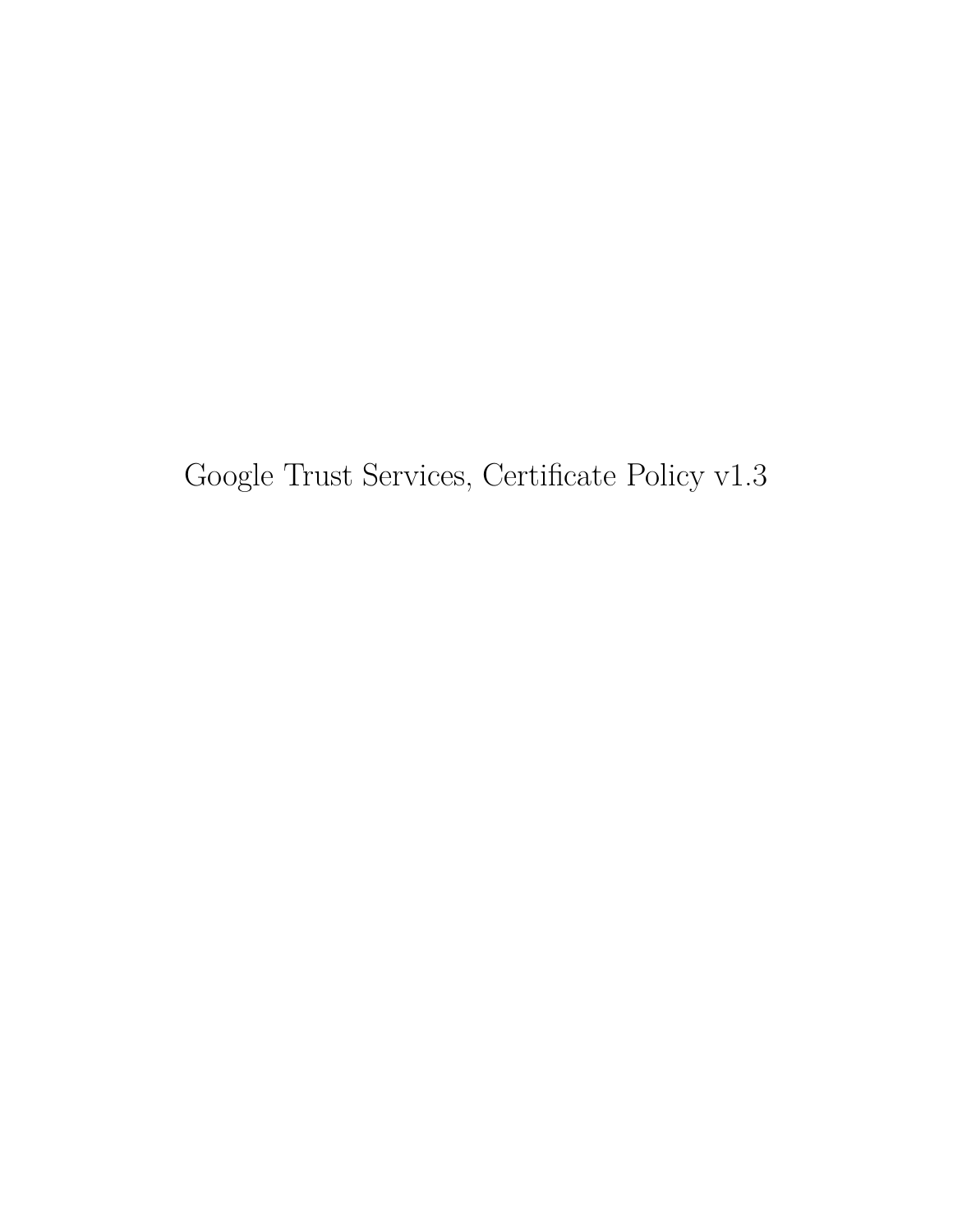# **Contents**

|                                                                                                    | 8  |
|----------------------------------------------------------------------------------------------------|----|
|                                                                                                    | 8  |
|                                                                                                    | 8  |
|                                                                                                    | 8  |
|                                                                                                    | 8  |
|                                                                                                    | 9  |
|                                                                                                    | 9  |
|                                                                                                    | 9  |
|                                                                                                    | 9  |
|                                                                                                    | 10 |
|                                                                                                    | 10 |
|                                                                                                    | 10 |
|                                                                                                    | 10 |
|                                                                                                    | 10 |
|                                                                                                    | 10 |
| 1.5.1. Organization administering the document $\dots \dots \dots \dots \dots \dots$               | 10 |
|                                                                                                    | 10 |
| 1.5.3. Person determining CPS suitability for the policy $\dots \dots \dots$                       | 10 |
|                                                                                                    | 11 |
|                                                                                                    | 11 |
|                                                                                                    | 11 |
| 2. PUBLICATION AND REPOSITORY RESPONSIBILITIES                                                     | 12 |
|                                                                                                    | 12 |
|                                                                                                    | 12 |
|                                                                                                    | 12 |
|                                                                                                    | 12 |
| 3. IDENTIFICATION AND AUTHENTICATION                                                               | 13 |
|                                                                                                    | 13 |
|                                                                                                    | 13 |
|                                                                                                    | 13 |
| 3.1.3. Anonymity or pseudonymity of subscribers 13                                                 |    |
| 3.1.4. Rules for interpreting various name forms                                                   | 13 |
| 3.1.5. Uniqueness of names $\ldots \ldots \ldots \ldots \ldots \ldots \ldots \ldots \ldots \ldots$ | 13 |
| 3.1.6. Recognition, authentication, and role of trademarks                                         | 13 |
|                                                                                                    | 13 |
|                                                                                                    | 13 |
| 3.2.2. Authentication of organization identity $\ldots \ldots \ldots \ldots \ldots \ldots$         | 13 |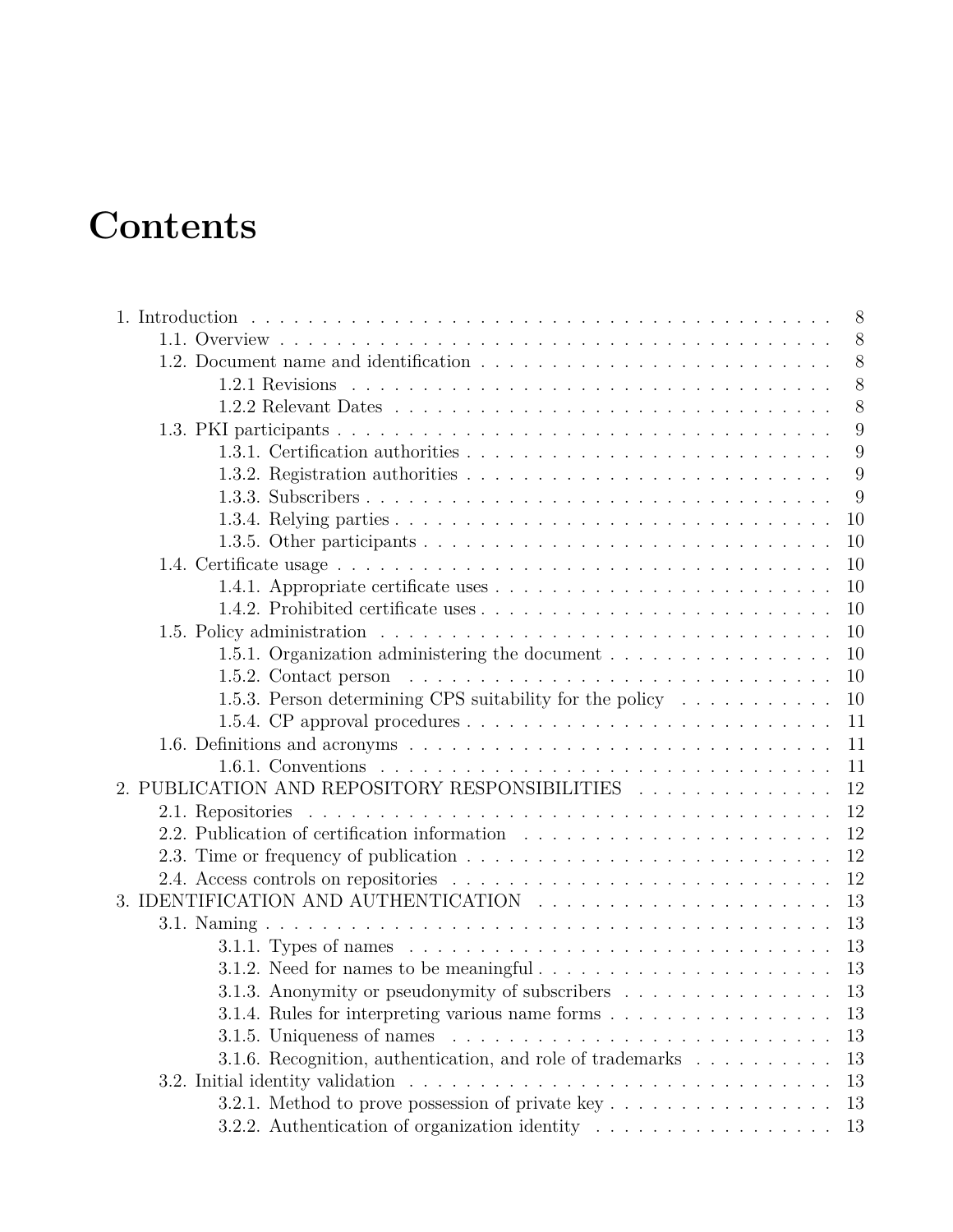| 3.2.2.3. Verification of Country $\ldots \ldots \ldots \ldots \ldots \ldots \ldots 14$         |    |
|------------------------------------------------------------------------------------------------|----|
| 3.2.2.4. Validation of Domain Authorization or Control                                         | 15 |
| 3.2.2.5. Authentication for an IP Address                                                      | 18 |
|                                                                                                | 18 |
|                                                                                                | 19 |
|                                                                                                | 19 |
|                                                                                                | 20 |
|                                                                                                | 20 |
| 3.2.5. Validation of authority $\dots \dots \dots \dots \dots \dots \dots \dots \dots \dots$   | 20 |
|                                                                                                |    |
| 3.3. Identification and authentication for re-key requests 21                                  |    |
| 3.3.1. Identification and authentication for routine re-key $\dots \dots \dots$                | 21 |
| 3.3.2. Identification and authentication for re-key after revocation $\ldots \ldots$ 21        |    |
| 3.4. Identification and authentication for revocation request $\ldots \ldots \ldots \ldots$ 21 |    |
| 4. CERTIFICATE LIFE-CYCLE OPERATIONAL REQUIREMENTS $\ldots \ldots \ldots$ 22                   |    |
|                                                                                                |    |
| 4.1.1. Who can submit a certificate application 22                                             |    |
| 4.1.2. Enrollment process and responsibilities $\ldots \ldots \ldots \ldots \ldots \ldots$ 22  |    |
|                                                                                                |    |
| 4.2.1. Performing identification and authentication functions 22                               |    |
| 4.2.2. Approval or rejection of certificate applications 23                                    |    |
| 4.2.3. Time to process certificate applications $\dots \dots \dots \dots \dots \dots$          | 23 |
|                                                                                                |    |
|                                                                                                |    |
| 4.3.2. Notification to subscriber by the CA of issuance of certificate 24                      |    |
|                                                                                                |    |
| 4.4.1. Conduct constituting certificate acceptance 24                                          |    |
|                                                                                                |    |
| 4.4.3. Notification of certificate issuance by the CA to other entities 24                     |    |
|                                                                                                |    |
| 4.5.1. Subscriber private key and certificate usage 24                                         |    |
| 4.5.2. Relying party public key and certificate usage                                          | 24 |
|                                                                                                | 24 |
|                                                                                                | 24 |
|                                                                                                | 25 |
|                                                                                                | 25 |
| 4.6.4. Notification of new certificate issuance to subscriber                                  | 25 |
| 4.6.5. Conduct constituting acceptance of a renewal certificate                                | 25 |
| 4.6.6. Publication of the renewal certificate by the CA $\dots \dots \dots \dots$              | 25 |
| 4.6.7. Notification of certificate issuance by the CA to other entities $\dots$ .              | 25 |
|                                                                                                | 25 |
|                                                                                                | 25 |
| 4.7.2. Who may request certification of a new public key $\dots \dots \dots$                   | 25 |
|                                                                                                | 25 |
| 4.7.4. Notification of new certificate issuance to subscriber 25                               |    |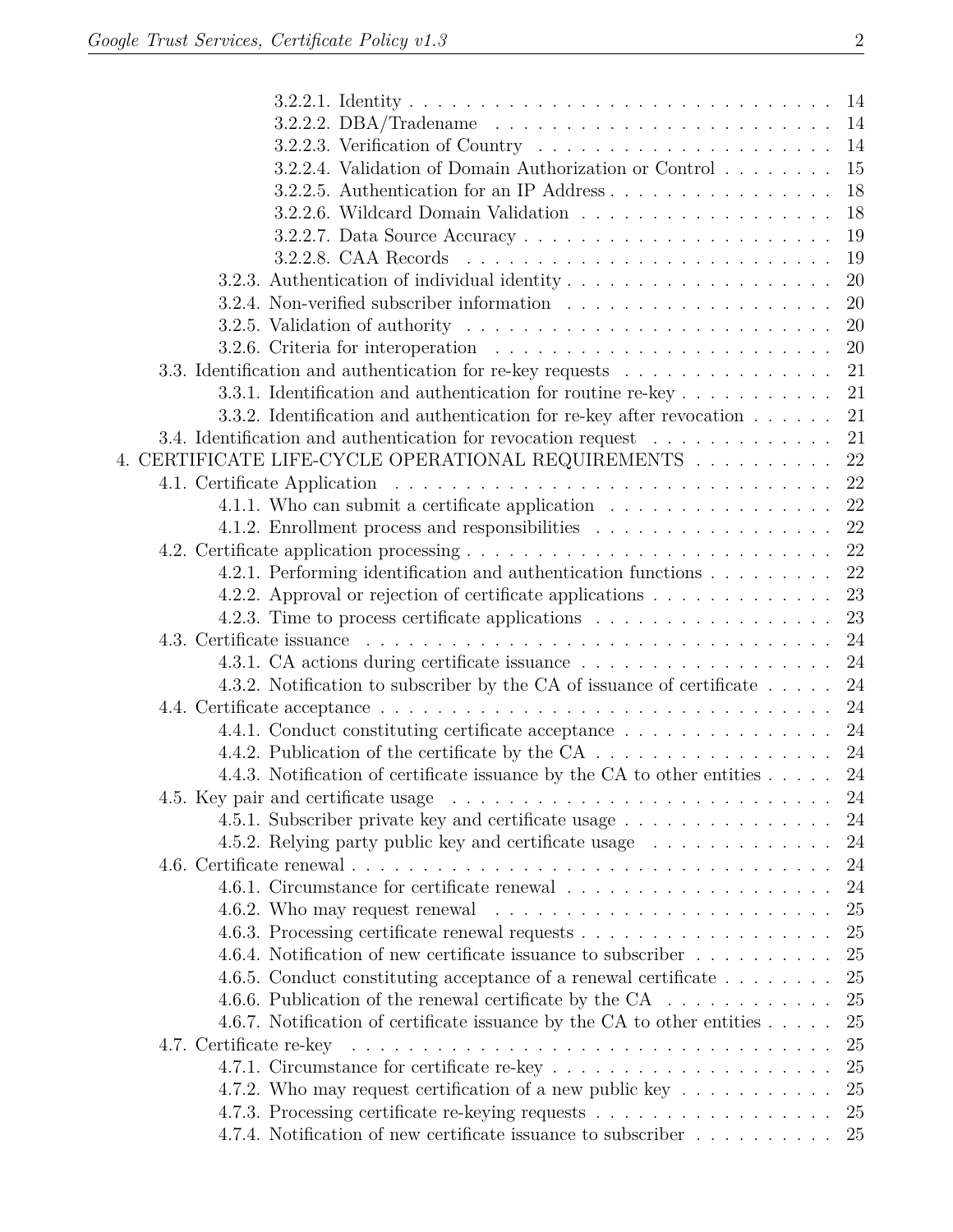| 4.7.5. Conduct constituting acceptance of a re-keyed certificate                                       | 25 |
|--------------------------------------------------------------------------------------------------------|----|
| 4.7.6. Publication of the re-keyed certificate by the CA 26                                            |    |
| 4.7.7. Notification of certificate issuance by the CA to other entities $\dots$ .                      | 26 |
|                                                                                                        | 26 |
| 4.8.1. Circumstance for certificate modification                                                       | 26 |
| 4.8.2. Who may request certificate modification                                                        | 26 |
| 4.8.3. Processing certificate modification requests                                                    | 26 |
| 4.8.4. Notification of new certificate issuance to subscriber                                          | 26 |
| 4.8.5. Conduct constituting acceptance of modified certificate                                         | 26 |
| 4.8.6. Publication of the modified certificate by the CA                                               | 26 |
| 4.8.7. Notification of certificate issuance by the CA to other entities                                | 26 |
|                                                                                                        | 27 |
|                                                                                                        |    |
| 4.9.1.1. Reasons for Revoking a Subscriber Certificate 27                                              |    |
| 4.9.1.2. Reasons for Revoking a Subordinate CA Certificate $\ldots$ 27                                 |    |
| 4.9.2. Who can request revocation $\ldots \ldots \ldots \ldots \ldots \ldots \ldots$                   | 28 |
|                                                                                                        |    |
|                                                                                                        |    |
| 4.9.5. Time within which CA MUST process the revocation request $\dots$ .                              | 29 |
| 4.9.6. Revocation checking requirement for relying parties                                             | 29 |
| 4.9.7. CRL issuance frequency (if applicable)                                                          | 29 |
| 4.9.8. Maximum latency for CRLs (if applicable)                                                        | 29 |
| 4.9.9. On-line revocation/status checking availability $\dots \dots \dots \dots$                       | 29 |
| 4.9.10. On-line revocation checking requirements                                                       | 30 |
| 4.9.11. Other forms of revocation advertisements available                                             | 30 |
| 4.9.12. Special requirements re key compromise                                                         | 30 |
|                                                                                                        | 30 |
| 4.9.14. Who can request suspension $\ldots \ldots \ldots \ldots \ldots \ldots \ldots \ldots \ldots 30$ |    |
|                                                                                                        |    |
|                                                                                                        |    |
|                                                                                                        | 31 |
|                                                                                                        | 31 |
| 4.10.2. Service availability $\dots \dots \dots \dots \dots \dots \dots \dots \dots \dots \dots \dots$ | 31 |
|                                                                                                        | 31 |
|                                                                                                        | 31 |
|                                                                                                        | 31 |
| 4.12.1. Key escrow and recovery policy and practices                                                   | 31 |
| 4.12.2. Session key encapsulation and recovery policy and practices                                    | 31 |
| 5. MANAGEMENT, OPERATIONAL AND PHYSICAL CONTROLS                                                       | 32 |
|                                                                                                        | 33 |
|                                                                                                        | 33 |
|                                                                                                        | 33 |
| 5.1.3. Power and air conditioning $\ldots \ldots \ldots \ldots \ldots \ldots \ldots \ldots$            | 33 |
|                                                                                                        | 33 |
|                                                                                                        | 33 |
|                                                                                                        | 33 |
|                                                                                                        |    |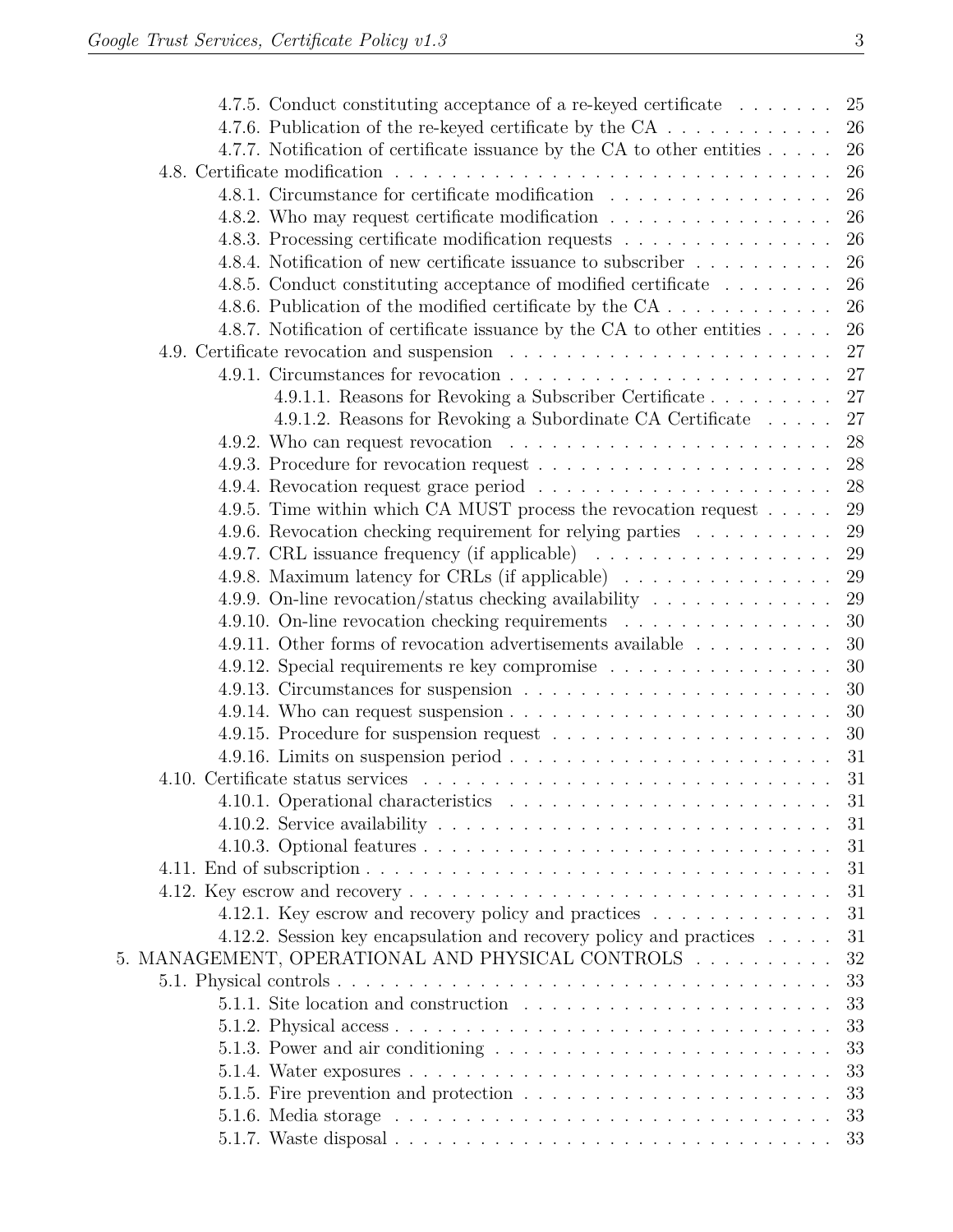|  | 5.2.3. Identification and authentication for each role 34                                                   |          |
|--|-------------------------------------------------------------------------------------------------------------|----------|
|  |                                                                                                             | 34       |
|  |                                                                                                             |          |
|  | 5.3.1. Qualifications, experience, and clearance requirements 34                                            |          |
|  |                                                                                                             |          |
|  |                                                                                                             |          |
|  |                                                                                                             | 35       |
|  |                                                                                                             | 35       |
|  |                                                                                                             | 35       |
|  |                                                                                                             | 35       |
|  |                                                                                                             | 35       |
|  |                                                                                                             | 35       |
|  |                                                                                                             | 35       |
|  | 5.4.2. Frequency of processing $log$                                                                        | 36       |
|  |                                                                                                             | 36       |
|  | 5.4.4. Protection of audit $log \ldots \ldots \ldots \ldots \ldots \ldots \ldots \ldots$                    | 36       |
|  |                                                                                                             | 36       |
|  | 5.4.6. Audit collection system (internal vs. external) $\dots \dots \dots \dots$                            | 36       |
|  |                                                                                                             | 36       |
|  |                                                                                                             | 37       |
|  | 5.5. Records archival $\ldots \ldots \ldots \ldots \ldots \ldots \ldots \ldots \ldots \ldots \ldots \ldots$ | 37       |
|  |                                                                                                             | 37       |
|  |                                                                                                             |          |
|  |                                                                                                             |          |
|  |                                                                                                             |          |
|  | 5.5.5. Requirements for time-stamping of records 37                                                         |          |
|  | 5.5.6. Archive collection system (internal or external) $\ldots \ldots \ldots \ldots$                       | 37       |
|  | 5.5.7. Procedures to obtain and verify archive information $\dots \dots \dots$                              | 37       |
|  |                                                                                                             | 38       |
|  |                                                                                                             | 38       |
|  | 5.7.1. Incident and compromise handling procedures                                                          | 38       |
|  | 5.7.2. Recovery procedures if computing resources, software, and/or data                                    |          |
|  |                                                                                                             | 38       |
|  | 5.7.3. Recovery procedures after key compromise                                                             | 38       |
|  | 5.7.4. Business continuity capabilities after a disaster                                                    | 39       |
|  | 5.8. CA or RA termination                                                                                   | 39       |
|  |                                                                                                             | 40       |
|  |                                                                                                             | 40       |
|  | 6.1.1. Key pair generation $\ldots \ldots \ldots \ldots \ldots \ldots \ldots \ldots \ldots$                 | 40<br>40 |
|  | 6.1.1.2. RA key pair generation $\ldots \ldots \ldots \ldots \ldots \ldots \ldots$                          | 40       |
|  | 6.1.1.3. Subscriber key pair generation                                                                     | 40       |
|  |                                                                                                             |          |
|  |                                                                                                             |          |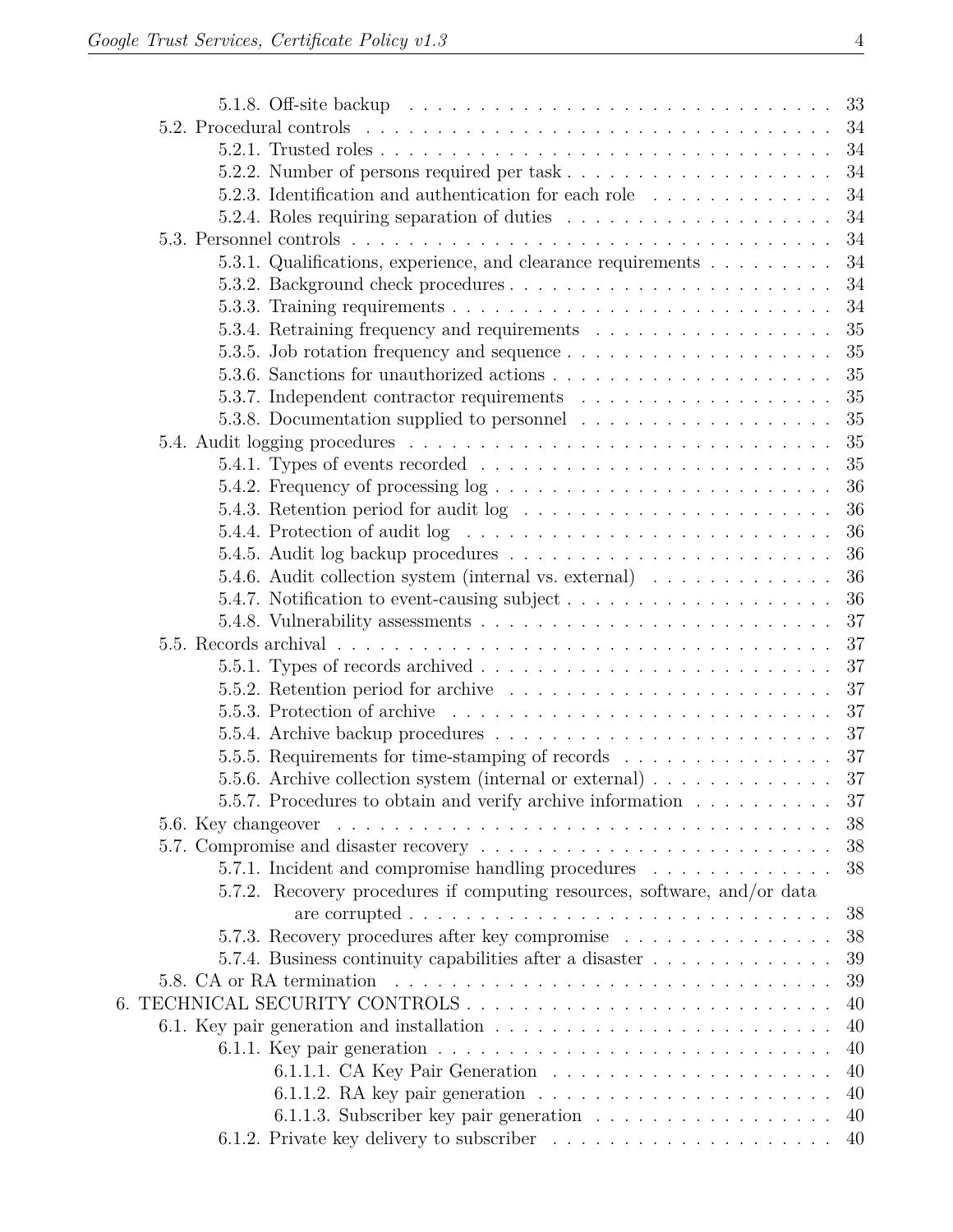| 6.1.3. Public key delivery to certificate issuer $\dots \dots \dots \dots \dots \dots$              |    |
|-----------------------------------------------------------------------------------------------------|----|
| 6.1.4. CA public key delivery to relying parties $\ldots \ldots \ldots \ldots \ldots$               |    |
|                                                                                                     |    |
| 6.1.6. Public key parameters generation and quality checking 41                                     |    |
| 6.1.7. Key usage purposes (as per X.509 v3 key usage field) $\ldots \ldots \ldots$                  | 42 |
| 6.2. Private Key Protection and Cryptographic Module Engineering Controls                           | 42 |
| 6.2.1. Cryptographic module standards and controls                                                  | 42 |
| 6.2.2. Private key (n out of m) multi-person control $\dots \dots \dots \dots$                      | 42 |
|                                                                                                     | 42 |
|                                                                                                     | 42 |
| 6.2.5. Private key archival $\ldots \ldots \ldots \ldots \ldots \ldots \ldots \ldots \ldots \ldots$ | 43 |
| 6.2.6. Private key transfer into or from a cryptographic module $\dots \dots$                       | 43 |
| 6.2.7. Private key storage on cryptographic module                                                  | 43 |
| 6.2.8. Method of activating private key $\ldots \ldots \ldots \ldots \ldots \ldots \ldots$          | 43 |
|                                                                                                     | 43 |
| 6.2.10. Method of destroying private key $\dots \dots \dots \dots \dots \dots \dots \dots$          | 43 |
|                                                                                                     | 43 |
|                                                                                                     |    |
|                                                                                                     |    |
| 6.3.2. Certificate operational periods and key pair usage periods $\dots \dots$                     | 44 |
|                                                                                                     | 44 |
| 6.4.1. Activation data generation and installation 44                                               |    |
|                                                                                                     |    |
|                                                                                                     | 44 |
|                                                                                                     | 44 |
| 6.5.1. Specific computer security technical requirements                                            | 44 |
|                                                                                                     |    |
|                                                                                                     |    |
|                                                                                                     |    |
|                                                                                                     |    |
|                                                                                                     |    |
|                                                                                                     | 45 |
|                                                                                                     | 45 |
|                                                                                                     | 46 |
|                                                                                                     | 46 |
| 7.1.1. Version Number(s) $\dots \dots \dots \dots \dots \dots \dots \dots \dots \dots \dots \dots$  | 46 |
| 7.1.2. Certificate Content and Extensions; Application of RFC 5280                                  | 46 |
|                                                                                                     | 46 |
|                                                                                                     | 46 |
|                                                                                                     | 47 |
|                                                                                                     | 48 |
|                                                                                                     | 49 |
|                                                                                                     | 49 |
|                                                                                                     | 49 |
|                                                                                                     | 49 |
| 7.1.4.2. Subject Information - Subscriber Certificates                                              | 49 |
| 7.1.4.2.2. Subject Distinguished Name Fields                                                        | 50 |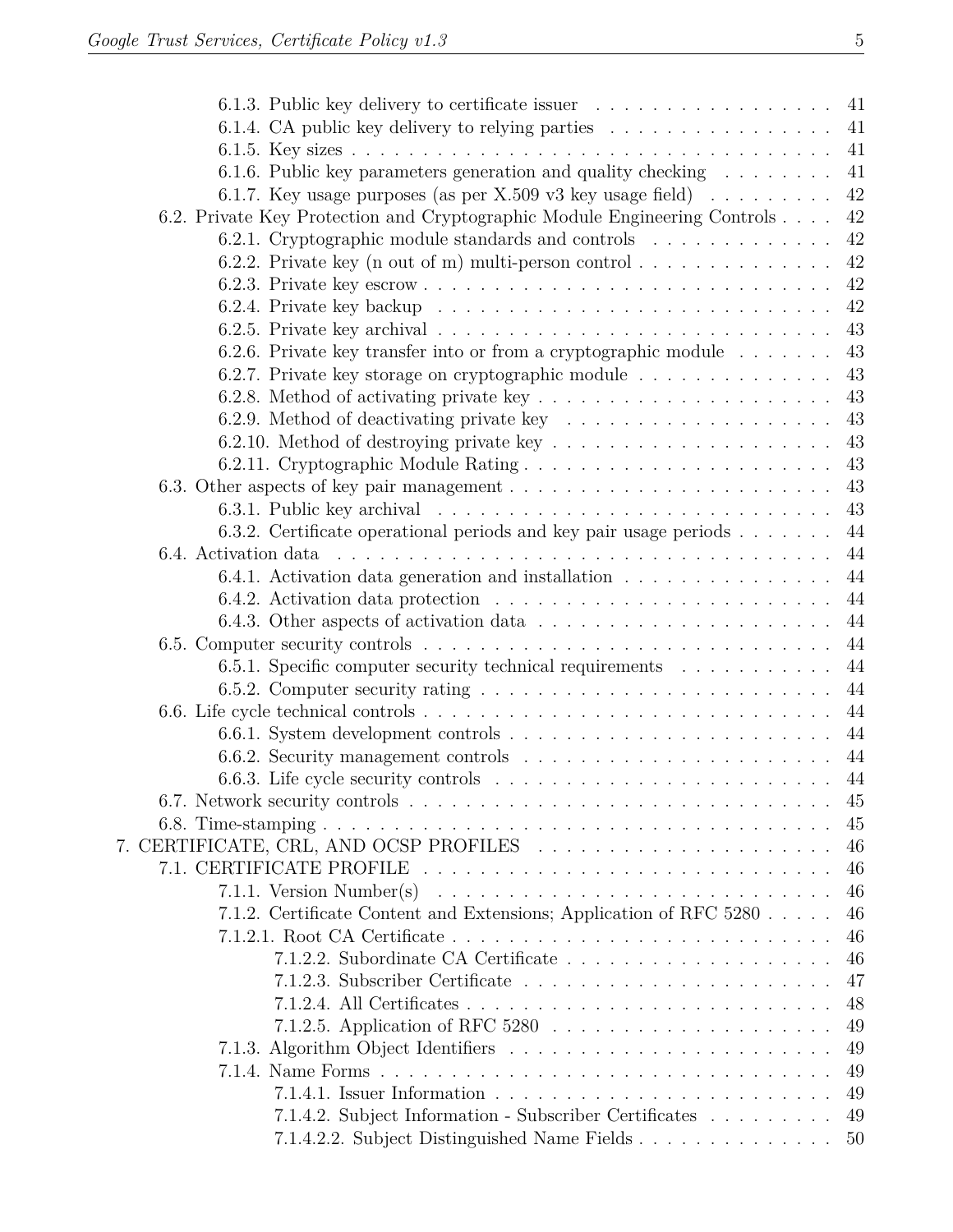| 7.1.4.3. Subject Information – Root Certificates and Subordinate CA                                      |    |
|----------------------------------------------------------------------------------------------------------|----|
|                                                                                                          |    |
|                                                                                                          |    |
|                                                                                                          |    |
| 7.1.6.1. Reserved Certificate Policy Identifiers 53                                                      |    |
|                                                                                                          |    |
|                                                                                                          |    |
|                                                                                                          |    |
| 7.1.7. Usage of Policy Constraints extension 55                                                          |    |
|                                                                                                          |    |
| 7.1.9. Processing semantics for the critical Certificate Policies extension                              | 55 |
|                                                                                                          |    |
|                                                                                                          |    |
|                                                                                                          | 55 |
|                                                                                                          |    |
|                                                                                                          |    |
| 7.3.2. OCSP extensions $\ldots \ldots \ldots \ldots \ldots \ldots \ldots \ldots \ldots \ldots \ldots 55$ |    |
| 8. COMPLIANCE AUDIT AND OTHER ASSESSMENTS 56                                                             |    |
|                                                                                                          | 56 |
|                                                                                                          |    |
|                                                                                                          |    |
|                                                                                                          |    |
|                                                                                                          |    |
|                                                                                                          |    |
|                                                                                                          |    |
|                                                                                                          |    |
|                                                                                                          | 59 |
|                                                                                                          |    |
|                                                                                                          |    |
| 9.1.3. Revocation or status information access fees 59                                                   |    |
|                                                                                                          |    |
|                                                                                                          | 59 |
|                                                                                                          | 59 |
|                                                                                                          | 59 |
|                                                                                                          | 59 |
| 9.2.3. Insurance or warranty coverage for end-entities $\dots \dots \dots \dots$                         | 59 |
|                                                                                                          | 59 |
|                                                                                                          | 59 |
| 9.3.2. Information not within the scope of confidential information $\dots$ .                            | 60 |
| 9.3.3. Responsibility to protect confidential information                                                | 60 |
|                                                                                                          | 60 |
|                                                                                                          | 60 |
| 9.4.2. Information treated as private $\ldots \ldots \ldots \ldots \ldots \ldots \ldots$                 | 60 |
|                                                                                                          | 60 |
| 9.4.4. Responsibility to protect private information                                                     | 60 |
| 9.4.5. Notice and consent to use private information                                                     | 60 |
| 9.4.6. Disclosure pursuant to judicial or administrative process                                         | 60 |
|                                                                                                          |    |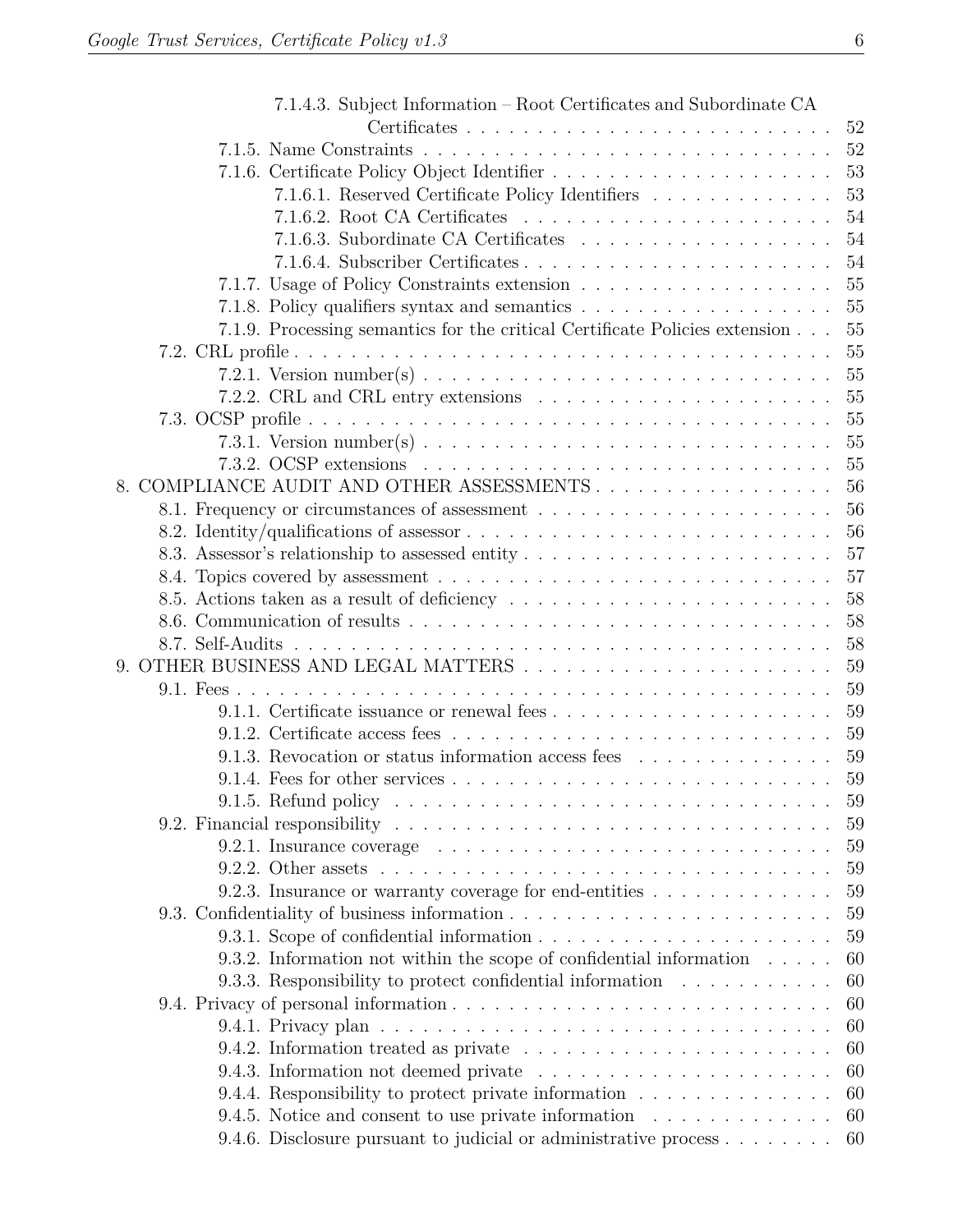| 9.4.7. Other information disclosure circumstances                                                         | - 60 |
|-----------------------------------------------------------------------------------------------------------|------|
|                                                                                                           |      |
|                                                                                                           | 61   |
|                                                                                                           | 61   |
|                                                                                                           | 62   |
| 9.6.3. Subscriber representations and warranties                                                          | 62   |
| 9.6.4. Relying party representations and warranties                                                       | 63   |
| 9.6.5. Representations and warranties of other participants                                               | 63   |
|                                                                                                           | 63   |
|                                                                                                           | 63   |
|                                                                                                           | 64   |
| 9.10. Term and termination $\ldots \ldots \ldots \ldots \ldots \ldots \ldots \ldots \ldots \ldots \ldots$ | 64   |
|                                                                                                           | 64   |
|                                                                                                           | 64   |
|                                                                                                           | 64   |
| 9.11. Individual notices and communications with participants                                             | 64   |
|                                                                                                           | 64   |
|                                                                                                           | 64   |
|                                                                                                           | 64   |
| 9.12.3. Circumstances under which OID MUST be changed $\ldots \ldots \ldots$                              | 64   |
|                                                                                                           | 64   |
|                                                                                                           | 64   |
|                                                                                                           | 65   |
|                                                                                                           | 65   |
|                                                                                                           | 65   |
|                                                                                                           | 65   |
|                                                                                                           | 65   |
| 9.16.4. Enforcement (attorneys' fees and waiver of rights)                                                | 65   |
|                                                                                                           | 65   |
|                                                                                                           | 65   |
|                                                                                                           | 66   |
|                                                                                                           | 66   |
|                                                                                                           | 72   |
|                                                                                                           | 73   |
|                                                                                                           |      |
|                                                                                                           |      |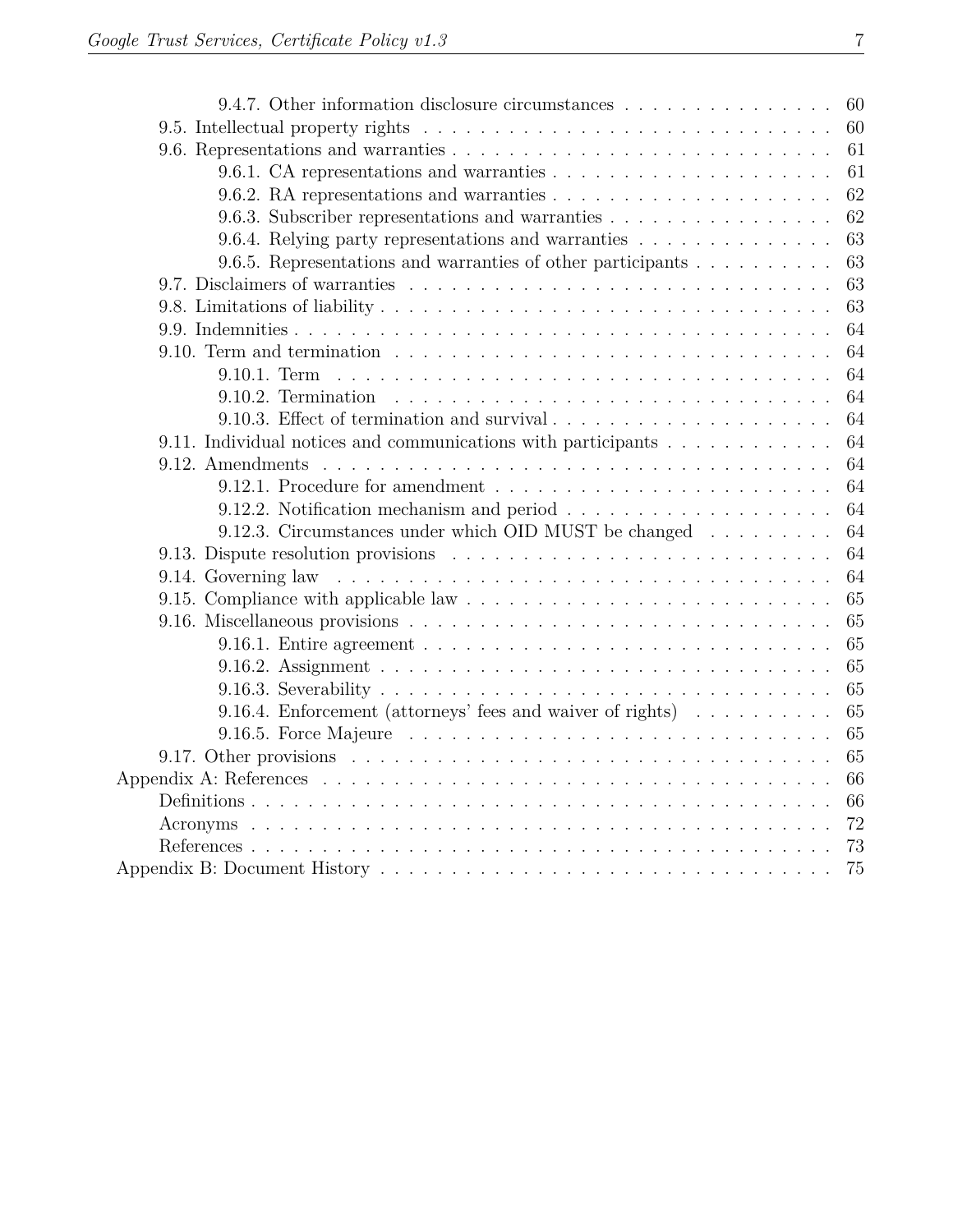# <span id="page-8-0"></span>**1. Introduction**

# <span id="page-8-1"></span>**1.1. Overview**

The Google Public Key Infrastructure ("Google PKI"), has been established by Google Trust Services, LLC ("Google"), to enable reliable and secure identity authentication, and to facilitate the preservation of confidentiality and integrity of data in electronic transactions.

This certificate policy (CP) is the principal statement of policy governing the CAs within the Google PKI. It sets forth the business, legal, and technical requirements for approving, issuing, managing, using, revoking, and renewing, Google Certificates and providing associated trust services for all Participants. These requirements protect the security and integrity of the Google PKI and comprise a single set of rules that apply consistently to all CAs therein, so as to provide assurance of uniform trust throughout it.

This CP conforms to the Certificate Policy and Certification Practices Framework of the Internet Engineering Task Force as defined in (IETF) RFC 3647. It also adopts the current version of the CA/Browser Forum requirements as set forth in the Baseline Requirements for the Issuance and Management of Publicly-Trusted Certificates and the Trust Service Principles and Criteria for Certification Authorities Version 2.0 of the AICPA and CPA Canada.

In the event of any inconsistency between this document and those Requirements, those Requirements take precedence over this document.

This work is licensed under the Creative Commons Attribution 4.0 International Public License. It has been contributed by Ryan Sleevi and Peter Bowen at https://github.com/pzb/PublicCP. You can access a copy of the license at https://creativecommons.org/licenses/by/4.0/.

# <span id="page-8-2"></span>**1.2. Document name and identification**

The following Policy identifier is reserved for use by CAs as an optional means of asserting compliance with this CP: 1.3.6.1.4.1.11129.2.5.3.

# <span id="page-8-3"></span>**1.2.1 Revisions**

See Appendix.

#### <span id="page-8-4"></span>**1.2.2 Relevant Dates**

| Compliance                | Section(s) Summary Description (See Full Text for Details) |
|---------------------------|------------------------------------------------------------|
| 01 September 2017 3.2.2.8 | CAS MUST check and process CAA records                     |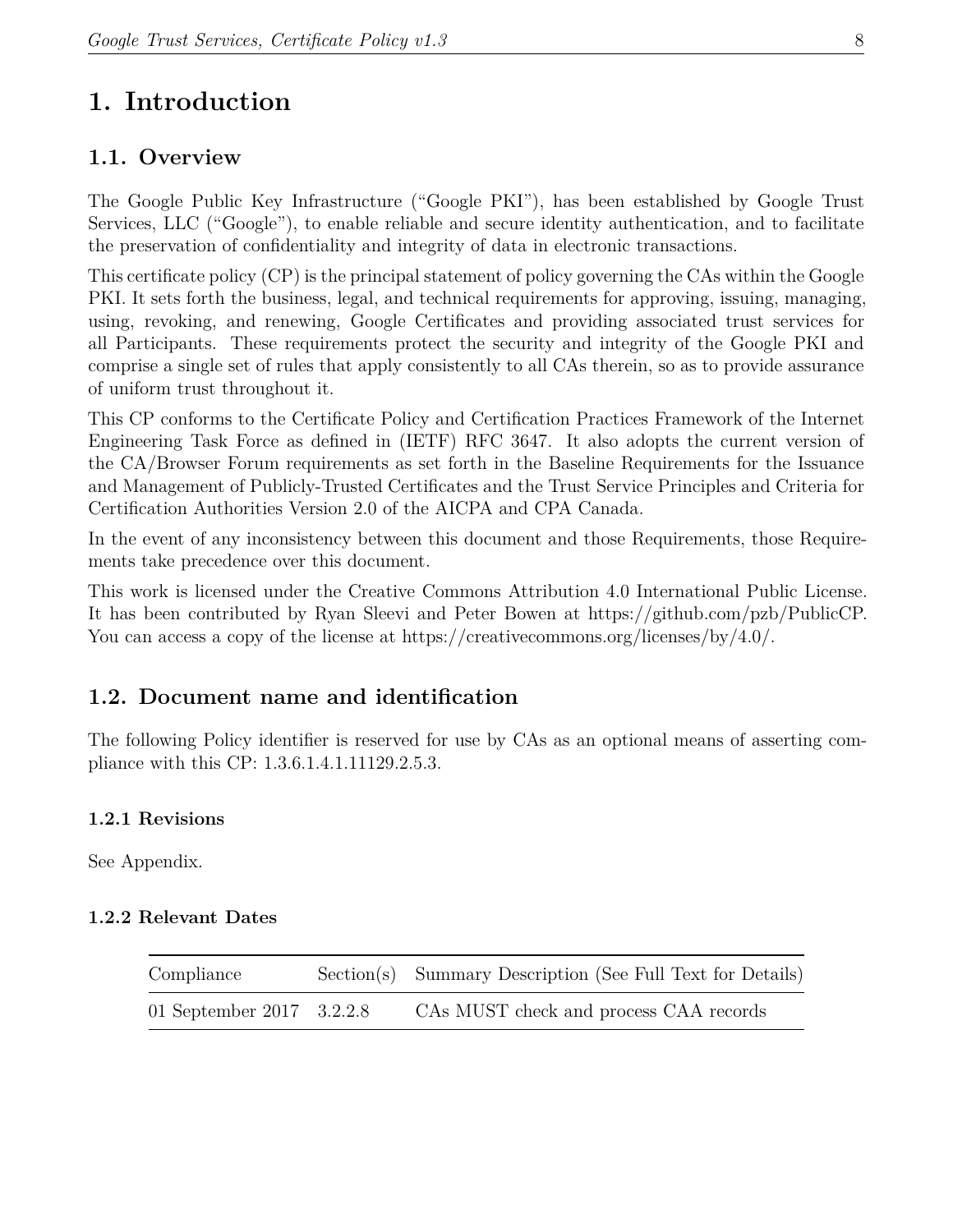# <span id="page-9-0"></span>**1.3. PKI participants**

#### <span id="page-9-1"></span>**1.3.1. Certification authorities**

Google Trust Services LLC is the Certification Authority (CA) authorized to issue public key certificates within the Google PKI.

#### <span id="page-9-2"></span>**1.3.2. Registration authorities**

With the exception of sections 3.2.2.4 and 3.2.2.5, the CA MAY delegate the performance of all, or any part, of section 3.2 requirements to a Delegated Third Party, provided that the process as a whole fulfills all of the requirements of Section 3.2.

Before the CA authorizes a Delegated Third Party to perform a delegated function, the CA SHALL contractually require the Delegated Third Party to:

- 1. Meet the qualification requirements of Section 5.3.1, when applicable to the delegated function;
- 2. Retain documentation in accordance with Section 5.5.2;
- 3. Abide by the other provisions of these Requirements that are applicable to the delegated function; and
- 4. Comply with (a) the CA's Certificate Policy/Certification Practice Statement or (b) the Delegated Third Party's practice statement that the CA has verified complies with these Requirements. The CA MAY designate an Enterprise RA to verify certificate requests from the Enterprise RA's own organization. The CA SHALL NOT accept certificate requests authorized by an Enterprise RA unless the following requirements are satisfied:
- 5. The CA SHALL confirm that the requested Fully-Qualified Domain Name(s) are within the Enterprise RA's verified Domain Namespace.
- 6. If the certificate request includes a Subject name of a type other than a Fully-Qualified Domain Name, the CA SHALL confirm that the name is either that of the delegated enterprise, or an Affiliate of the delegated enterprise, or that the delegated enterprise is an agent of the named Subject. For example, the CA SHALL NOT issue a Certificate containing the Subject name "XYZ Co." on the authority of Enterprise RA "ABC Co.", unless the two companies are affiliated (see Section 3.2) or "ABC Co." is the agent of "XYZ Co". This requirement applies regardless of whether the accompanying requested Subject FQDN falls within the Domain Namespace of ABC Co.'s Registered Domain Name.

The CA SHALL impose these limitations as a contractual requirement on the Enterprise RA and monitor compliance by the Enterprise RA.

#### <span id="page-9-3"></span>**1.3.3. Subscribers**

In the Google PKI, a Subscriber is an individual or an organization capable of using, and authorized to use, the Private Key that corresponds to the Public Key listed in a Certificate, and that: (1) is named in a Certificate's "Subject" field, and (2) has agreed to the terms of a Subscriber Agreement with a CA within the Google PKI.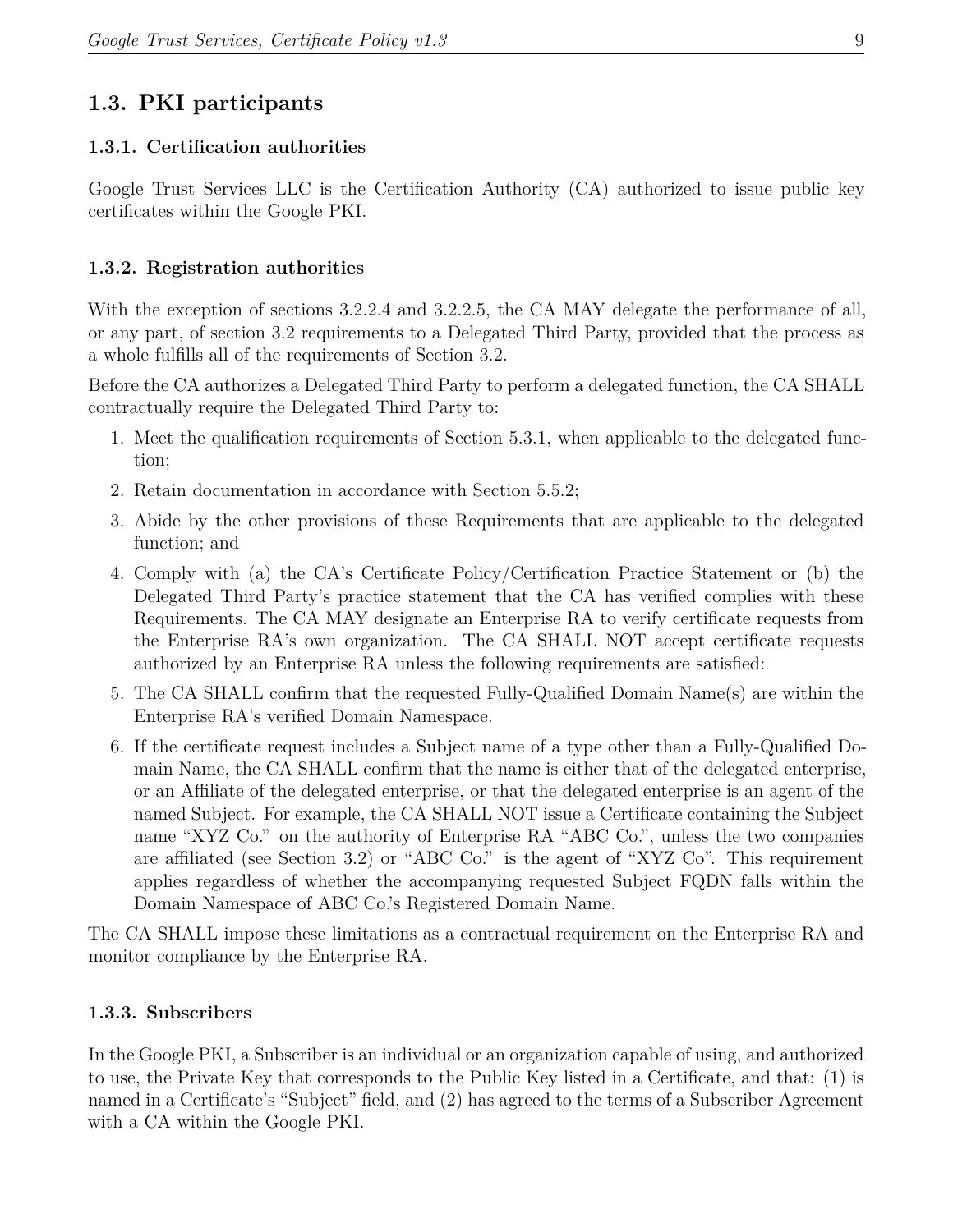# <span id="page-10-0"></span>**1.3.4. Relying parties**

A Relying Party is any individual or entity that acts in reliance on a Google Certificate to verify a digital signature and/or decrypt an encrypted document or message.

# <span id="page-10-1"></span>**1.3.5. Other participants**

Not applicable.

# <span id="page-10-2"></span>**1.4. Certificate usage**

# <span id="page-10-3"></span>**1.4.1. Appropriate certificate uses**

No stipulation.

# <span id="page-10-4"></span>**1.4.2. Prohibited certificate uses**

No stipulation.

# <span id="page-10-5"></span>**1.5. Policy administration**

# <span id="page-10-6"></span>**1.5.1. Organization administering the document**

Google Trust Services LLC 1600 Amphitheatre Parkway Mountain View, CA 94043

# <span id="page-10-7"></span>**1.5.2. Contact person**

Information Security Team contact@pki.goog

For security issues, such as vulnerability reports or external reports of key compromise, please contact security@pki.goog.

# <span id="page-10-8"></span>**1.5.3. Person determining CPS suitability for the policy**

The Google CA Policy Authority determines the suitability of CPSs published in response to this CP.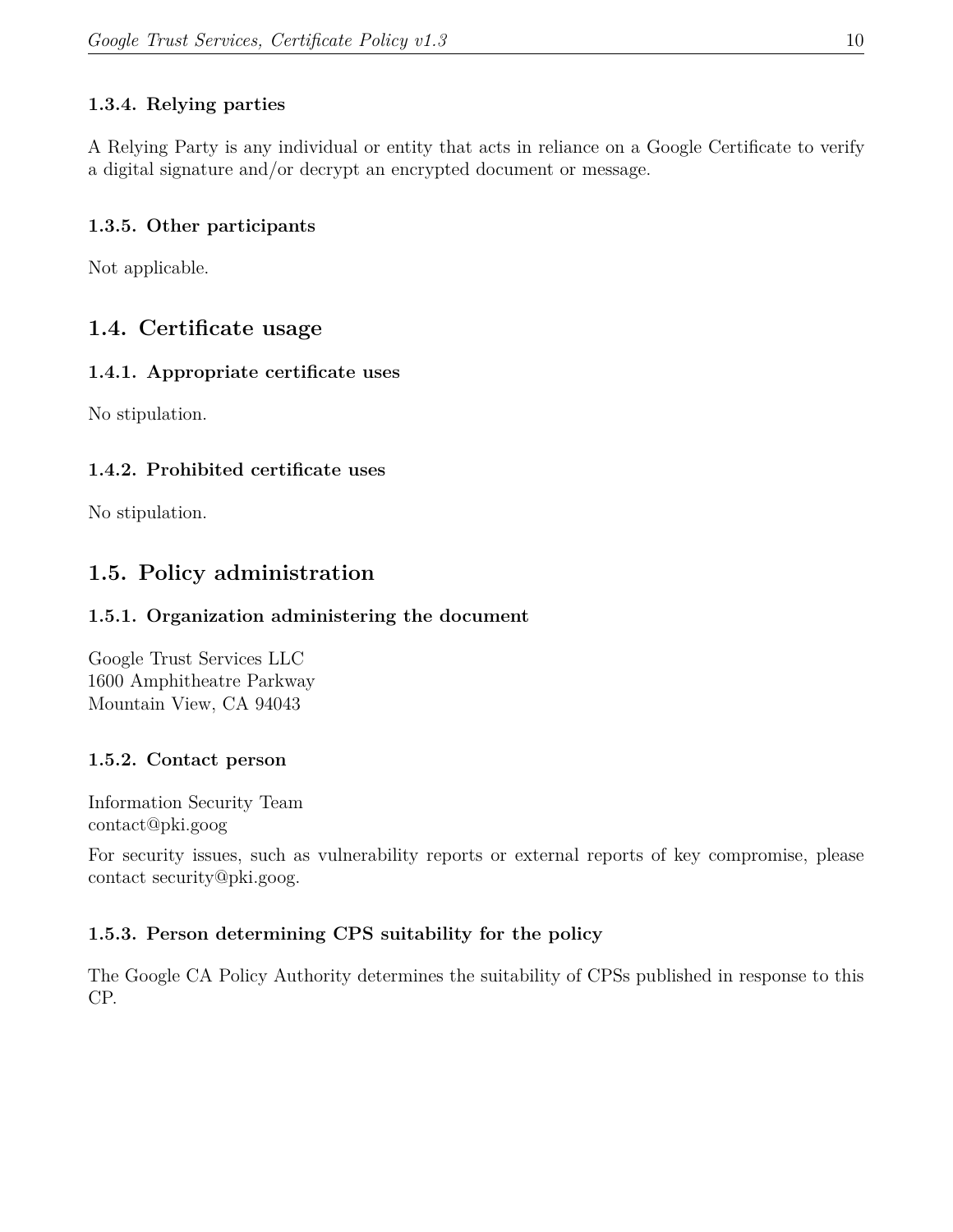# <span id="page-11-0"></span>**1.5.4. CP approval procedures**

Approvals of this CP and any amendments thereof are made by the Policy Authority. Amendments SHALL be made by publishing a new version of this CP at http://pki.goog/. In the event Google decides to make significant changes to this CP, notification of such changes will be posted at http://pki.goog/.

A new version of the CP will become effective fifteen (15) days after such posting, and will supersede all previous versions and will be binding on all Participants in the Google PKI from that point forward.

Google will maintain and operate a repository of the CP and associated certificates and CRL's on the http://pki.goog/ server.

# <span id="page-11-1"></span>**1.6. Definitions and acronyms**

See Appendix A.

# <span id="page-11-2"></span>**1.6.1. Conventions**

The key words "MUST", "MUST NOT", "REQUIRED", "SHALL", "SHALL NOT", "SHOULD", "SHOULD NOT", "RECOMMENDED", "MAY", and "OPTIONAL" in these Requirements SHALL be interpreted in accordance with RFC 2119.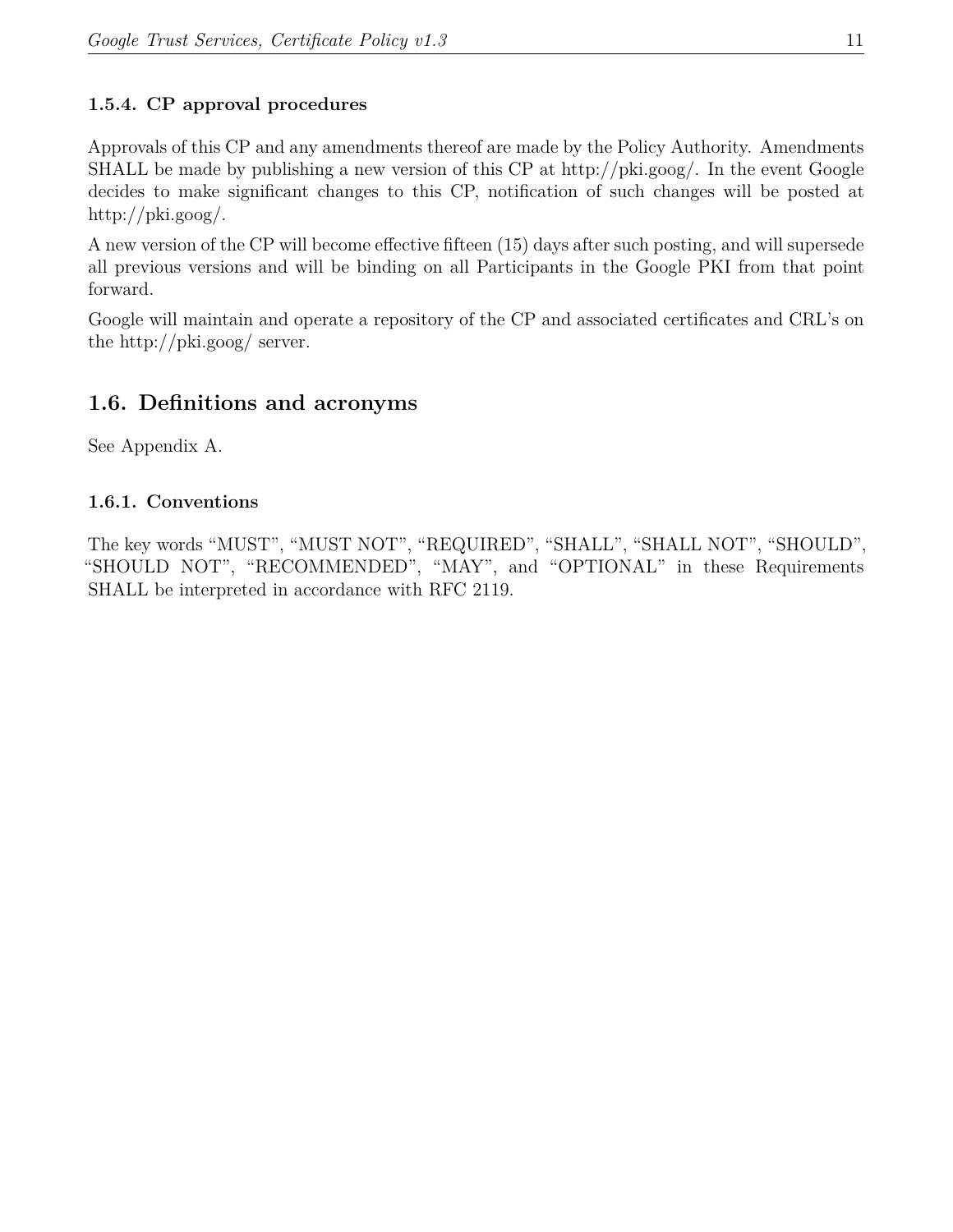# <span id="page-12-0"></span>**2. PUBLICATION AND REPOSITORY RESPONSIBIL-ITIES**

The CA SHALL develop, implement, enforce, and annually update a Certification Practice Statement that describes in detail how the CA implements the latest version of these Requirements.

# <span id="page-12-1"></span>**2.1. Repositories**

The CA SHALL make revocation information for Subordinate Certificates and Subscriber Certificates available in accordance with this Policy.

# <span id="page-12-2"></span>**2.2. Publication of certification information**

The CA SHALL publicly disclose its Certification Practice Statement through an appropriate and readily accessible online means that is available on a 24x7 basis. The CA SHALL publicly disclose its CA business practices to the extent required by the CA's selected audit scheme (see Section 8.1). The disclosures MUST include all the material required by RFC 2527 or RFC 3647, and MUST be structured in accordance with either RFC 2527 or RFC 3647. Section 4.2 of a CA's Certification Practice Statement (section 4.1 for CAs still conforming to RFC 2527) SHALL state whether the CA reviews CAA Records, and if so, the CA's policy or practice on processing CAA Records for Fully Qualified Domain Names. The CA SHALL log all actions taken, if any, consistent with its processing practice.

The CA SHALL publicly give effect to these Requirements and represent that it will adhere to the latest published version. The CA may fulfill this requirement by incorporating these Requirements directly into its Certification Practice Statements or by incorporating them by reference.

The CA SHALL host test Web pages that allow Application Software Suppliers to test their software with Subscriber Certificates that chain up to each publicly trusted Root Certificate. At a minimum, the CA SHALL host separate Web pages using Subscriber Certificates that are (i) valid, (ii) revoked, and (iii) expired.

# <span id="page-12-3"></span>**2.3. Time or frequency of publication**

The CA SHALL develop, implement, enforce, and annually update a Certification Practice Statement that describes in detail how the CA implements the latest version of these Requirements.

# <span id="page-12-4"></span>**2.4. Access controls on repositories**

CAs SHALL not limit access to this CP, their CPS, Certificates, CRLs and Certificate Status information. CAs SHALL however implement controls to prevent unauthorized adding, modifying or deleting repository entries.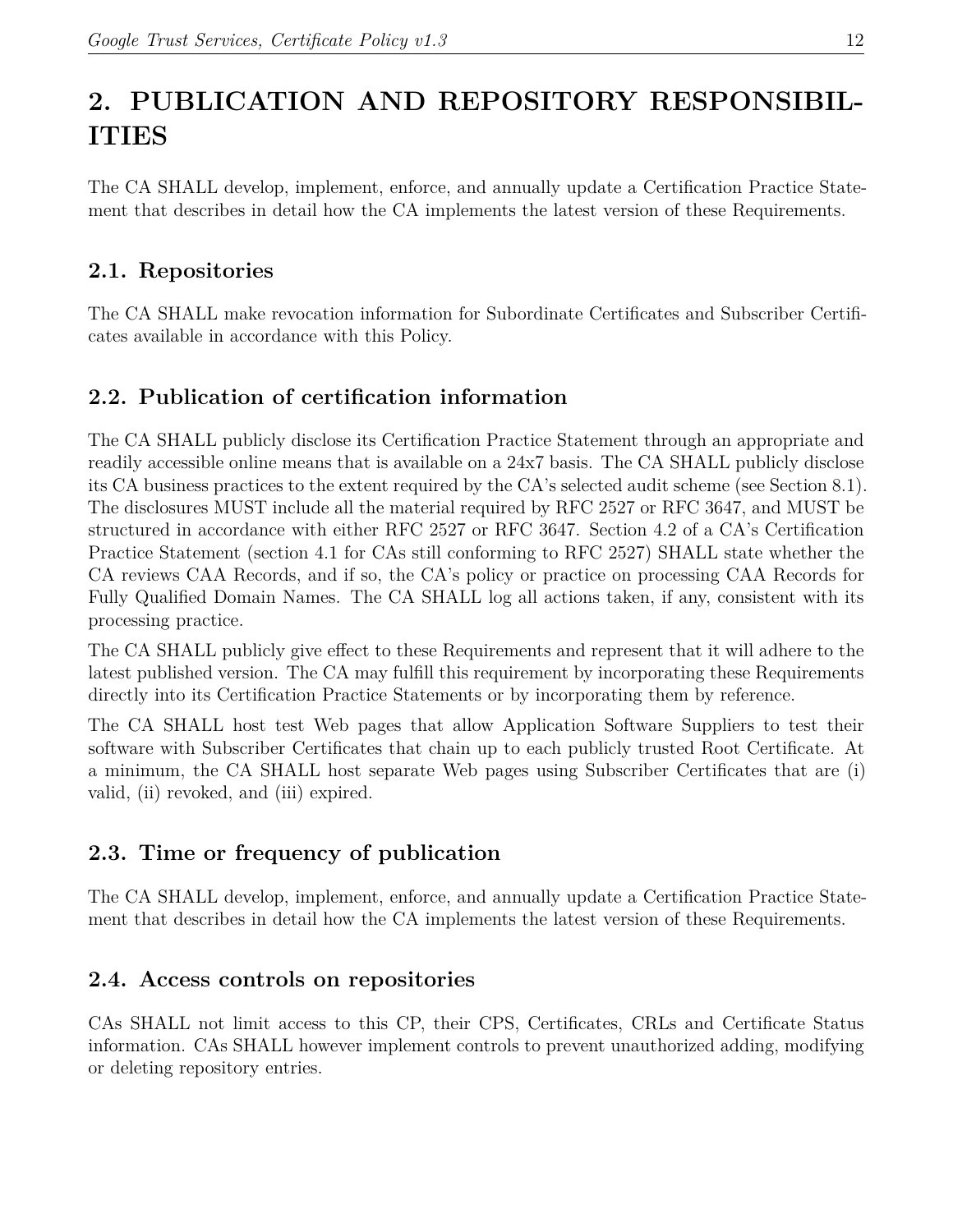# <span id="page-13-0"></span>**3. IDENTIFICATION AND AUTHENTICATION**

# <span id="page-13-1"></span>**3.1. Naming**

#### <span id="page-13-2"></span>**3.1.1. Types of names**

No stipulation.

# <span id="page-13-3"></span>**3.1.2. Need for names to be meaningful**

No stipulation.

# <span id="page-13-4"></span>**3.1.3. Anonymity or pseudonymity of subscribers**

No stipulation.

# <span id="page-13-5"></span>**3.1.4. Rules for interpreting various name forms**

No stipulation.

# <span id="page-13-6"></span>**3.1.5. Uniqueness of names**

No stipulation.

# <span id="page-13-7"></span>**3.1.6. Recognition, authentication, and role of trademarks**

No stipulation.

# <span id="page-13-8"></span>**3.2. Initial identity validation**

# <span id="page-13-9"></span>**3.2.1. Method to prove possession of private key**

No stipulation.

# <span id="page-13-10"></span>**3.2.2. Authentication of organization identity**

If the Applicant requests a Certificate that will contain Subject Identity Information comprised only of the countryName field, then the CA SHALL verify the country associated with the Subject using a verification process meeting the requirements of Section 3.2.2.3 and that is described in the CA's Certificate Policy and/or Certification Practice Statement.

If the Applicant requests a Certificate that will contain the countryName field and other Subject Identity Information, then the CA SHALL verify the identity of the Applicant, and the authenticity of the Applicant Representative's certificate request using a verification process meeting the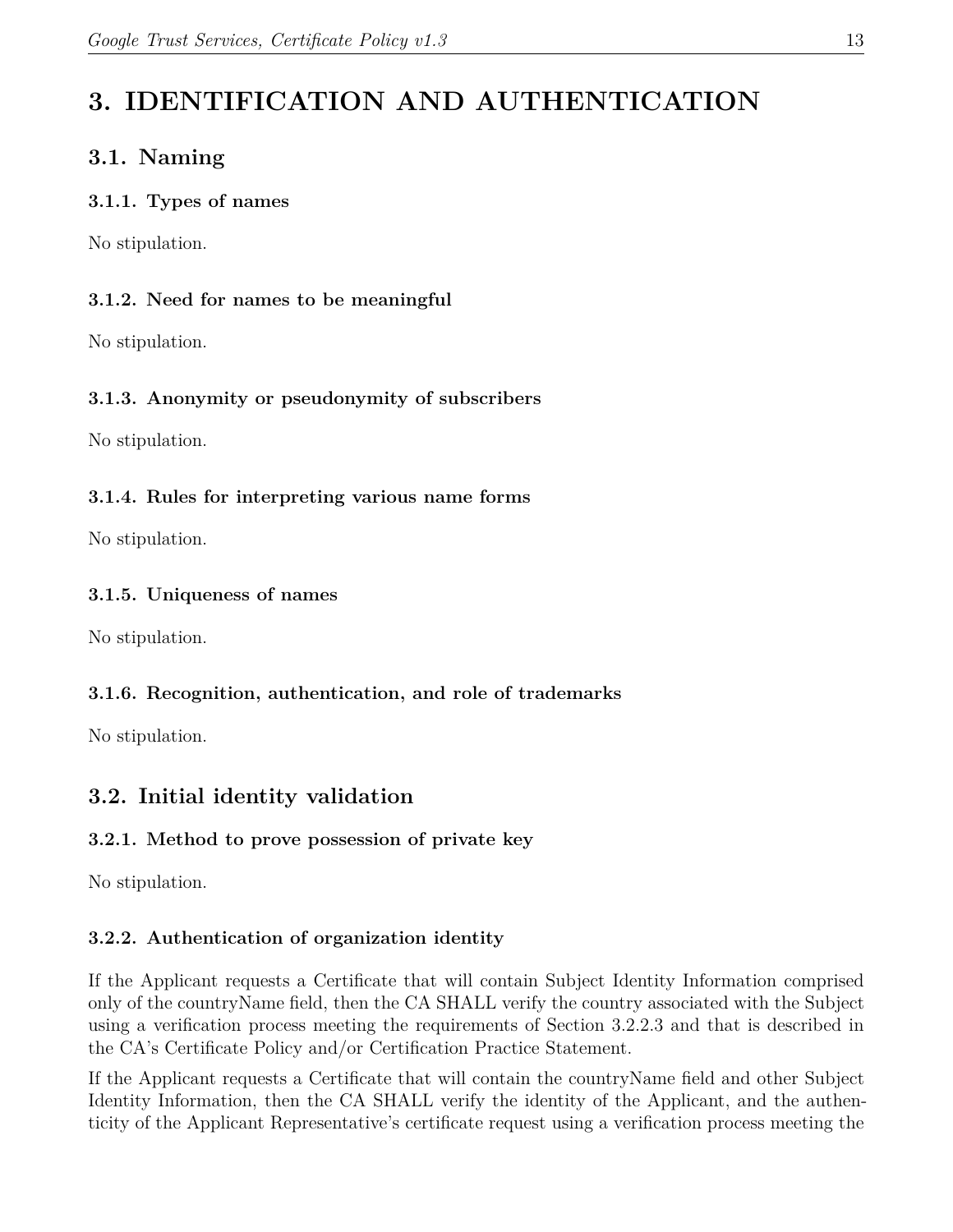requirements of this Section 3.2.2.1 and that is described in the CA's Certificate Policy and/or Certification Practice Statement. The CA SHALL inspect any document relied upon under this Section for alteration or falsification.

#### <span id="page-14-0"></span>**3.2.2.1. Identity**

If the Subject Identity Information is to include the name or address of an organization, the CA SHALL verify the identity and address of the organization and that the address is the Applicant's address of existence or operation. The CA SHALL verify the identity and address of the Applicant using documentation provided by, or through communication with, at least one of the following:

- 1. A Government agency in the jurisdiction of the Applicant's legal creation, existence, or recognition Jurisdiction of Incorporation or Jurisdiction of Registration;
- 2. A third party database that is periodically updated and considered a Reliable Data Source;
- 3. A site visit by the CA or a third party who is acting as an agent for the CA; or
- 4. An Attestation Letter.

The CA may use the same documentation or communication described in 1 through 4 above to verify both the Applicant's identity and address.

Alternatively, the CA may verify the address of the Applicant (but not the identity of the Applicant) using a utility bill, bank statement, credit card statement, government-issued tax document, or other form of identification that the CA determines to be reliable.

#### <span id="page-14-1"></span>**3.2.2.2. DBA/Tradename**

If the Subject Identity Information is to include a DBA or tradename, the CA SHALL verify the Applicant's right to use the DBA/tradename using at least one of the following:

- 1. Documentation provided by, or communication with, a government agency in the jurisdiction of the Applicant's legal creation, existence, or recognition;
- 2. A Reliable Data Source;
- 3. Communication with a government agency responsible for the management of such DBAs or tradenames;
- 4. An Attestation Letter accompanied by documentary support; or
- 5. A utility bill, bank statement, credit card statement, government-issued tax document, or other form of identification that the CA determines to be reliable.

#### <span id="page-14-2"></span>**3.2.2.3. Verification of Country**

If the subject:countryName field is present, then the CA SHALL verify the country associated with the Subject using one of the following: (a) the IP Address range assignment by country for either (i) the web site's IP address, as indicated by the DNS record for the web site or (ii) the Applicant's IP address; (b) the ccTLD of the requested Domain Name; (c) information provided by the Domain Name Registrar; or (d) a method identified in Section 3.2.2.1. The CA SHOULD implement a process to screen proxy servers in order to prevent reliance upon IP addresses assigned in countries other than where the Applicant is actually located.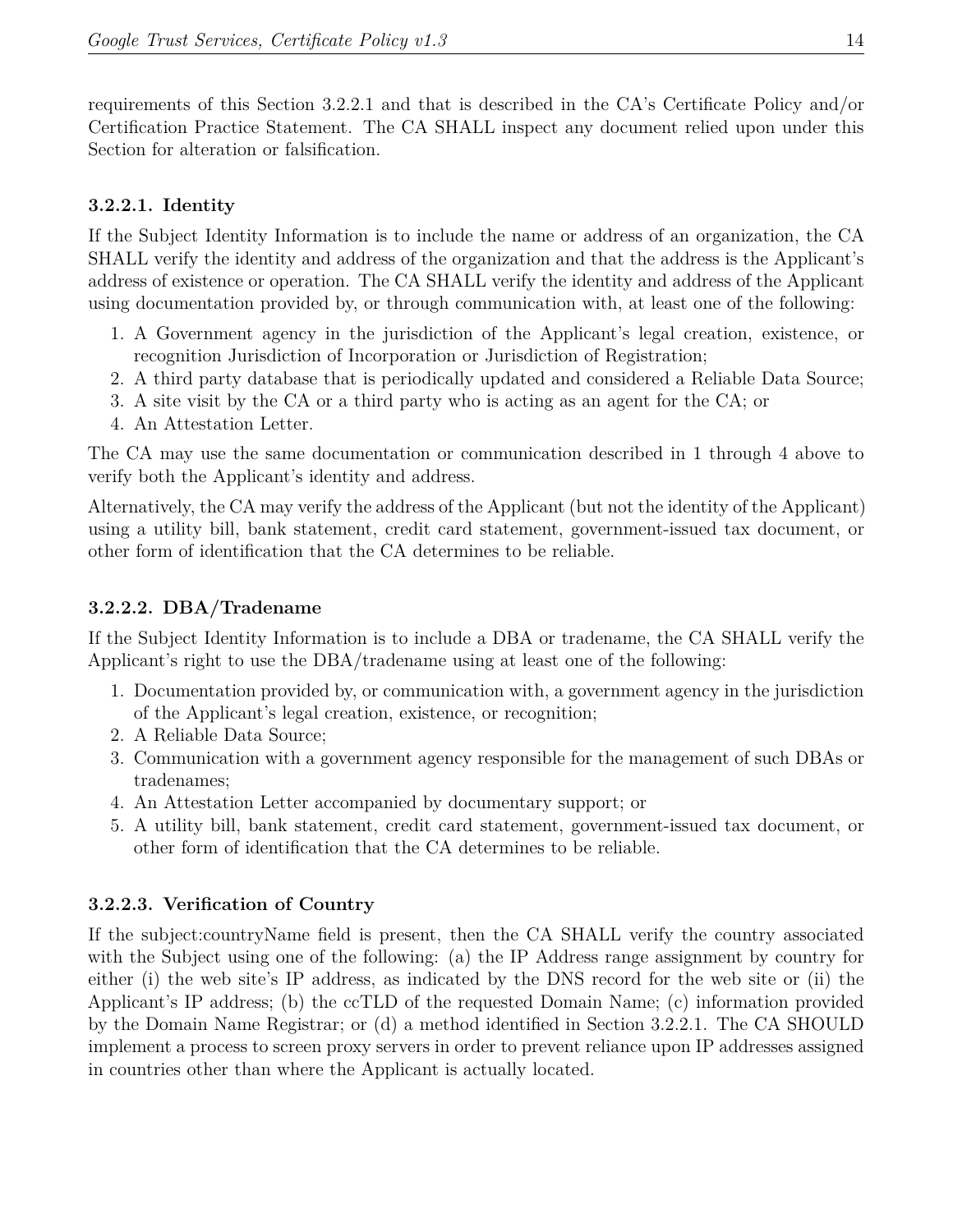### <span id="page-15-0"></span>**3.2.2.4. Validation of Domain Authorization or Control**

This section defines the permitted processes and procedures for validating the Applicant's ownership or control of the domain.

The CA SHALL confirm that, as of the date the Certificate issues, the CA has validated each Fully‐Qualified Domain Name (FQDN) listed in the Certificate using at least one of the methods listed below, or is within the Domain Namespace of a Fully-Qualified Domain Name (FQDN) that has been validated using at least one of the methods listed below (not including the method defined in section 3.2.2.4.8).

Completed confirmations of Applicant authority may be valid for the issuance of multiple certificates over time. In all cases, the confirmation must have been initiated within the time period specified in the relevant requirement (such as Section 3.3.1 of this document) prior to certificate issuance. For purposes of domain validation, the term Applicant includes the Applicant's Parent Company, Subsidiary Company, or Affiliate.

Note: FQDNs may be listed in Subscriber Certificates using dNSNames in the subjectAltName extension or in Subordinate CA Certificates via dNSNames in permittedSubtrees within the Name Constraints extension.

### **3.2.2.4.1 Validating the Applicant as a Domain Contact.**

Confirming the Applicant's control over the FQDN by validating the Applicant is the Domain Contact directly with the Domain Name Registrar. This method may only be used if:

- 1. The CA authenticates the Applicant's identity under BR Section 3.2.2.1 and the authority of the Applicant Representative under BR Section 3.2.5, OR
- 2. The CA authenticates the Applicant's identity under EV Guidelines Section 11.2 and the agency of the Certificate Approver under EV Guidelines Section 11.8; OR
- 3. The CA is also the Domain Name Registrar, or an Affiliate of the Registrar, of the Base Domain Name.

#### **3.2.2.4.2 Email, Fax, SMS, or Postal Mail to Domain Contact**

Confirming the Applicant's control over the FQDN by sending a Random Value via email, fax, SMS, or postal mail and then receiving a confirming response utilizing the Random Value. The Random Value MUST be sent to an email address, fax/SMS number, or postal mail address identified as a Domain Contact.

Each email, fax, SMS, or postal mail MAY confirm control of multiple Authorization Domain Names.

The CA or Delegated Third Party MAY send the email, fax, SMS, or postal mail identified under this section to more than one recipient provided that every recipient is identified by the Domain Name Registrar as representing the Domain Name Registrant for every FQDN being verified using the email, fax, SMS, or postal mail.

The Random Value SHALL be unique in each email, fax, SMS, or postal mail.

The CA or Delegated Third Party MAY resend the email, fax, SMS, or postal mail in its entirety, including re‐ use of the Random Value, provided that the communication's entire contents and recipient(s) remain unchanged.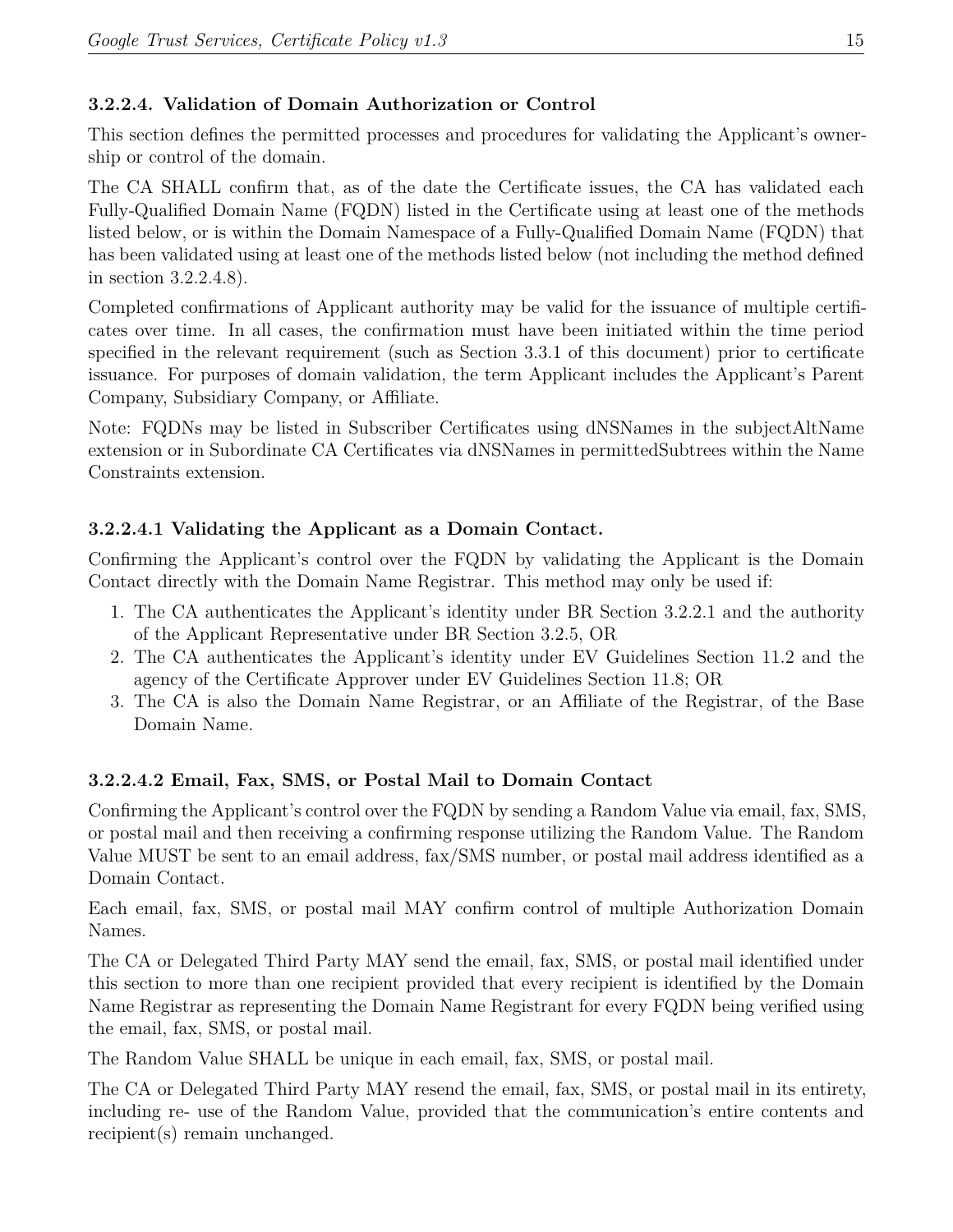The Random Value SHALL remain valid for use in a confirming response for no more than 30 days from its creation. The CPS MAY specify a shorter validity period for Random Values, in which case the CA MUST follow its CPS.

### **3.2.2.4.3 Phone Contact with Domain Contact**

Confirming the Applicant's control over the requested FQDN by calling the Domain Name Registrant's phone number and obtaining a response confirming the Applicant's request for validation of the FQDN. The CA or Delegated Third Party MUST place the call to a phone number identified by the Domain Name Registrar as the Domain Contact.

Each phone call SHALL be made to a single number and MAY confirm control of multiple FQDNs, provided that the phone number is identified by the Domain Registrar as a valid contact method for every Base Domain Name being verified using the phone call.

### **3.2.2.4.4 Constructed Email to Domain Contact**

Confirming the Applicant's control over the requested FQDN by (i) sending an email to one or more addresses created by using 'admin', 'administrator', 'webmaster', 'hostmaster', or 'postmaster' as the local part, followed by the at-sign  $({}^{\omega}@{\omega}$ ), followed by an Authorization Domain Name, (ii) including a Random Value in the email, and (iii) receiving a confirming response utilizing the Random Value.

Each email MAY confirm control of multiple FQDNs, provided the Authorization Domain Name used in the email is an Authorization Domain Name for each FQDN being confirmed.

The Random Value SHALL be unique in each email.

The email MAY be re-sent in its entirety, including the re-use of the Random Value, provided that its entire contents and recipient SHALL remain unchanged.

The Random Value SHALL remain valid for use in a confirming response for no more than 30 days from its creation. The CPS MAY specify a shorter validity period for Random Values, in which case the CA MUST follow its CPS.

#### **3.2.2.4.5 Domain Authorization Document**

Confirming the Applicant's control over the requested FQDN by relying upon the attestation to the authority of the Applicant to request a Certificate contained in a Domain Authorization Document. The Domain Authorization Document MUST substantiate that the communication came from the Domain Contact. The CA MUST verify that the Domain Authorization Document was either (i) dated on or after the date of the domain validation request or (ii) that the WHOIS data has not materially changed since a previously provided Domain Authorization Document for the Domain Name Space.

#### **3.2.2.4.6 Agreed‐Upon Change to Website**

Confirming the Applicant's control over the requested FQDN by confirming one of the following under the "/.well-known/pki-validation" directory, or another path registered with IANA for the purpose of Domain 15 Forum Guideline Validation, on the Authorization Domain Name that is accessible by the CA via HTTP/HTTPS over an Authorized Port: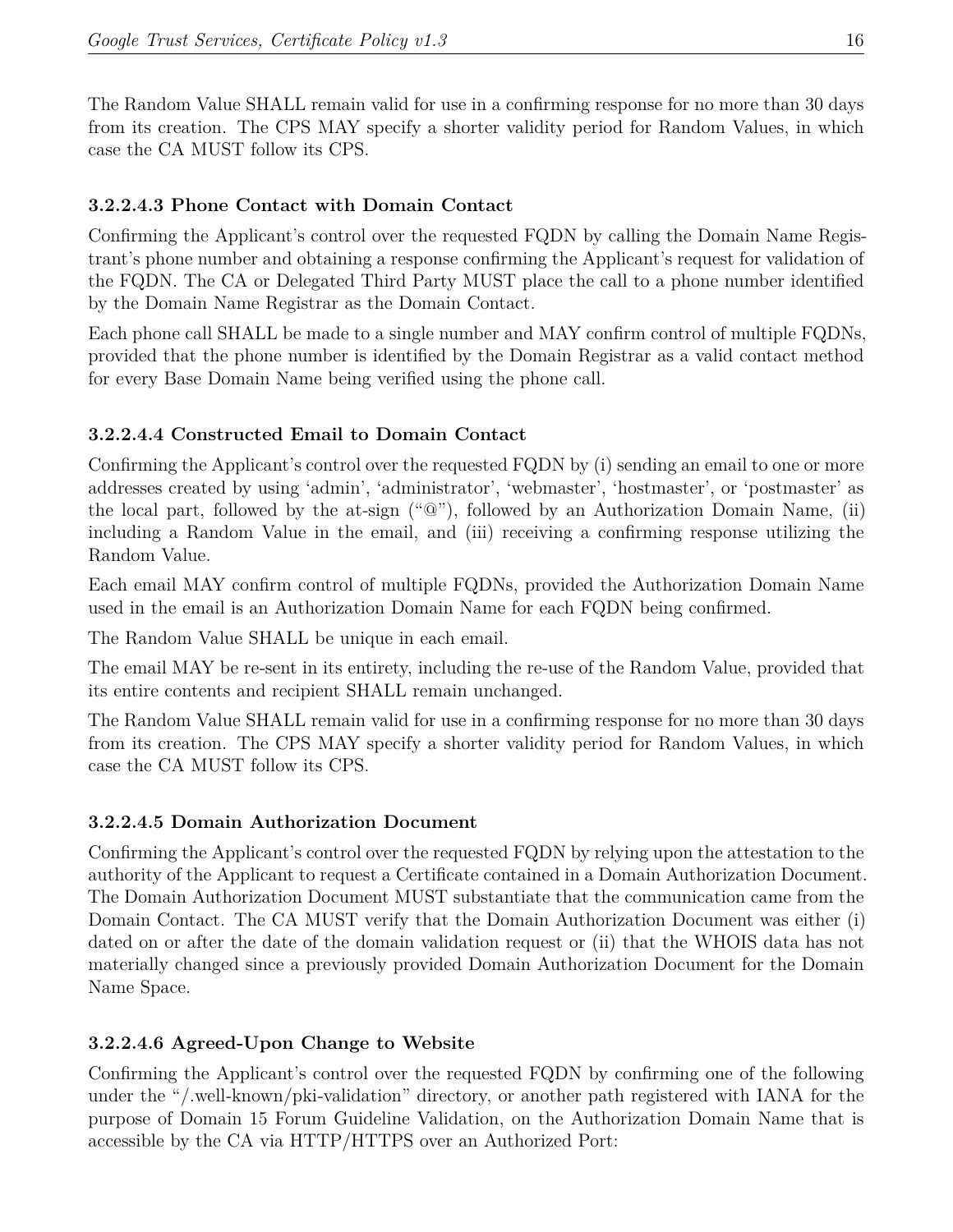- 1. The presence of Required Website Content contained in the content of a file or on a web page in the form of a meta tag. The entire Required Website Content MUST NOT appear in the request used to retrieve the file or web page, or
- 2. The presence of the Request Token or Request Value contained in the content of a file or on a webpage in the form of a meta tag where the Request Token or Random Value MUST NOT appear in the request.

If a Random Value is used, the CA SHALL provide a Random Value unique to the certificate request and SHALL not use the Random Value after the longer of (i) 30 days or (ii) if the Applicant submitted the certificate request, the timeframe permitted for reuse of validated information relevant to the certificate (such as in Section 3.3.1 of these Guidelines or Section 11.14.3 of the EV Guidelines).

### **3.2.2.4.7 DNS Change**

Confirming the Applicant's control over the requested FQDN by confirming the presence of a Random Value or Request Token in a DNS TXT or CAA record for an Authorization Domain Name or an Authorization Domain Name that is prefixed with a label that begins with an underscore character.

If a Random Value is used, the CA or Delegated Third Party SHALL provide a Random Value unique to the certificate request and SHALL not use the Random Value after (i) 30 days or (ii) if the Applicant submitted the certificate request, the timeframe permitted for reuse of validated information relevant to the certificate (such as in Section 3.3.1 of these Guidelines or Section 11.14.3 of the EV Guidelines).

#### **3.2.2.4.8 IP Address**

Confirming the Applicant's control over the requested FQDN by confirming that the Applicant controls an IP address returned from a DNS lookup for A or AAAA records for the FQDN in accordance with section 3.2.2.5.

#### **3.2.2.4.9 Test Certificate**

Confirming the Applicant's control over the requested FQDN by confirming the presence of a non-expired Test Certificate issued by the CA on the Authorization Domain Name and which is accessible by the CA via TLS over an Authorized Port for the purpose of issuing a Certificate with the same Public Key as in the Test Certificate.

#### **3.2.2.4.10. TLS Using a Random Number**

Confirming the Applicant's control over the requested FQDN by confirming the presence of a Random Value within a Certificate on the Authorization Domain Name which is accessible by the CA via TLS over an Authorized Port.

#### **3.2.2.4.11 Other Methods**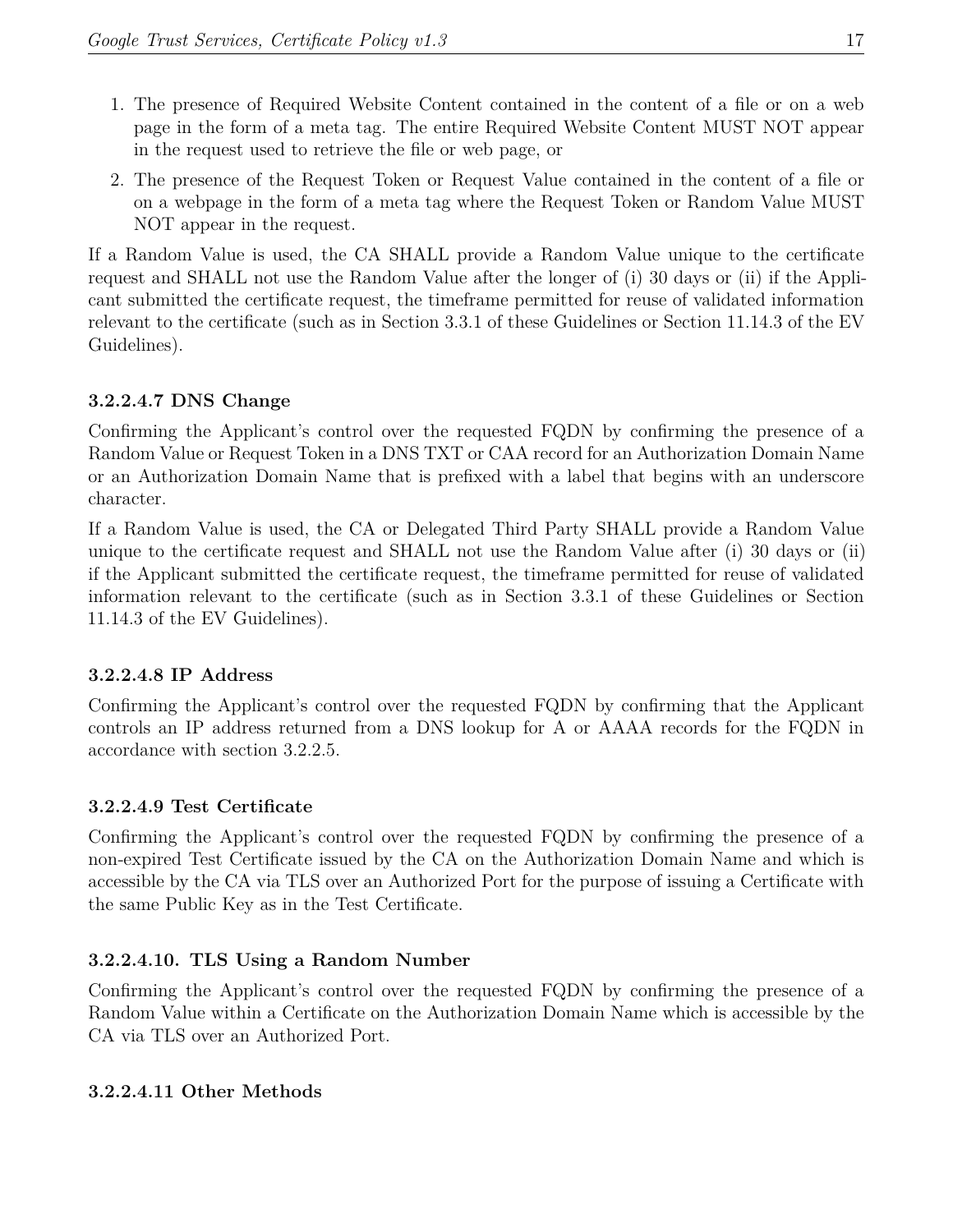The CA SHALL confirm that, as of the date the Certificate issues, either the CA has validated each Fully-Qualified Domain Name (FQDN) listed in the Certificate by using any method of confirmation, provided that the CA maintains documented evidence that the method of confirmation establishes that the Applicant is the Domain Name Registrant or has control over the Fully Qualified Domain Name (FQDN).

#### <span id="page-18-0"></span>**3.2.2.5. Authentication for an IP Address**

For each IP Address listed in a Certificate, the CA SHALL confirm that, as of the date the Certificate was issued, the Applicant has control over the IP Address by:

- 1. Having the Applicant demonstrate practical control over the IP Address by making an agreedupon change to information found on an online Web page identified by a uniform resource identifier containing the IP Address;
- 2. Obtaining documentation of IP address assignment from the Internet Assigned Numbers Authority (IANA) or a Regional Internet Registry (RIPE, APNIC, ARIN, AfriNIC, LACNIC);
- 3. Performing a reverse-IP address lookup and then verifying control over the resulting Domain Name under Section 3.2.2.4; or
- 4. Using any other method of confirmation, provided that the CA maintains documented evidence that the method of confirmation establishes that the Applicant has control over the IP Address to at least the same level of assurance as the methods previously described.

Note: IPAddresses may be listed in Subscriber Certificates using IPAddress in the subjectAltName extension or in Subordinate CA Certificates via IPAddress in permittedSubtrees within the Name Constraints extension.

#### <span id="page-18-1"></span>**3.2.2.6. Wildcard Domain Validation**

Before issuing a certificate with a wildcard character  $(*)$  in a CN or subjectAltName of type DNS-ID, the CA MUST establish and follow a documented procedure<sup>[1](#page-18-2)</sup> that determines if the wildcard character occurs in the first label position to the left of a "registry-controlled" label or "public suffix" (e.g. "\*.com", "\*.co.uk", see RFC 6454 Section 8.2 for further explanation).

If a wildcard would fall within the label immediately to the left of a registry-controlled<sup>[2](#page-18-3)</sup> or public suffix, CAs MUST refuse issuance unless the applicant proves its rightful control of the entire Domain Namespace. (e.g. CAs MUST NOT issue "\*.co.uk" or "\*.local", but MAY issue "\*.example.com" to Example Co.).

<span id="page-18-2"></span><sup>1</sup>Determination of what is "registry-controlled" versus the registerable portion of a Country Code Top-Level Domain Namespace is not standardized at the time of writing and is not a property of the DNS itself. Current best practice is to consult a "public suffix list" such as <http://publicsuffix.org/> (PSL), and to retrieve a fresh copy regularly. If using the PSL, a CA SHOULD consult the "ICANN DOMAINS" section only, not the "PRIVATE DOMAINS" section. The PSL is updated regularly to contain new gTLDs delegated by ICANN, which are listed in the "ICANN DOMAINS" section. A CA is not prohibited from issuing a Wildcard Certificate to the Registrant of an entire gTLD, provided that control of the entire namespace is demonstrated in an appropriate way.

<span id="page-18-3"></span><sup>2</sup>Determination of what is "registry-controlled" versus the registerable portion of a Country Code Top-Level Domain Namespace is not standardized at the time of writing and is not a property of the DNS itself. Current best practice is to consult a "public suffix list" such as <http://publicsuffix.org/> (PSL), and to retrieve a fresh copy regularly. If using the PSL, a CA SHOULD consult the "ICANN DOMAINS" section only, not the "PRIVATE DOMAINS" section. The PSL is updated regularly to contain new gTLDs delegated by ICANN, which are listed in the "ICANN DOMAINS" section. A CA is not prohibited from issuing a Wildcard Certificate to the Registrant of an entire gTLD, provided that control of the entire namespace is demonstrated in an appropriate way.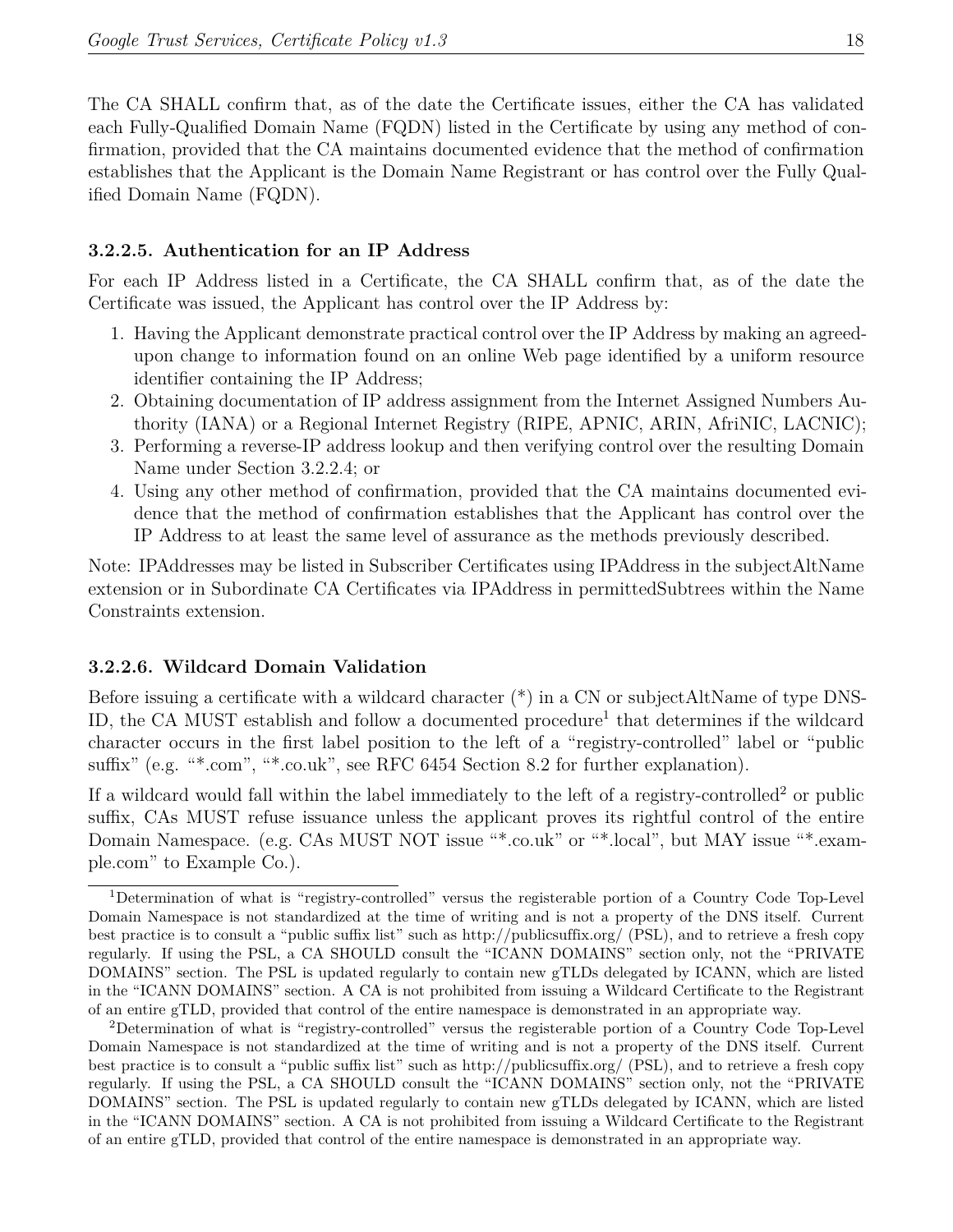#### <span id="page-19-0"></span>**3.2.2.7. Data Source Accuracy**

Prior to using any data source as a Reliable Data Source, the CA SHALL evaluate the source for its reliability, accuracy, and resistance to alteration or falsification. The CA SHOULD consider the following during its evaluation:

- 1. The age of the information provided,
- 2. The frequency of updates to the information source,
- 3. The data provider and purpose of the data collection,
- 4. The public accessibility of the data availability, and
- 5. The relative difficulty in falsifying or altering the data.

Databases maintained by the CA, its owner, or its affiliated companies do not qualify as a Reliable Data Source if the primary purpose of the database is to collect information for the purpose of fulfilling the validation requirements under Section 3.2.

### <span id="page-19-1"></span>**3.2.2.8. CAA Records**

This section is effective as of 8 September 2017.

As part of the issuance process, the CA MUST check for a CAA record for each dNSName in the subjectAltName extension of the certificate to be issued, according to the procedure in RFC 6844, following the processing instructions set down in RFC 6844 for any records found. If the CA issues, they MUST do so within the TTL of the CAA record, or 8 hours, whichever is greater.

This stipulation does not prevent the CA from checking CAA records at any other time. When processing CAA records, CAs MUST process the issue, issuewild, and iodef property tags as specified in RFC 6844, although they are not required to act on the contents of the iodef property tag. Additional property tags MAY be supported, but MUST NOT conflict with or supersede the mandatory property tags set out in this document. CAs MUST respect the critical flag and not issue a certificate if they encounter an unrecognized property with this flag set.

RFC 6844 requires that CAs "MUST NOT issue a certificate unless either (1) the certificate request is consistent with the applicable CAA Resource Record set or (2) an exception specified in the relevant Certificate Policy or Certification Practices Statement applies." For issuances conforming to these Baseline Requirements, CAs MUST NOT rely on any exceptions specified in their CP or CPS unless they are one of the following:

- CAA checking is optional for certificates for which a Certificate Transparency pre-certificate was created and logged in at least two public logs, and for which CAA was checked.
- CAA checking is optional for certificates issued by a Technically Constrained Subordinate CA Certificate as set out in Baseline Requirements section 7.1.5, where the lack of CAA checking is an explicit contractual provision in the contract with the Applicant.
- CAA checking is optional if the CA or an Affiliate of the CA is the DNS Operator (as defined in RFC 7719) of the domain's DNS.

CAs are permitted to treat a record lookup failure as permission to issue if:

- the failure is outside the CA's infrastructure;
- the lookup has been retried at least once; and
- the domain's zone does not have a DNSSEC validation chain to the ICANN root.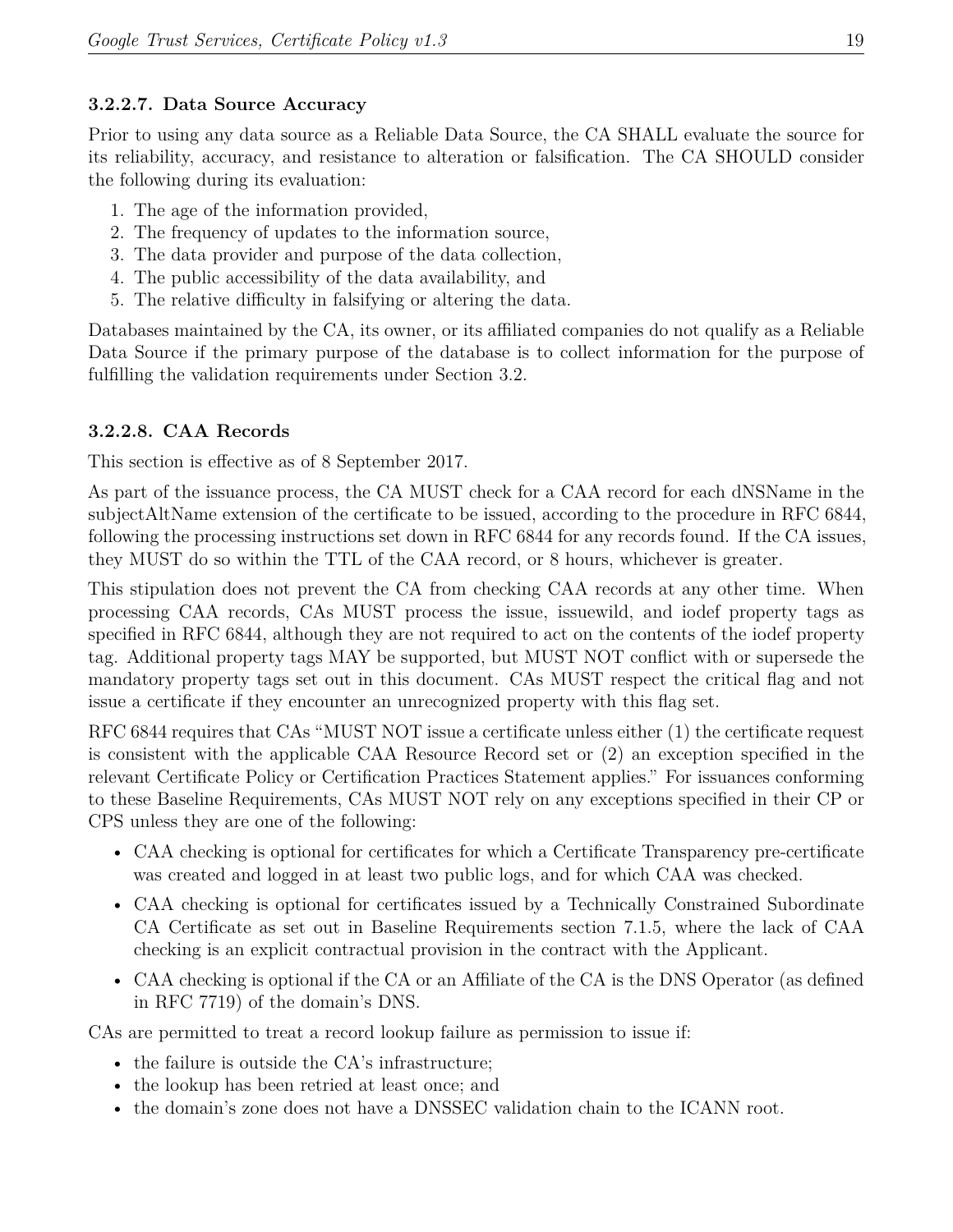CAs MUST document potential issuances that were prevented by a CAA record in sufficient detail to provide feedback to the CAB Forum on the circumstances, and SHOULD dispatch reports of such issuance requests to the contact(s) stipulated in the CAA iodef record(s), if present. CAs are not expected to support URL schemes in the iodef record other than mailto: or https:.

# <span id="page-20-0"></span>**3.2.3. Authentication of individual identity**

If an Applicant subject to this Section is a natural person, then the CA SHALL verify the Applicant's name, Applicant's address, and the authenticity of the certificate request.

The CA SHALL verify the Applicant's name using a legible copy, which discernibly shows the Applicant's face, of at least one currently valid government-issued photo ID (passport, drivers license, military ID, national ID, or equivalent document type). The CA SHALL inspect the copy for any indication of alteration or falsification.

The CA SHALL verify the Applicant's address using a form of identification that the CA determines to be reliable, such as a government ID, utility bill, or bank or credit card statement. The CA may rely on the same government-issued ID that was used to verify the Applicant's name.

The CA SHALL verify the certificate request with the Applicant using a Reliable Method of Communication.

#### <span id="page-20-1"></span>**3.2.4. Non-verified subscriber information**

No stipulation.

#### <span id="page-20-2"></span>**3.2.5. Validation of authority**

If the Applicant for a Certificate containing Subject Identity Information is an organization, the CA SHALL use a Reliable Method of Communication to verify the authenticity of the Applicant Representative's certificate request.

The CA may use the sources listed in section 3.2.2.1 to verify the Reliable Method of Communication. Provided that the CA uses a Reliable Method of Communication, the CA may establish the authenticity of the certificate request directly with the Applicant Representative or with an authoritative source within the Applicant's organization, such as the Applicant's main business offices, corporate offices, human resource offices, information technology offices, or other department that the CA deems appropriate.

In addition, the CA SHALL establish a process that allows an Applicant to specify the individuals who may request Certificates. If an Applicant specifies, in writing, the individuals who may request a Certificate, then the CA SHALL not accept any certificate requests that are outside this specification. The CA SHALL provide an Applicant with a list of its authorized certificate requesters upon the Applicant's verified written request.

#### <span id="page-20-3"></span>**3.2.6. Criteria for interoperation**

The CA SHALL disclose all Cross Certificates that identify the CA as the Subject, provided that the CA arranged for or accepted the establishment of the trust relationship (i.e. the Cross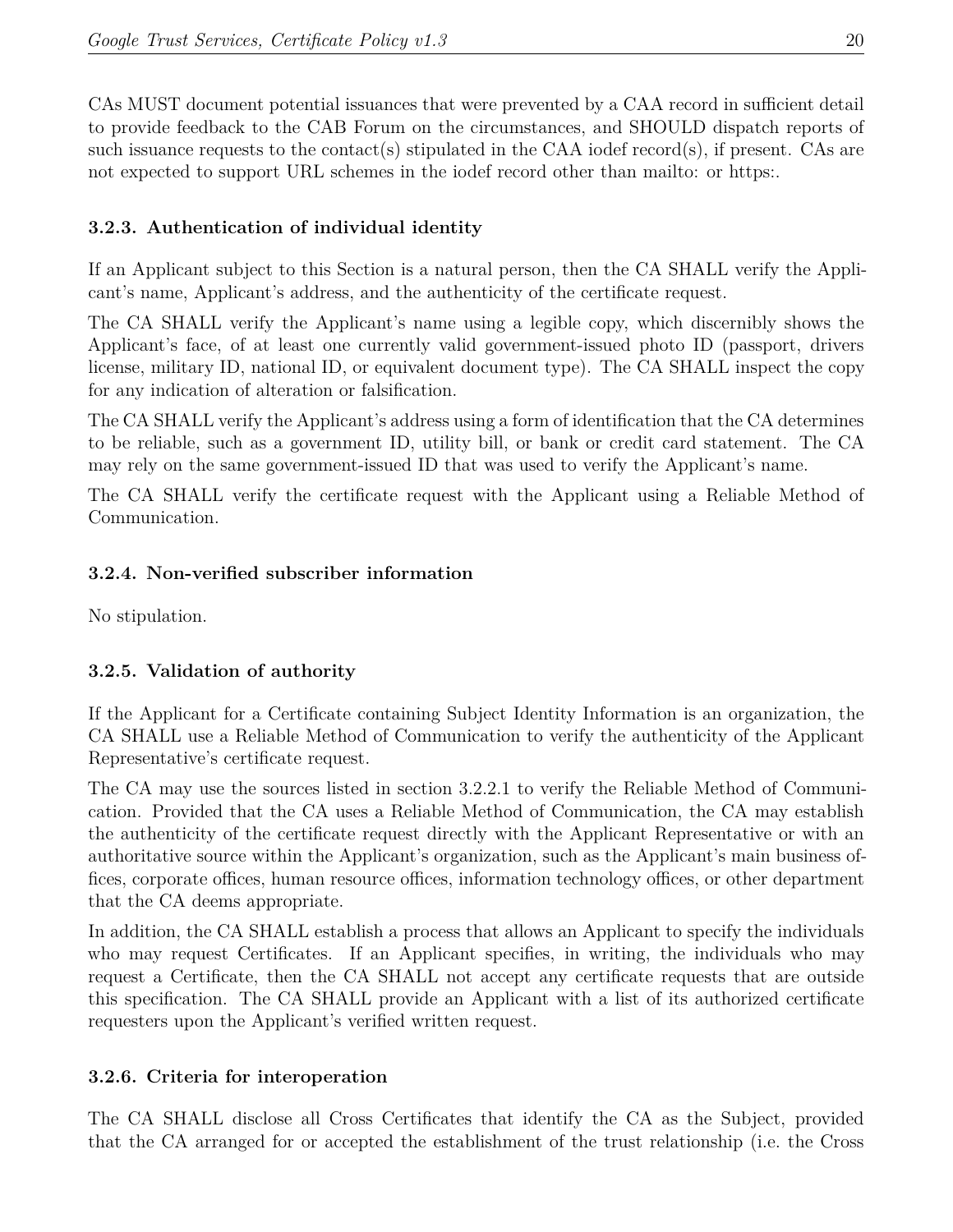Certificate at issue).

# <span id="page-21-0"></span>**3.3. Identification and authentication for re-key requests**

### <span id="page-21-1"></span>**3.3.1. Identification and authentication for routine re-key**

Section 6.3.2 limits the validity period of Subscriber Certificates. The CA may use the documents and data provided in Section 3.2 to verify certificate information, provide that the CA obtained the data or document from a source specified under Section 3.2 no more than thirty-nine (39) months prior to issuing the Certificate.

# <span id="page-21-2"></span>**3.3.2. Identification and authentication for re-key after revocation**

No stipulation.

# <span id="page-21-3"></span>**3.4. Identification and authentication for revocation request**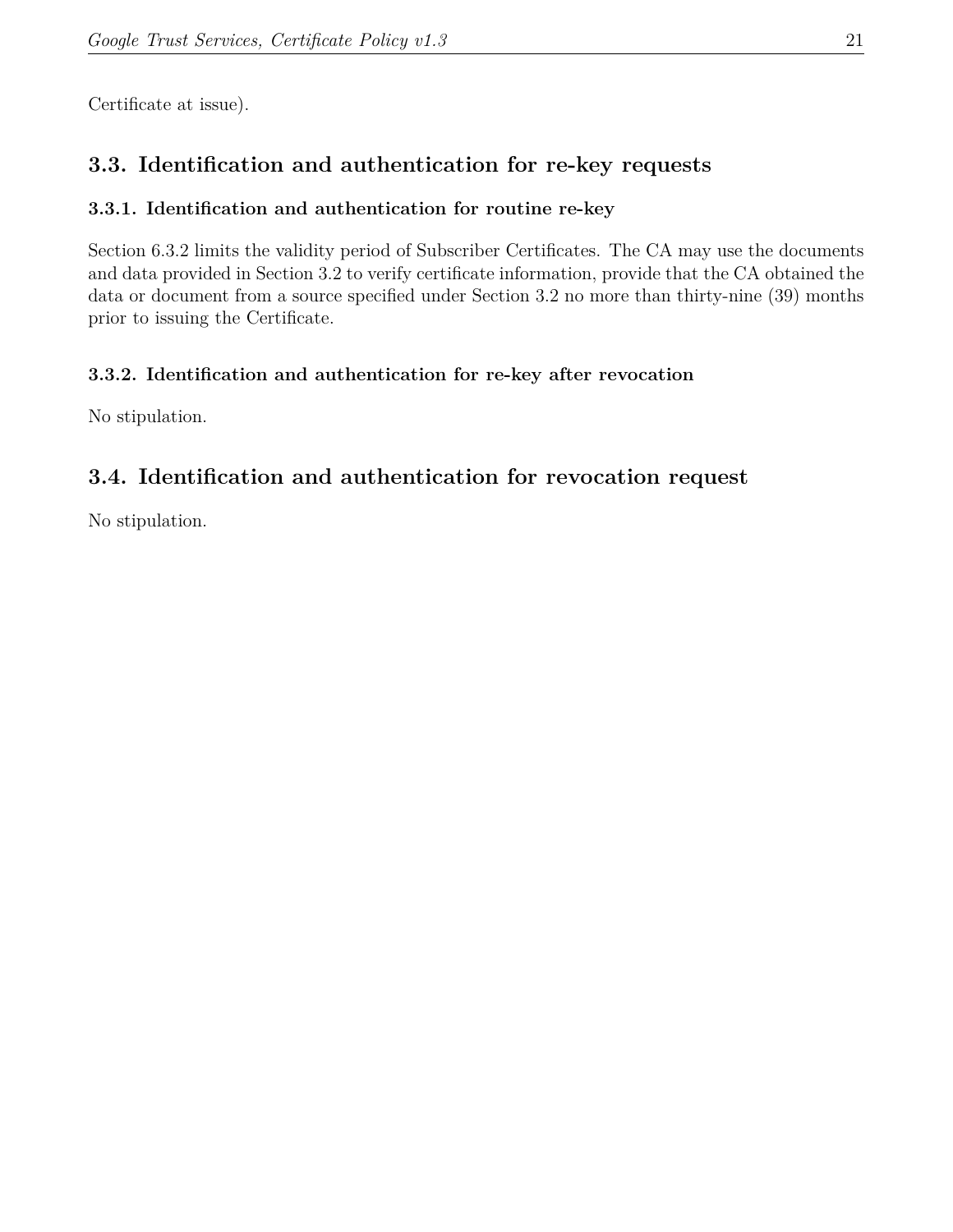# <span id="page-22-0"></span>**4. CERTIFICATE LIFE-CYCLE OPERATIONAL RE-QUIREMENTS**

# <span id="page-22-1"></span>**4.1. Certificate Application**

# <span id="page-22-2"></span>**4.1.1. Who can submit a certificate application**

In accordance with Section 5.5.2, the CA SHALL maintain an internal database of all previously revoked Certificates and previously rejected certificate requests due to suspected phishing or other fraudulent usage or concerns. The CA SHALL use this information to identify subsequent suspicious certificate requests.

# <span id="page-22-3"></span>**4.1.2. Enrollment process and responsibilities**

Prior to the issuance of a Certificate, the CA SHALL obtain the following documentation from the Applicant:

- 1. A certificate request, which may be electronic; and
- 2. An executed Subscriber Agreement or Terms of Use, which may be electronic.

The CA SHOULD obtain any additional documentation the CA determines necessary to meet these Requirements.

Prior to the issuance of a Certificate, the CA SHALL obtain from the Applicant a certificate request in a form prescribed by the CA and that complies with these Requirements. One certificate request MAY suffice for multiple Certificates to be issued to the same Applicant, subject to the aging and updating requirement in Section 3.3.1, provided that each Certificate is supported by a valid, current certificate request signed by the appropriate Applicant Representative on behalf of the Applicant. The certificate request MAY be made, submitted and/or signed electronically.

The certificate request MUST contain a request from, or on behalf of, the Applicant for the issuance of a Certificate, and a certification by, or on behalf of, the Applicant that all of the information contained therein is correct.

# <span id="page-22-4"></span>**4.2. Certificate application processing**

# <span id="page-22-5"></span>**4.2.1. Performing identification and authentication functions**

The certificate request MAY include all factual information about the Applicant to be included in the Certificate, and such additional information as is necessary for the CA to obtain from the Applicant in order to comply with these Requirements and the CA's Certificate Policy and/or Certification Practice Statement. In cases where the certificate request does not contain all the necessary information about the Applicant, the CA SHALL obtain the remaining information from the Applicant or, having obtained it from a reliable, independent, third-party data source, confirm it with the Applicant. The CA SHALL establish and follow a documented procedure for verifying all data requested for inclusion in the Certificate by the Applicant.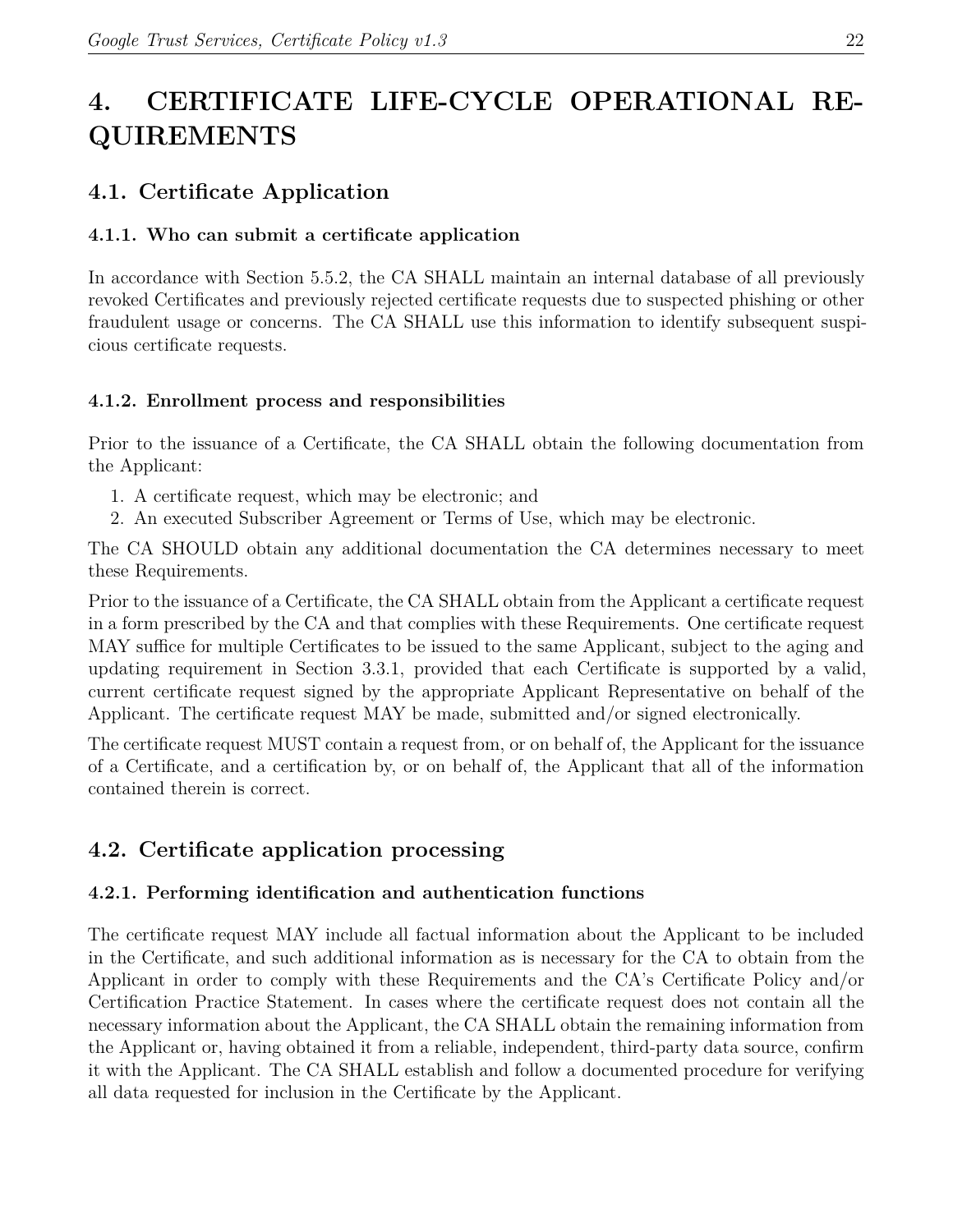Applicant information MUST include, but not be limited to, at least one Fully-Qualified Domain Name or IP address to be included in the Certificate's SubjectAltName extension.

Section 6.3.2 limits the validity period of Subscriber Certificates. The CA MAY use the documents and data provided in Section 3.2 to verify certificate information, provided that the CA obtained the data or document from a source specified under Section 3.2 no more than 825 days prior to issuing the Certificate.

The CA SHALL develop, maintain, and implement documented procedures that identify and require additional verification activity for High Risk Certificate Requests prior to the Certificate's approval, as reasonably necessary to ensure that such requests are properly verified under these Requirements.

If a Delegated Third Party fulfills any of the CA's obligations under this section , the CA SHALL verify that the process used by the Delegated Third Party to identify and further verify High Risk Certificate Requests provides at least the same level of assurance as the CA's own processes.

# <span id="page-23-0"></span>**4.2.2. Approval or rejection of certificate applications**

CAs SHOULD NOT issue Certificates containing a new gTLD under consideration by ICANN. Prior to issuing a Certificate containing an Internal Name with a gTLD that ICANN has announced as under consideration to make operational, the CA MUST provide a warning to the applicant that the gTLD may soon become resolvable and that, at that time, the CA will revoke the Certificate unless the applicant promptly registers the Domain Name. When a gTLD is delegated by inclusion in the IANA Root Zone Database, the Internal Name becomes a Domain Name, and at such time, a Certificate with such gTLD, which may have complied with these Requirements at the time it was issued, will be in a violation of these Requirements, unless the CA has verified the Subscriber's rights in the Domain Name. The provisions below are intended to prevent such violation from happening.

Within 30 days after ICANN has approved a new gTLD for operation, as evidenced by publication of a contract with the gTLD operator on [www.ICANN.org] each CA MUST (1) compare the new gTLD against the CA's records of valid certificates and (2) cease issuing Certificates containing a Domain Name that includes the new gTLD until after the CA has first verified the Subscriber's control over or exclusive right to use the Domain Name in accordance with Section 3.2.2.4.

Within 120 days after the publication of a contract for a new gTLD is published on [www.icann.org], CAs MUST revoke each Certificate containing a Domain Name that includes the new gTLD unless the Subscriber is either the Domain Name Registrant or can demonstrate control over the Domain Name.

#### <span id="page-23-1"></span>**4.2.3. Time to process certificate applications**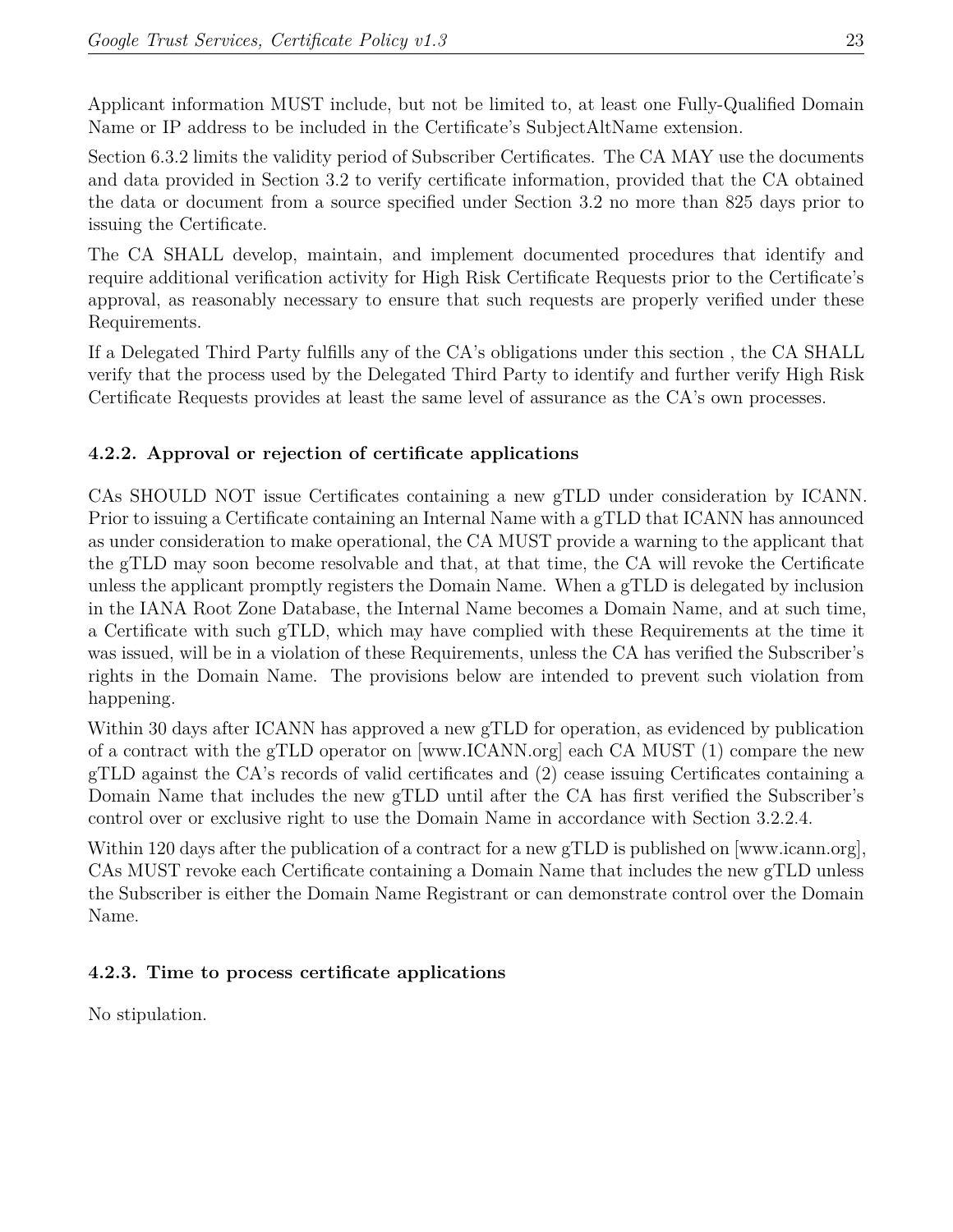# <span id="page-24-0"></span>**4.3. Certificate issuance**

# <span id="page-24-1"></span>**4.3.1. CA actions during certificate issuance**

Certificate issuance by the Root CA SHALL require an individual authorized by the CA (i.e. the CA system operator, system officer, or PKI administrator) to deliberately issue a direct command in order for the Root CA to perform a certificate signing operation.

# <span id="page-24-2"></span>**4.3.2. Notification to subscriber by the CA of issuance of certificate**

No stipulation.

# <span id="page-24-3"></span>**4.4. Certificate acceptance**

# <span id="page-24-4"></span>**4.4.1. Conduct constituting certificate acceptance**

No stipulation.

# <span id="page-24-5"></span>**4.4.2. Publication of the certificate by the CA**

No stipulation.

# <span id="page-24-6"></span>**4.4.3. Notification of certificate issuance by the CA to other entities**

No stipulation.

# <span id="page-24-7"></span>**4.5. Key pair and certificate usage**

# <span id="page-24-8"></span>**4.5.1. Subscriber private key and certificate usage**

See provisions on the Protection of Private Keys and Use of Certificates set out in Section 9.6.3.

# <span id="page-24-9"></span>**4.5.2. Relying party public key and certificate usage**

No stipulation.

# <span id="page-24-10"></span>**4.6. Certificate renewal**

# <span id="page-24-11"></span>**4.6.1. Circumstance for certificate renewal**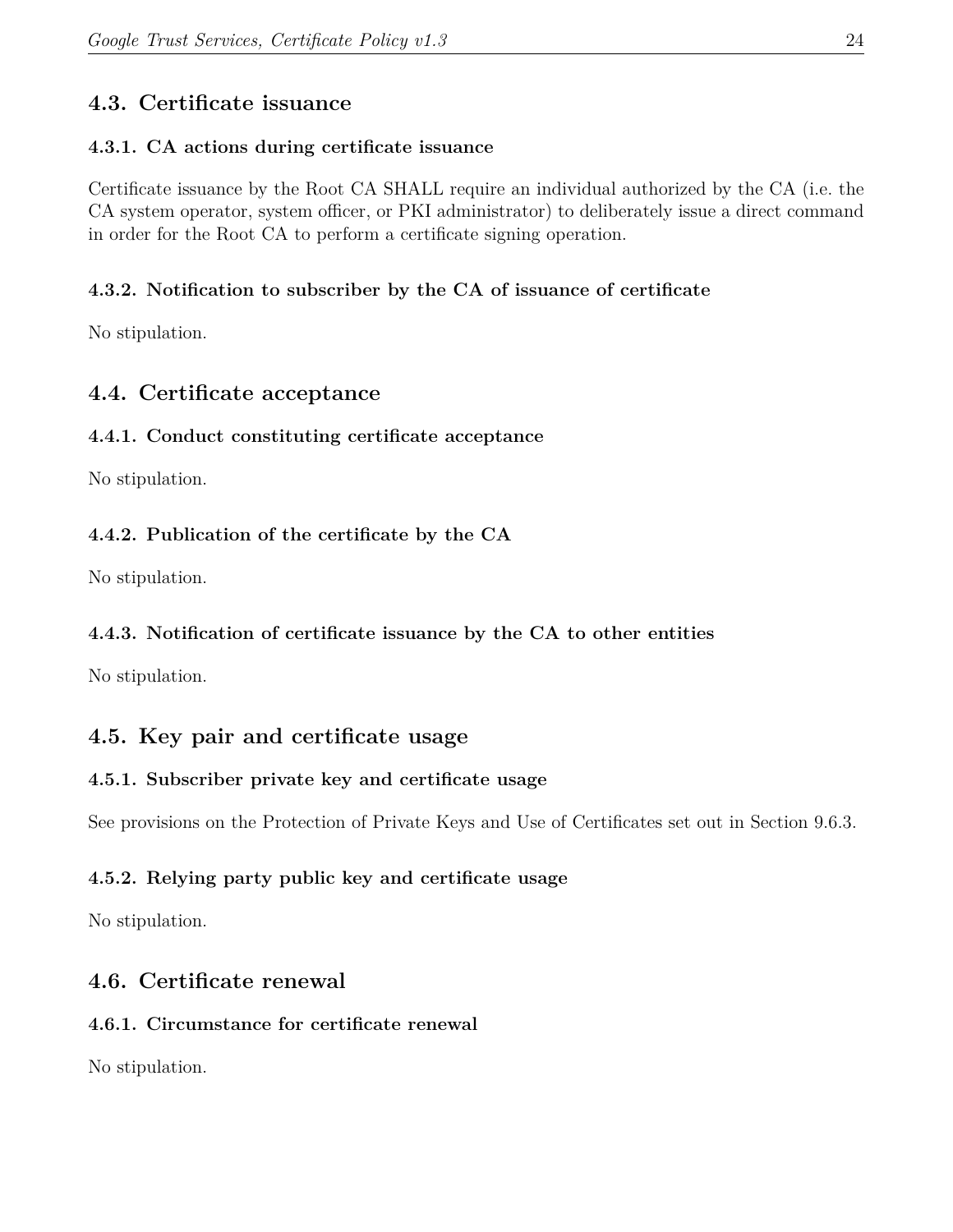#### <span id="page-25-0"></span>**4.6.2. Who may request renewal**

No stipulation.

#### <span id="page-25-1"></span>**4.6.3. Processing certificate renewal requests**

No stipulation.

#### <span id="page-25-2"></span>**4.6.4. Notification of new certificate issuance to subscriber**

No stipulation.

#### <span id="page-25-3"></span>**4.6.5. Conduct constituting acceptance of a renewal certificate**

No stipulation.

#### <span id="page-25-4"></span>**4.6.6. Publication of the renewal certificate by the CA**

No stipulation.

#### <span id="page-25-5"></span>**4.6.7. Notification of certificate issuance by the CA to other entities**

No stipulation.

# <span id="page-25-6"></span>**4.7. Certificate re-key**

#### <span id="page-25-7"></span>**4.7.1. Circumstance for certificate re-key**

No stipulation.

#### <span id="page-25-8"></span>**4.7.2. Who may request certification of a new public key**

No stipulation.

#### <span id="page-25-9"></span>**4.7.3. Processing certificate re-keying requests**

# <span id="page-25-10"></span>**4.7.4. Notification of new certificate issuance to subscriber**

No stipulation.

# <span id="page-25-11"></span>**4.7.5. Conduct constituting acceptance of a re-keyed certificate**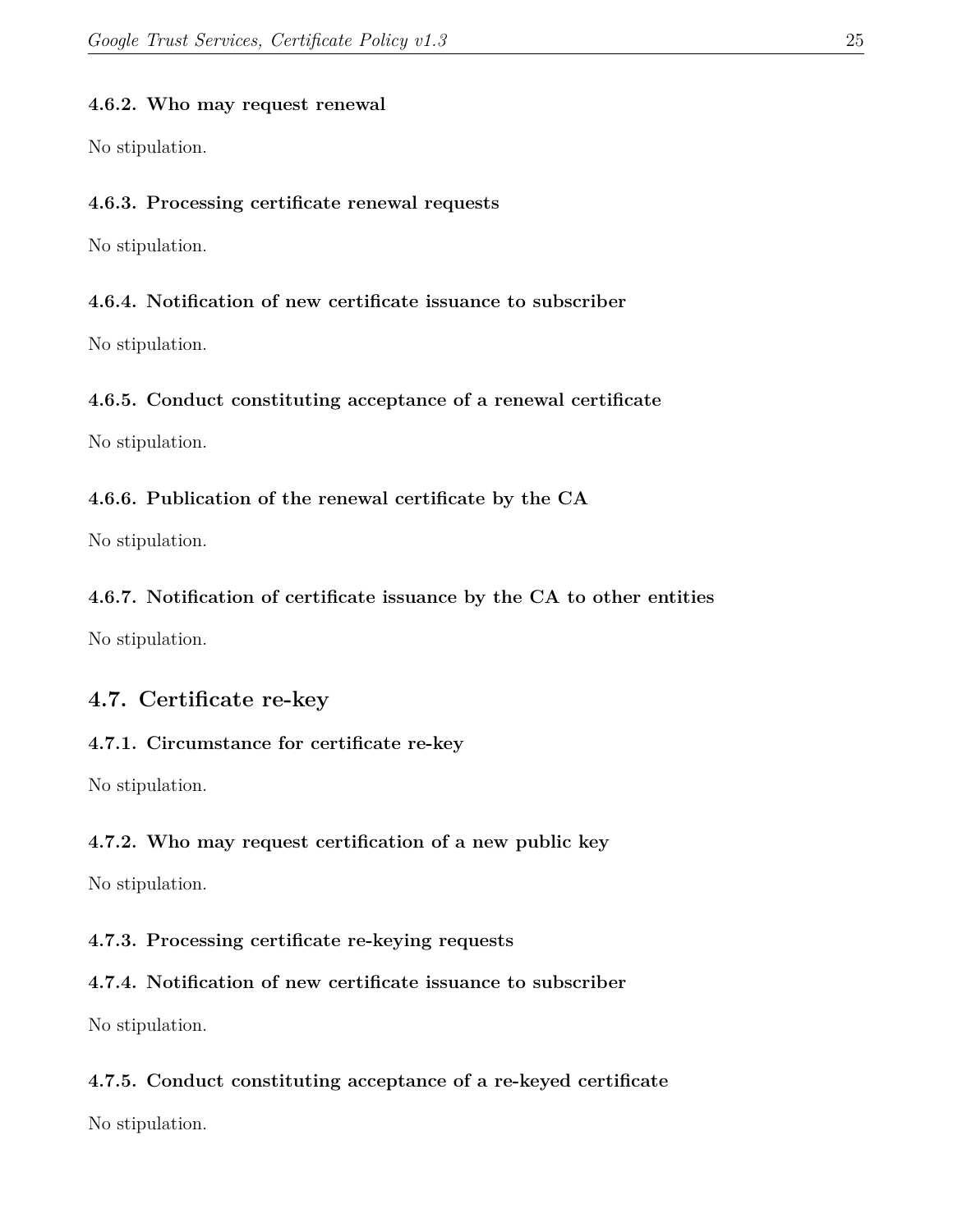#### <span id="page-26-0"></span>**4.7.6. Publication of the re-keyed certificate by the CA**

No stipulation.

# <span id="page-26-1"></span>**4.7.7. Notification of certificate issuance by the CA to other entities**

No stipulation.

# <span id="page-26-2"></span>**4.8. Certificate modification**

### <span id="page-26-3"></span>**4.8.1. Circumstance for certificate modification**

No stipulation.

### <span id="page-26-4"></span>**4.8.2. Who may request certificate modification**

No stipulation.

### <span id="page-26-5"></span>**4.8.3. Processing certificate modification requests**

No stipulation.

#### <span id="page-26-6"></span>**4.8.4. Notification of new certificate issuance to subscriber**

No stipulation.

# <span id="page-26-7"></span>**4.8.5. Conduct constituting acceptance of modified certificate**

No stipulation.

# <span id="page-26-8"></span>**4.8.6. Publication of the modified certificate by the CA**

No stipulation.

# <span id="page-26-9"></span>**4.8.7. Notification of certificate issuance by the CA to other entities**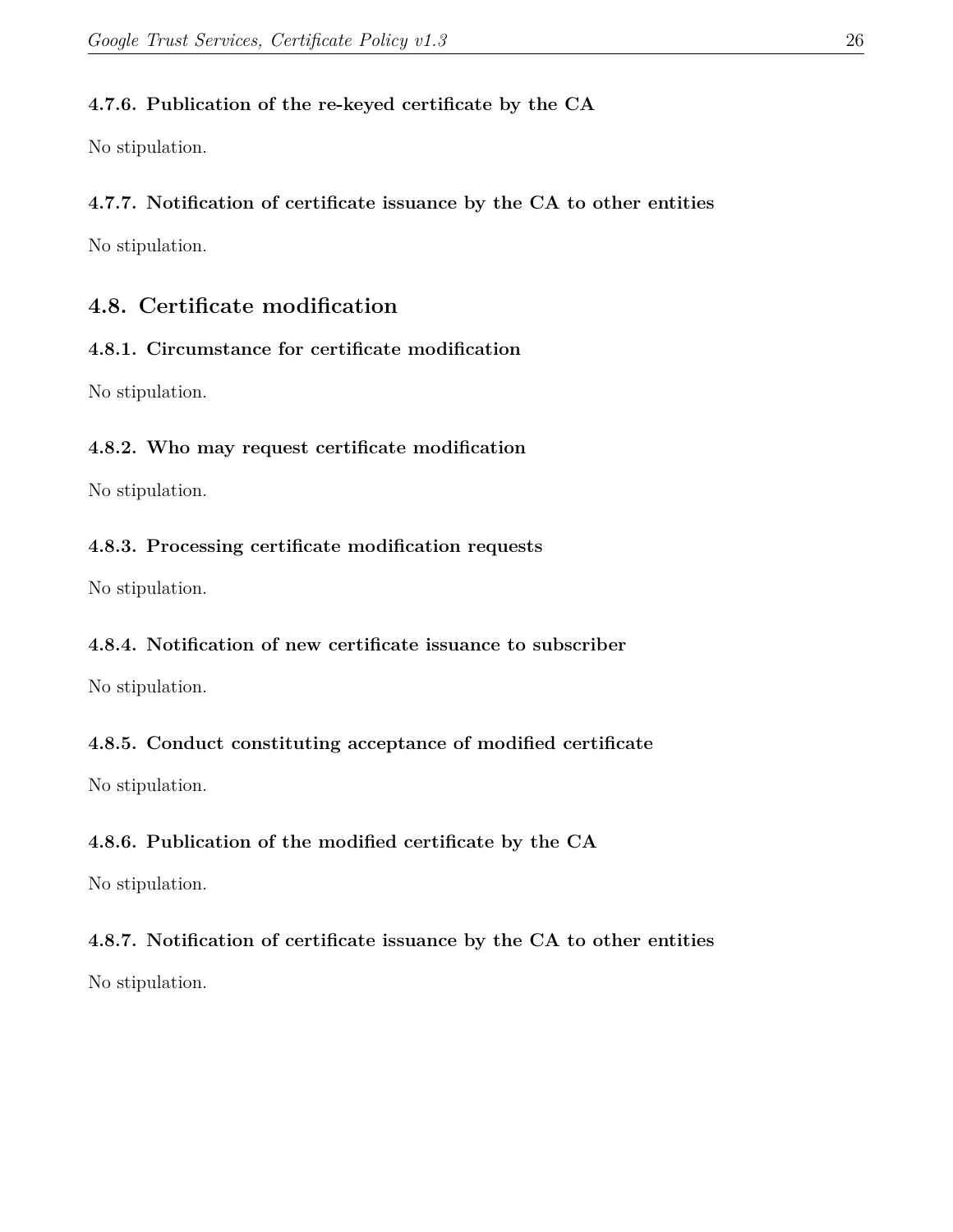# <span id="page-27-0"></span>**4.9. Certificate revocation and suspension**

#### <span id="page-27-1"></span>**4.9.1. Circumstances for revocation**

### <span id="page-27-2"></span>**4.9.1.1. Reasons for Revoking a Subscriber Certificate**

The CA SHALL revoke a Certificate within 24 hours if one or more of the following occurs:

- 1. The Subscriber requests in writing that the CA revoke the Certificate;
- 2. The Subscriber notifies the CA that the original certificate request was not authorized and does not retroactively grant authorization;
- 3. The CA obtains evidence that the Subscriber's Private Key corresponding to the Public Key in the Certificate suffered a Key Compromise or no longer complies with the requirements of Appendix A;
- 4. The CA obtains evidence that the Certificate was misused;
- 5. The CA is made aware that a Subscriber has violated one or more of its material obligations under the Subscriber Agreement or Terms of Use;
- 6. The CA is made aware of any circumstance indicating that use of a Fully-Qualified Domain Name or IP address in the Certificate is no longer legally permitted (e.g. a court or arbitrator has revoked a Domain Name Registrant's right to use the Domain Name, a relevant licensing or services agreement between the Domain Name Registrant and the Applicant has terminated, or the Domain Name Registrant has failed to renew the Domain Name);
- 7. The CA is made aware that a Wildcard Certificate has been used to authenticate a fraudulently misleading subordinate Fully-Qualified Domain Name;
- 8. The CA is made aware of a material change in the information contained in the Certificate;
- 9. The CA is made aware that the Certificate was not issued in accordance with these Requirements or the CA's Certificate Policy or Certification Practice Statement;
- 10. The CA determines that any of the information appearing in the Certificate is inaccurate or misleading;
- 11. The CA ceases operations for any reason and has not made arrangements for another CA to provide revocation support for the Certificate;
- 12. The CA's right to issue Certificates under these Requirements expires or is revoked or terminated, unless the CA has made arrangements to continue maintaining the CRL/OCSP Repository;
- 13. The CA is made aware of a possible compromise of the Private Key of the Subordinate CA used for issuing the Certificate;
- 14. Revocation is required by the CA's Certificate Policy and/or Certification Practice Statement; or
- 15. The technical content or format of the Certificate presents an unacceptable risk to Application Software Suppliers or Relying Parties (e.g. the CA/Browser Forum might determine that a deprecated cryptographic/signature algorithm or key size presents an unacceptable risk and that such Certificates should be revoked and replaced by CAs within a given period of time).

# <span id="page-27-3"></span>**4.9.1.2. Reasons for Revoking a Subordinate CA Certificate**

The Issuing CA SHALL revoke a Subordinate CA Certificate within seven (7) days if one or more of the following occurs:

1. The Subordinate CA requests revocation in writing;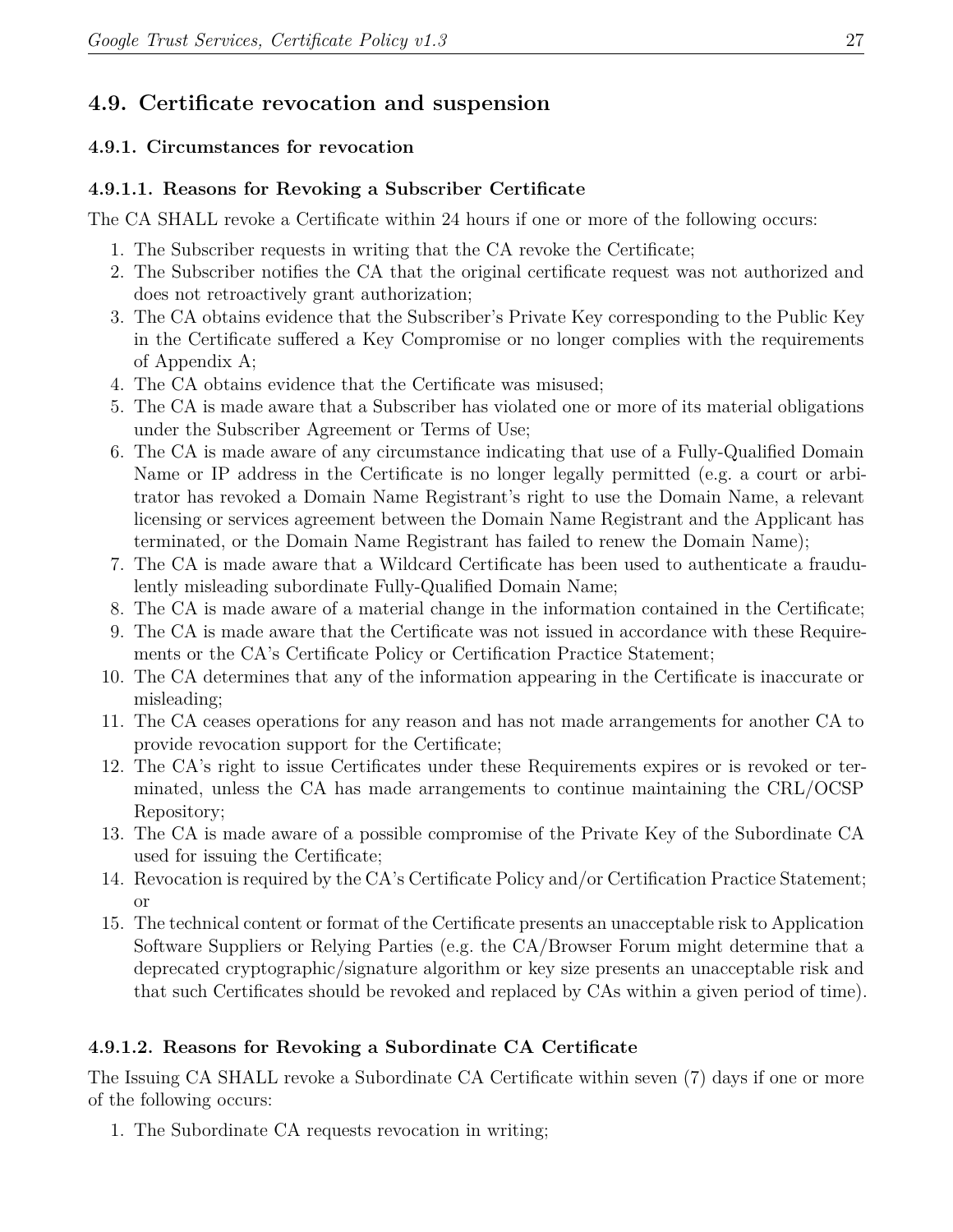- 2. The Subordinate CA notifies the Issuing CA that the original certificate request was not authorized and does not retroactively grant authorization;
- 3. The Issuing CA obtains evidence that the Subordinate CA's Private Key corresponding to the Public Key in the Certificate suffered a Key Compromise or no longer complies with the requirements of Appendix A,
- 4. The Issuing CA obtains evidence that the Certificate was misused;
- 5. The Issuing CA is made aware that the Certificate was not issued in accordance with or that Subordinate CA has not complied with this CP or the applicable Certificate Policy or Certification Practice Statement;
- 6. The Issuing CA determines that any of the information appearing in the Certificate is inaccurate or misleading;
- 7. The Issuing CA or Subordinate CA ceases operations for any reason and has not made arrangements for another CA to provide revocation support for the Certificate;
- 8. The Issuing CA's or Subordinate CA's right to issue Certificates under these Requirements expires or is revoked or terminated, unless the Issuing CA has made arrangements to continue maintaining the CRL/OCSP Repository;
- 9. Revocation is required by the Issuing CA's Certificate Policy and/or Certification Practice Statement; or
- 10. The technical content or format of the Certificate presents an unacceptable risk to Application Software Suppliers or Relying Parties (e.g. the CA/Browser Forum might determine that a deprecated cryptographic/signature algorithm or key size presents an unacceptable risk and that such Certificates should be revoked and replaced by CAs within a given period of time).

#### <span id="page-28-0"></span>**4.9.2. Who can request revocation**

The Subscriber, RA, or Issuing CA can initiate revocation. Additionally, Subscribers, Relying Parties, Application Software Suppliers, and other third parties may submit Certificate Problem Reports informing the issuing CA of reasonable cause to revoke the certificate.

#### <span id="page-28-1"></span>**4.9.3. Procedure for revocation request**

The CA SHALL provide a process for Subscribers to request revocation of their own Certificates. The process MUST be described in the CA's Certificate Policy or Certification Practice Statement. The CA SHALL maintain a continuous 24x7 ability to accept and respond to revocation requests and related inquiries.

The CA SHALL provide Subscribers, Relying Parties, Application Software Suppliers, and other third parties with clear instructions for reporting suspected Private Key Compromise, Certificate misuse, or other types of fraud, compromise, misuse, inappropriate conduct, or any other matter related to Certificates. The CA SHALL publicly disclose the instructions through a readily accessible online means.

#### <span id="page-28-2"></span>**4.9.4. Revocation request grace period**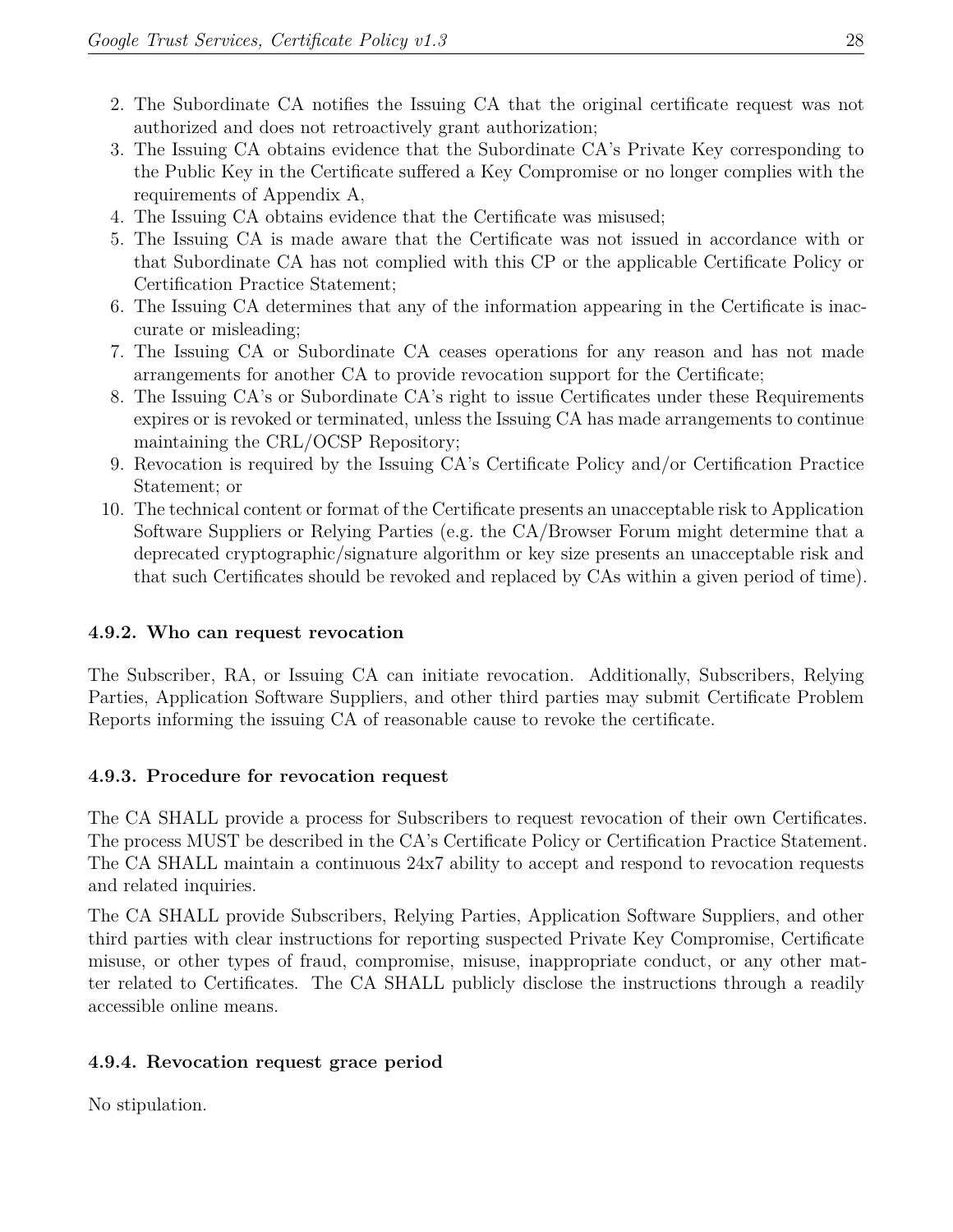#### <span id="page-29-0"></span>**4.9.5. Time within which CA MUST process the revocation request**

The CA SHALL begin investigation of a Certificate Problem Report within twenty-four hours of receipt, and decide whether revocation or other appropriate action is warranted based on at least the following criteria:

- 1. The nature of the alleged problem;
- 2. The number of Certificate Problem Reports received about a particular Certificate or Subscriber;
- 3. The entity making the complaint (for example, a complaint from a law enforcement official that a Web site is engaged in illegal activities should carry more weight than a complaint from a consumer alleging that she didn't receive the goods she ordered); and
- 4. Relevant legislation.

### <span id="page-29-1"></span>**4.9.6. Revocation checking requirement for relying parties**

No stipulation.

# <span id="page-29-2"></span>**4.9.7. CRL issuance frequency (if applicable)**

For the status of Subscriber Certificates:

If the CA publishes a CRL, then the CA SHALL update and reissue CRLs at least once every seven days, and the value of the nextUpdate field MUST NOT be more than ten days beyond the value of the thisUpdate field.

For the status of Subordinate CA Certificates:

The CA SHALL update and reissue CRLs at least (i) once every twelve months and (ii) within 24 hours after revoking a Subordinate CA Certificate, and the value of the nextUpdate field MUST NOT be more than twelve months beyond the value of the thisUpdate field.

# <span id="page-29-3"></span>**4.9.8. Maximum latency for CRLs (if applicable)**

No stipulation.

# <span id="page-29-4"></span>**4.9.9. On-line revocation/status checking availability**

OCSP responses MUST conform to RFC6960 and/or RFC5019. OCSP responses MUST either:

- 1. Be signed by the CA that issued the Certificates whose revocation status is being checked, or
- 2. Be signed by an OCSP Responder whose Certificate is signed by the CA that issued the Certificate whose revocation status is being checked.

In the latter case, the OCSP signing Certificate MUST contain an extension of type id-pkix-ocspnocheck, as defined by RFC6960.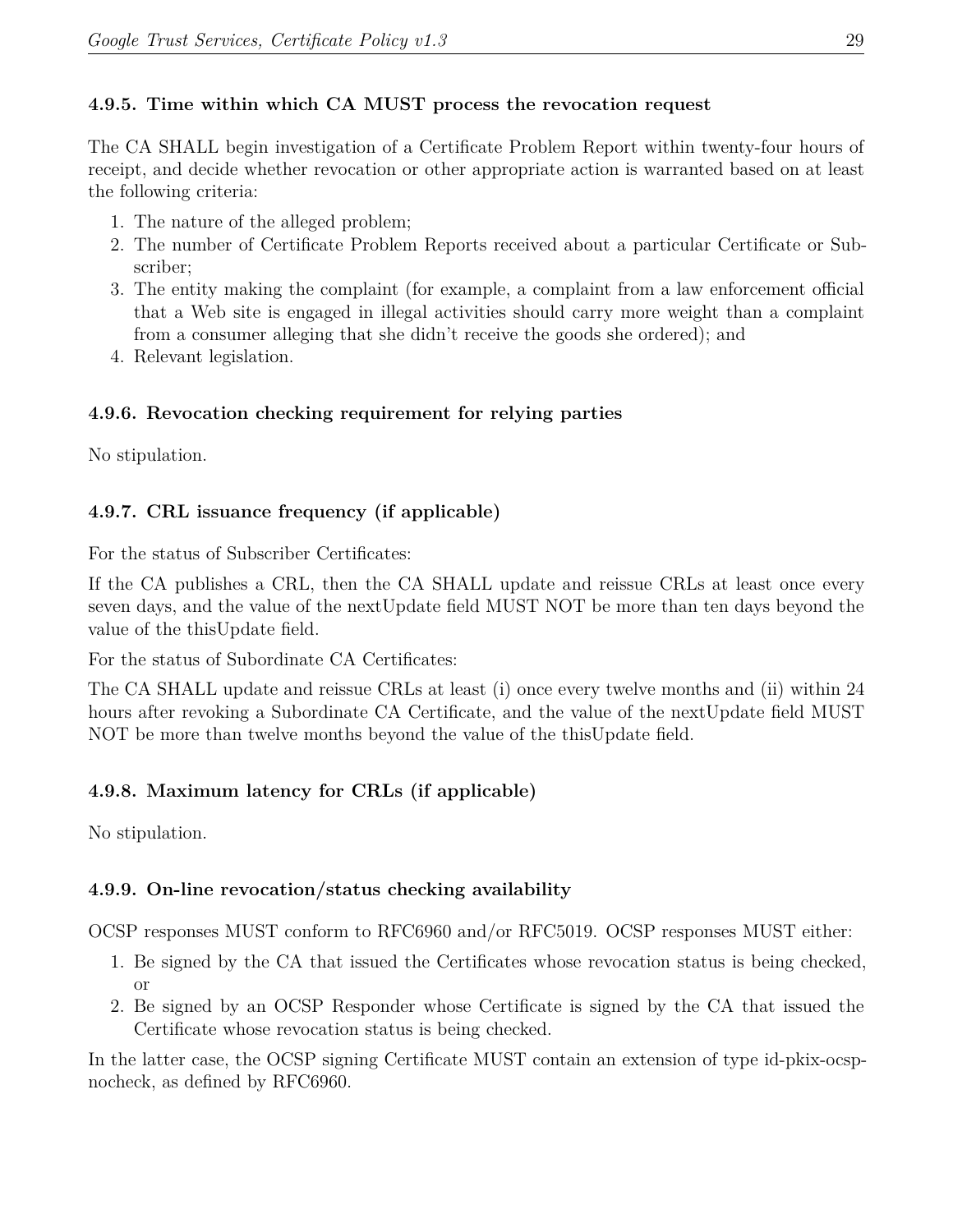# <span id="page-30-0"></span>**4.9.10. On-line revocation checking requirements**

The CA SHALL support an OCSP capability using the GET method for Certificates issued in accordance with these Requirements.

For the status of Subscriber Certificates:

The CA SHALL update information provided via an Online Certificate Status Protocol at least every four days. OCSP responses from this service MUST have a maximum expiration time of ten days.

For the status of Subordinate CA Certificates:

The CA SHALL update information provided via an Online Certificate Status Protocol at least (i) every twelve months and (ii) within 24 hours after revoking a Subordinate CA Certificate.

If the OCSP responder receives a request for status of a certificate that has not been issued, then the responder SHOULD NOT respond with a "good" status. The CA SHOULD monitor the responder for such requests as part of its security response procedures.

OCSP responders for CAs which are not Technically Constrained in line with Section 7.1.5 MUST NOT respond with a "good" status for such certificates.

# <span id="page-30-1"></span>**4.9.11. Other forms of revocation advertisements available**

If the Subscriber Certificate is for a high-traffic FQDN, the CA may rely on stapling, in accordance with [RFC4366], to distribute its OCSP responses. In this case, the CA SHALL ensure that the Subscriber "staples" the OCSP response for the Certificate in its TLS handshake. The CA SHALL enforce this requirement on the Subscriber either contractually, through the Subscriber Agreement or Terms of Use, or by technical review measures implemented by the CA.

# <span id="page-30-2"></span>**4.9.12. Special requirements re key compromise**

See Section 4.9.1.

# <span id="page-30-3"></span>**4.9.13. Circumstances for suspension**

The Repository MUST NOT include entries that indicate that a Certificate is suspended.

# <span id="page-30-4"></span>**4.9.14. Who can request suspension**

No stipulation.

# <span id="page-30-5"></span>**4.9.15. Procedure for suspension request**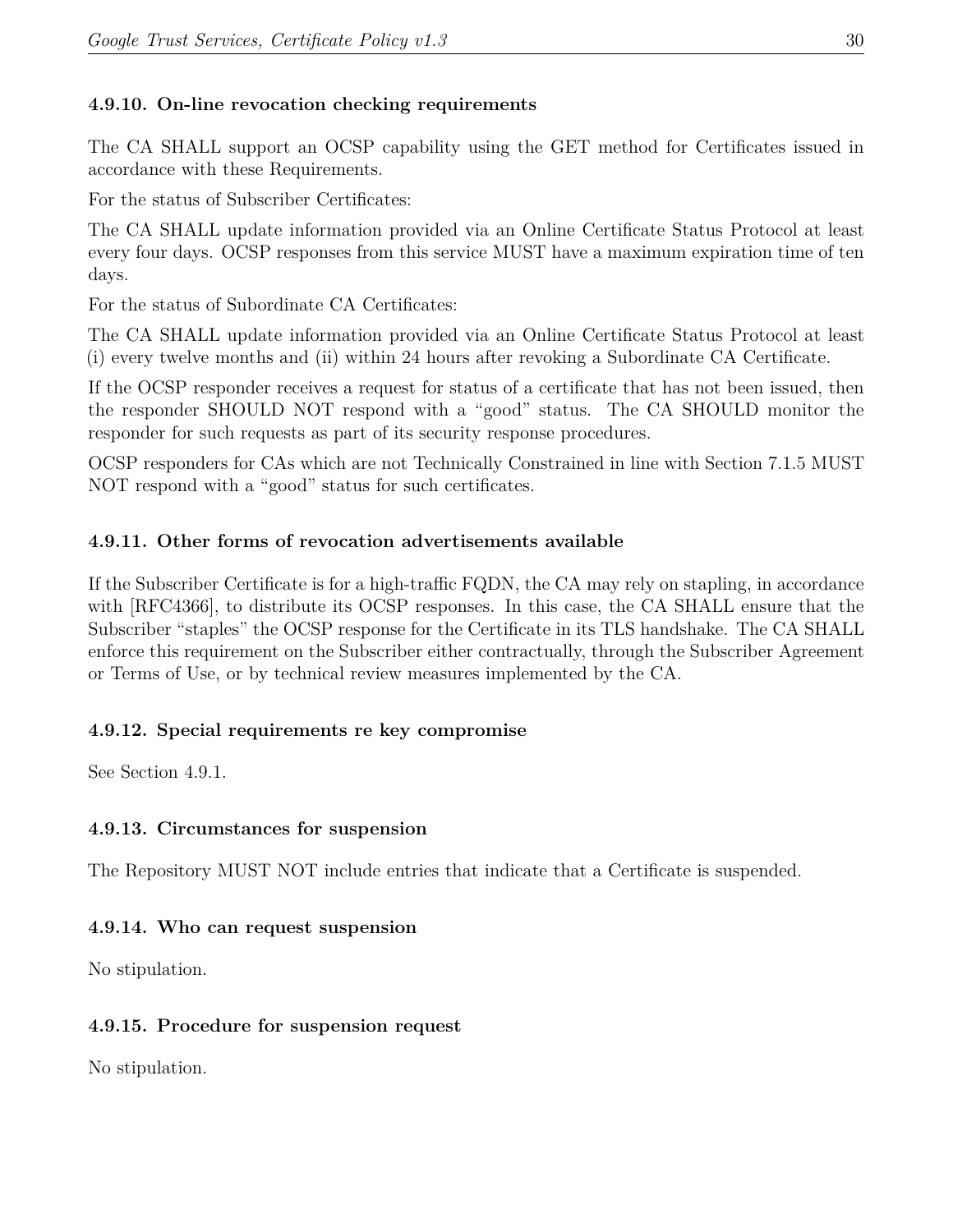#### <span id="page-31-0"></span>**4.9.16. Limits on suspension period**

No stipulation.

# <span id="page-31-1"></span>**4.10. Certificate status services**

No stipulation.

#### <span id="page-31-2"></span>**4.10.1. Operational characteristics**

Revocation entries on a CRL or OCSP Response MUST NOT be removed until after the Expiry Date of the revoked Certificate.

#### <span id="page-31-3"></span>**4.10.2. Service availability**

The CA SHALL operate and maintain its CRL and OCSP capability with resources sufficient to provide a response time of ten seconds or less under normal operating conditions.

The CA SHALL maintain an online 24x7 Repository that application software can use to automatically check the current status of all unexpired Certificates issued by the CA.

The CA SHALL maintain a continuous 24x7 ability to respond internally to a high-priority Certificate Problem Report, and where appropriate, forward such a complaint to law enforcement authorities, and/or revoke a Certificate that is the subject of such a complaint.

#### <span id="page-31-4"></span>**4.10.3. Optional features**

No stipulation.

# <span id="page-31-5"></span>**4.11. End of subscription**

No stipulation.

# <span id="page-31-6"></span>**4.12. Key escrow and recovery**

#### <span id="page-31-7"></span>**4.12.1. Key escrow and recovery policy and practices**

No stipulation.

#### <span id="page-31-8"></span>**4.12.2. Session key encapsulation and recovery policy and practices**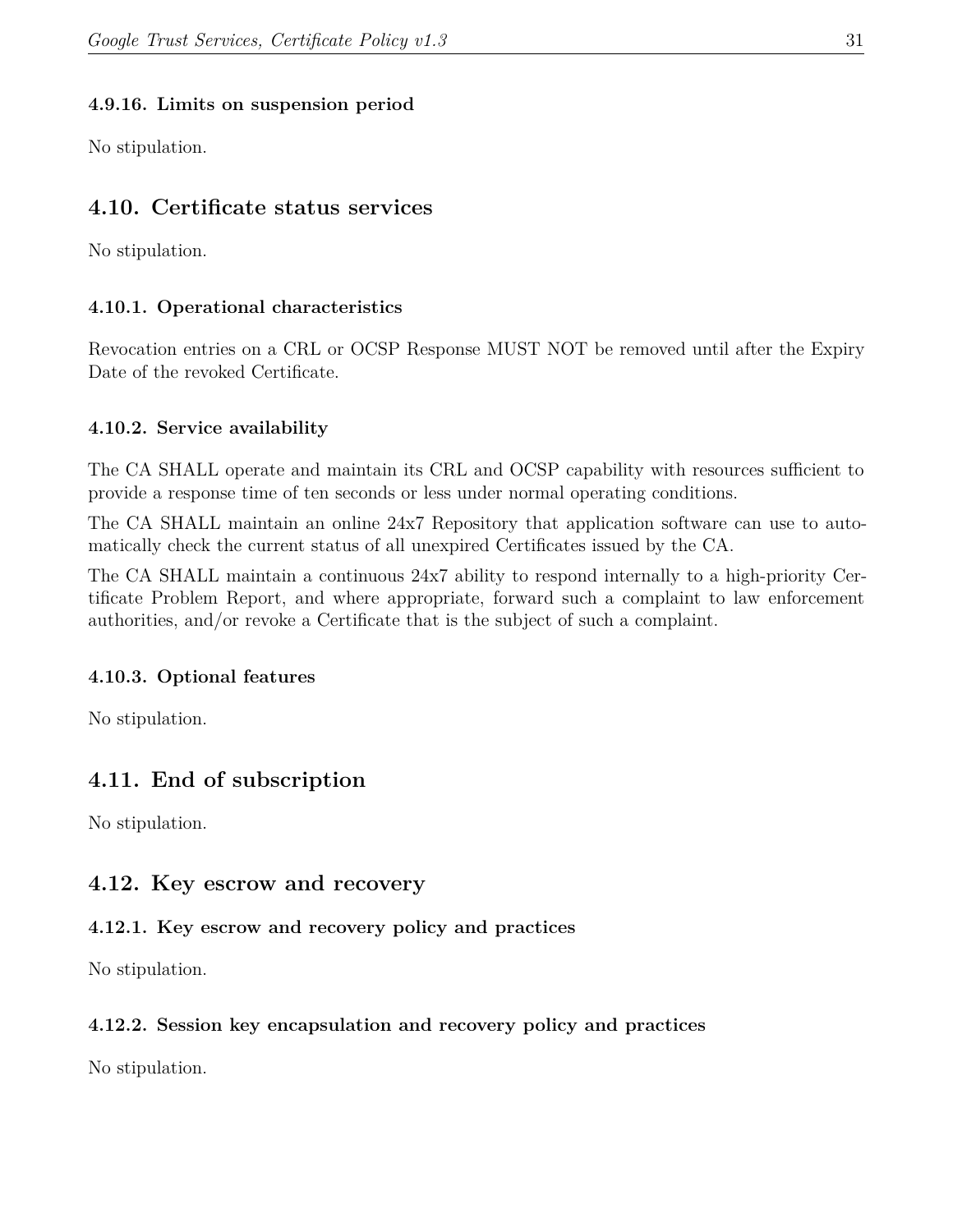# <span id="page-32-0"></span>**5. MANAGEMENT, OPERATIONAL AND PHYSICAL CONTROLS**

CAs SHALL adopt controls to implement the CA/Browser Forum's Network and Certificate System Security Requirements.

The CA SHALL develop, implement, and maintain a comprehensive security program designed to:

- 1. Protect the confidentiality, integrity, and availability of Certificate Data and Certificate Management Processes;
- 2. Protect against anticipated threats or hazards to the confidentiality, integrity, and availability of the Certificate Data and Certificate Management Processes;
- 3. Protect against unauthorized or unlawful access, use, disclosure, alteration, or destruction of any Certificate Data or Certificate Management Processes;
- 4. Protect against accidental loss or destruction of, or damage to, any Certificate Data or Certificate Management Processes; and
- 5. Comply with all other security requirements applicable to the CA by law.

The Certificate Management Process MUST include:

- 1. physical security and environmental controls;
- 2. system integrity controls, including configuration management, integrity maintenance of trusted code, and malware detection/prevention;
- 3. network security and firewall management, including port restrictions and IP address filtering;
- 4. user management, separate trusted-role assignments, education, awareness, and training; and
- 5. logical access controls, activity logging, and inactivity time-outs to provide individual accountability.

The CA's security program MUST include an annual Risk Assessment that:

- 1. Identifies foreseeable internal and external threats that could result in unauthorized access, disclosure, misuse, alteration, or destruction of any Certificate Data or Certificate Management Processes;
- 2. Assesses the likelihood and potential damage of these threats, taking into consideration the sensitivity of the Certificate Data and Certificate Management Processes; and
- 3. Assesses the sufficiency of the policies, procedures, information systems, technology, and other arrangements that the CA has in place to counter such threats.

Based on the Risk Assessment, the CA SHALL develop, implement, and maintain a security plan consisting of security procedures, measures, and products designed to achieve the objectives set forth above and to manage and control the risks identified during the Risk Assessment, commensurate with the sensitivity of the Certificate Data and Certificate Management Processes. The security plan MUST include administrative, organizational, technical, and physical safeguards appropriate to the sensitivity of the Certificate Data and Certificate Management Processes. The security plan MUST also take into account then-available technology and the cost of implementing the specific measures, and SHALL implement a reasonable level of security appropriate to the harm that might result from a breach of security and the nature of the data to be protected.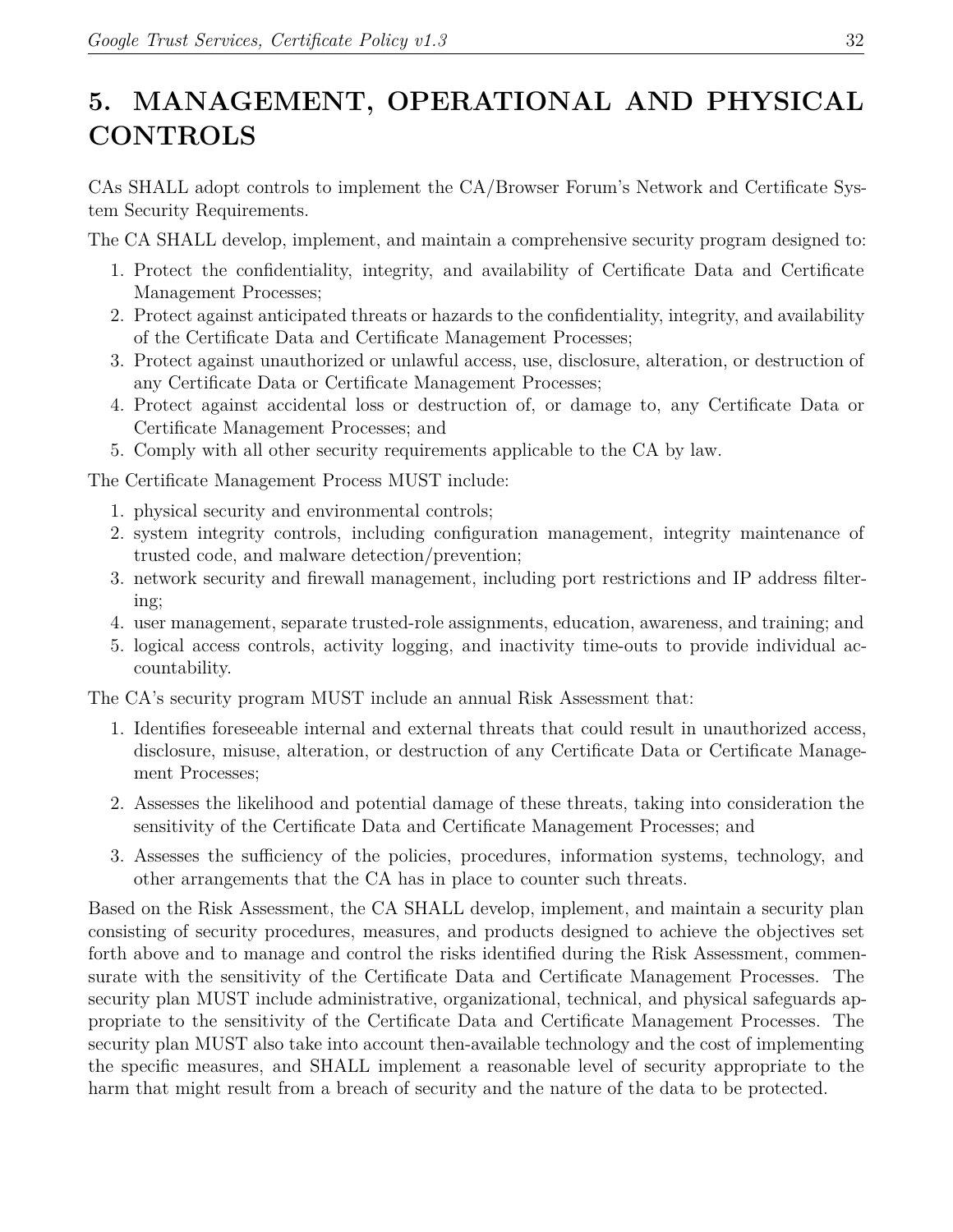# <span id="page-33-0"></span>**5.1. Physical controls**

The CA infrastructure SHALL be located and operated from secure Google facilities. Detailed security procedures MUST be in place and followed that prohibit unauthorized access and entry into the areas of the facilities in which CA systems reside.

### <span id="page-33-1"></span>**5.1.1. Site location and construction**

No stipulation.

# <span id="page-33-2"></span>**5.1.2. Physical access**

The CA SHALL have in place appropriate physical security controls to restrict access to all hardware and software used for providing CA Services. Access to such hardware and software SHALL be limited to those personnel performing in a trusted role and two-person access SHALL be enforced.

### <span id="page-33-3"></span>**5.1.3. Power and air conditioning**

No stipulation.

#### <span id="page-33-4"></span>**5.1.4. Water exposures**

No stipulation.

# <span id="page-33-5"></span>**5.1.5. Fire prevention and protection**

No stipulation.

#### <span id="page-33-6"></span>**5.1.6. Media storage**

No stipulation.

#### <span id="page-33-7"></span>**5.1.7. Waste disposal**

No stipulation.

# <span id="page-33-8"></span>**5.1.8. Off-site backup**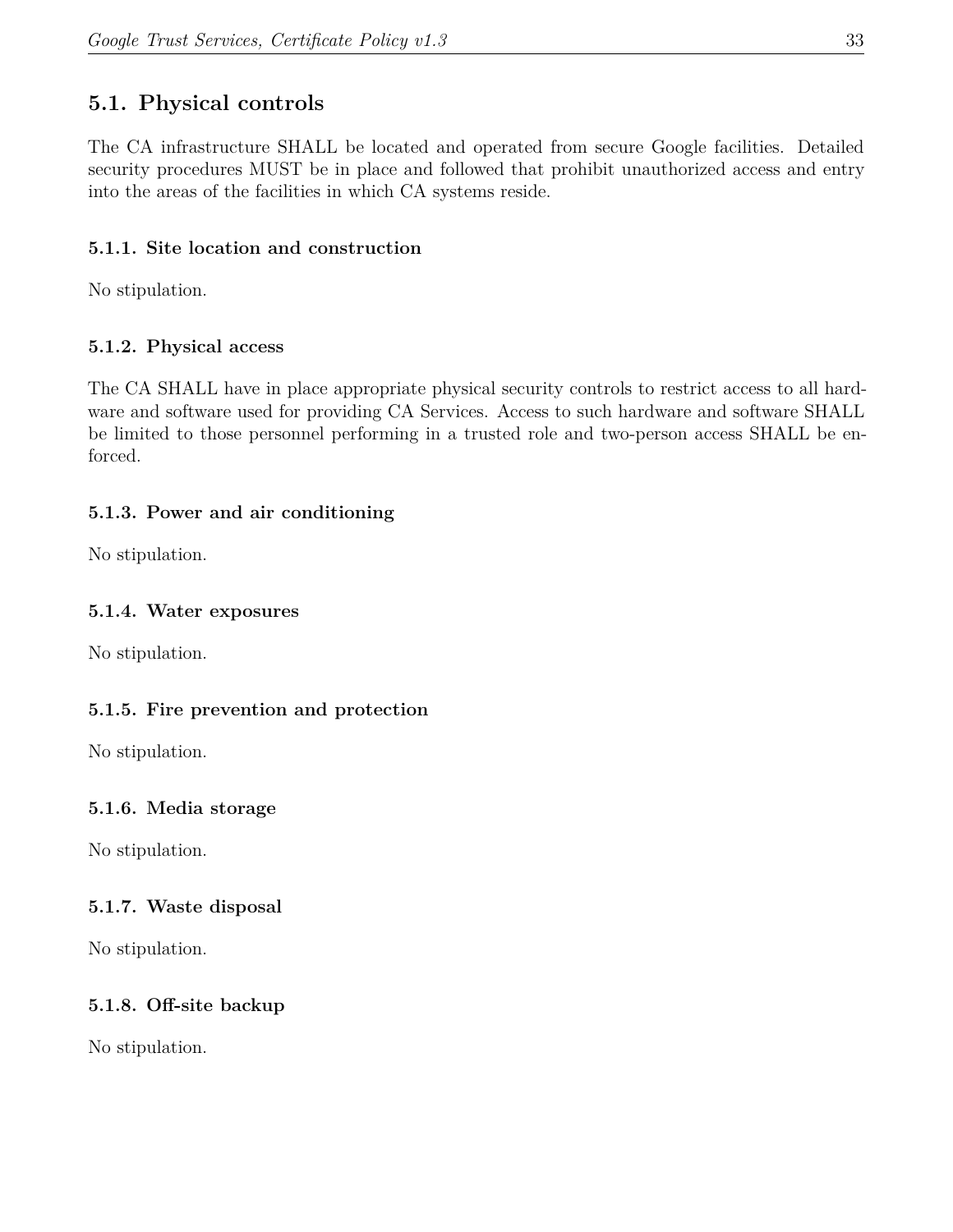# <span id="page-34-0"></span>**5.2. Procedural controls**

### <span id="page-34-1"></span>**5.2.1. Trusted roles**

No stipulation.

# <span id="page-34-2"></span>**5.2.2. Number of persons required per task**

The Private Key SHALL be backed up, stored, and recovered only by personnel in trusted roles using, at least, dual control in a physically secured environment.

# <span id="page-34-3"></span>**5.2.3. Identification and authentication for each role**

No stipulation.

### <span id="page-34-4"></span>**5.2.4. Roles requiring separation of duties**

No stipulation.

# <span id="page-34-5"></span>**5.3. Personnel controls**

#### <span id="page-34-6"></span>**5.3.1. Qualifications, experience, and clearance requirements**

Prior to the engagement of any person in the Certificate Management Process, whether as an employee, agent, or an independent contractor of the CA, the CA SHALL verify the identity and trustworthiness of such person.

# <span id="page-34-7"></span>**5.3.2. Background check procedures**

No stipulation.

# <span id="page-34-8"></span>**5.3.3. Training requirements**

The CA SHALL provide all personnel performing information verification duties with skills-training that covers basic Public Key Infrastructure knowledge, authentication and vetting policies and procedures (including the CA's Certificate Policy and/or Certification Practice Statement), common threats to the information verification process (including phishing and other social engineering tactics), and these Requirements.

The CA SHALL maintain records of such training and ensure that personnel entrusted with Validation Specialist duties maintain a skill level that enables them to perform such duties satisfactorily.

The CA SHALL document that each Validation Specialist possesses the skills required by a task before allowing the Validation Specialist to perform that task.

The CA SHALL require all Validation Specialists to pass an examination provided by the CA on the information verification requirements outlined in these Requirements.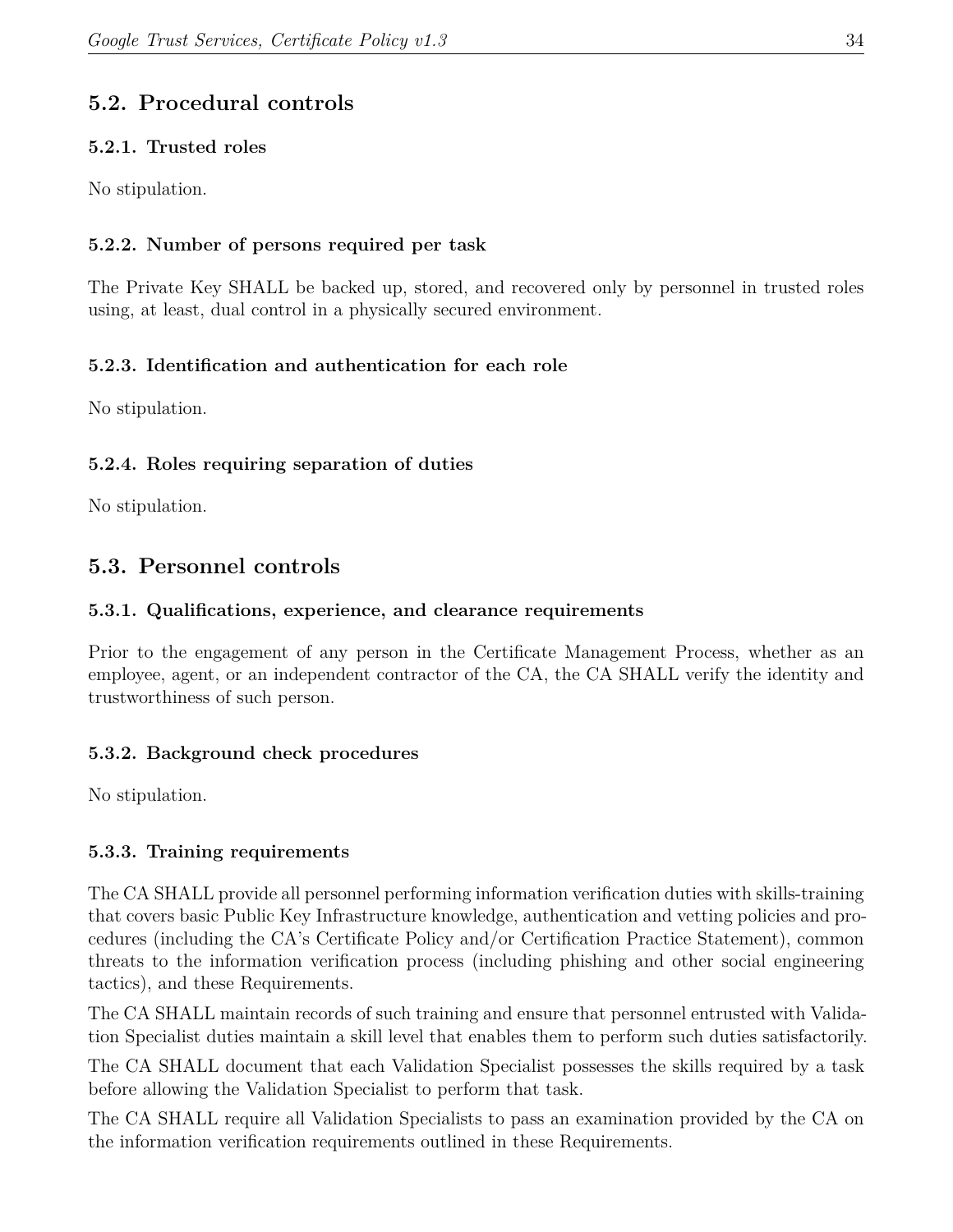#### <span id="page-35-0"></span>**5.3.4. Retraining frequency and requirements**

All personnel in Trusted roles SHALL maintain skill levels consistent with the CA's training and performance programs.

#### <span id="page-35-1"></span>**5.3.5. Job rotation frequency and sequence**

No stipulation.

#### <span id="page-35-2"></span>**5.3.6. Sanctions for unauthorized actions**

No stipulation.

#### <span id="page-35-3"></span>**5.3.7. Independent contractor requirements**

The CA SHALL verify that the Delegated Third Party's personnel involved in the issuance of a Certificate meet the training and skills requirements of Section 5.3.3 and the document retention and event logging requirements of Section 5.4.1.

#### <span id="page-35-4"></span>**5.3.8. Documentation supplied to personnel**

No stipulation.

# <span id="page-35-5"></span>**5.4. Audit logging procedures**

#### <span id="page-35-6"></span>**5.4.1. Types of events recorded**

The CA and each Delegated Third Party SHALL record details of the actions taken to process a certificate request and to issue a Certificate, including all information generated and documentation received in connection with the certificate request; the time and date; and the personnel involved. The CA SHALL make these records available to its Qualified Auditor as proof of the CA's compliance with these Requirements.

The CA SHALL record at least the following events:

- 1. CA key lifecycle management events, including:
	- 1. Key generation, backup, storage, recovery, archival, and destruction; and
	- 2. Cryptographic device lifecycle management events.
- 2. CA and Subscriber Certificate lifecycle management events, including:
	- 1. Certificate requests, renewal, and re-key requests, and revocation;
	- 2. All verification activities stipulated in these Requirements and the CA's Certification Practice Statement;
	- 3. Date, time, phone number used, persons spoken to, and end results of verification telephone calls;
	- 4. Acceptance and rejection of certificate requests; Frequency of Processing Log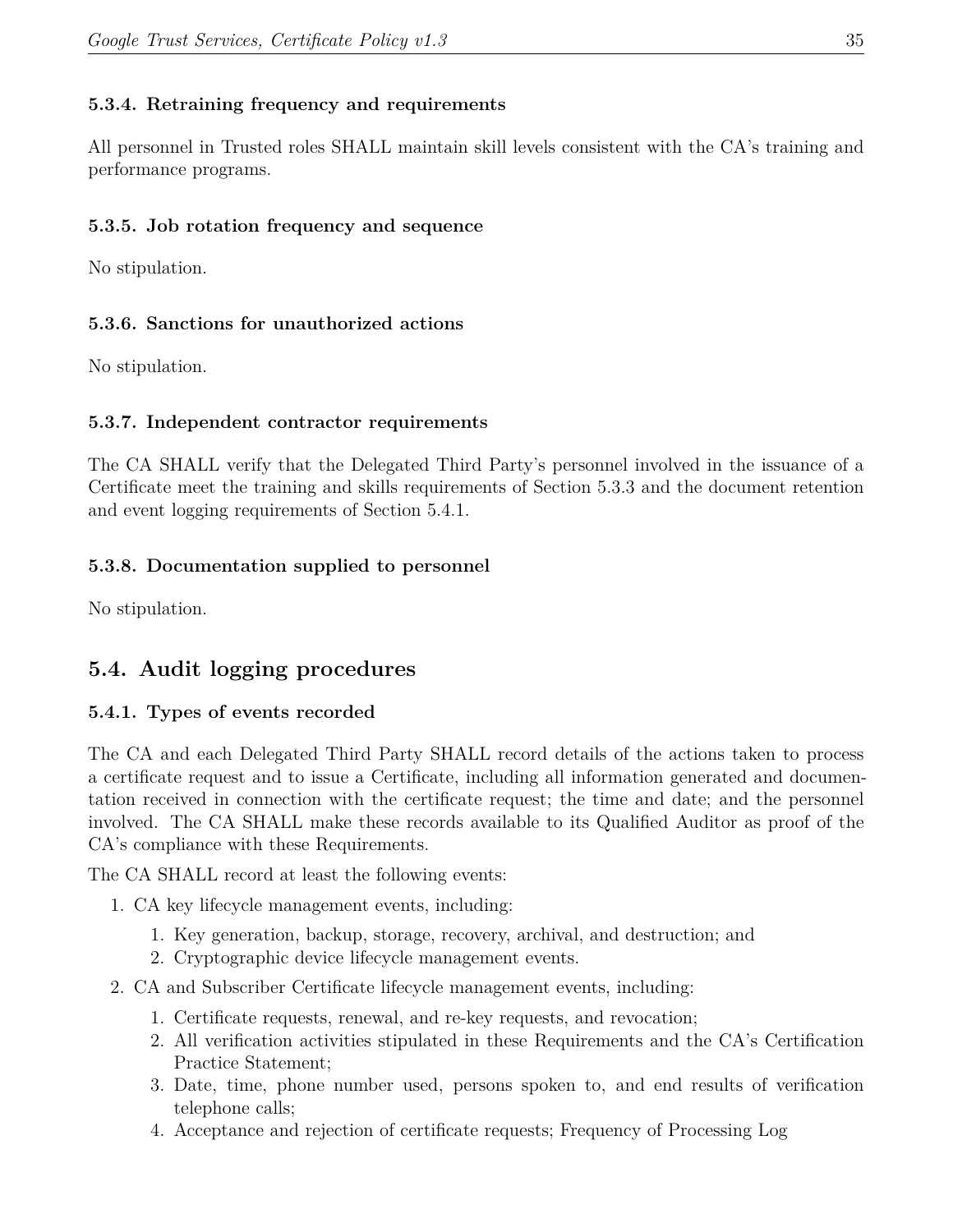- 5. Issuance of Certificates; and
- 6. Generation of Certificate Revocation Lists and OCSP entries.
- 3. Security events, including:
	- 1. Successful and unsuccessful PKI system access attempts;
	- 2. PKI and security system actions performed;
	- 3. Security profile changes;
	- 4. System crashes, hardware failures, and other anomalies;
	- 5. Firewall and router activities; and
	- 6. Entries to and exits from the CA facility.

Log entries MUST include the following elements:

- 1. Date and time of entry;
- 2. Identity of the person making the journal entry; and
- 3. Description of the entry.

#### **5.4.2. Frequency of processing log**

No stipulation.

#### **5.4.3. Retention period for audit log**

The CA SHALL retain any audit logs generated for at least seven years. The CA SHALL make these audit logs available to its Qualified Auditor upon request.

#### **5.4.4. Protection of audit log**

No stipulation.

#### **5.4.5. Audit log backup procedures**

No stipulation.

#### **5.4.6. Audit collection system (internal vs. external)**

No stipulation.

#### **5.4.7. Notification to event-causing subject**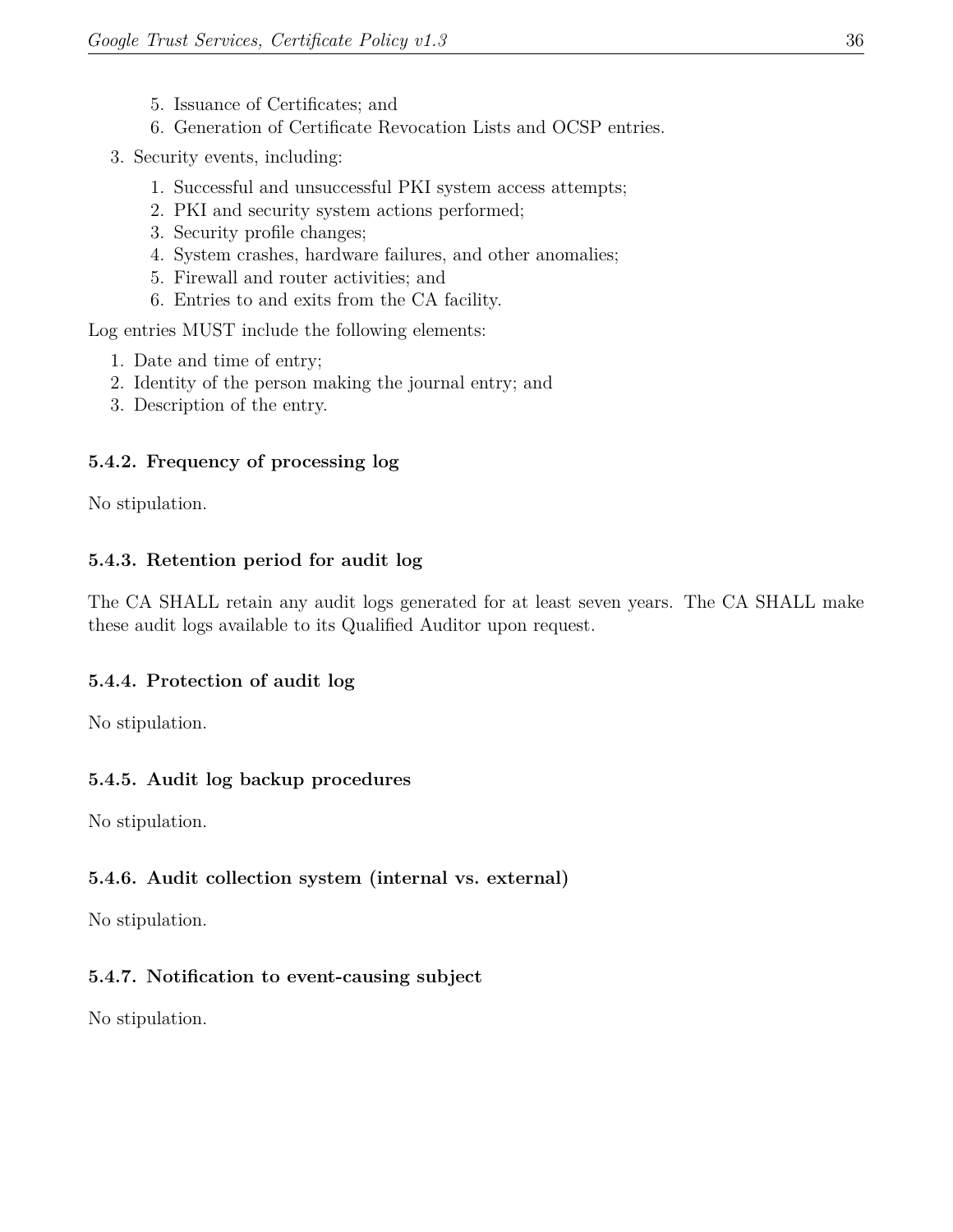#### **5.4.8. Vulnerability assessments**

Additionally, the CA's security program MUST include an annual Risk Assessment that:

- 1. Identifies foreseeable internal and external threats that could result in unauthorized access, disclosure, misuse, alteration, or destruction of any Certificate Data or Certificate Management Processes;
- 2. Assesses the likelihood and potential damage of these threats, taking into consideration the sensitivity of the Certificate Data and Certificate Management Processes; and
- 3. Assesses the sufficiency of the policies, procedures, information systems, technology, and other arrangements that the CA has in place to counter such threats.

# **5.5. Records archival**

## **5.5.1. Types of records archived**

No stipulation.

#### **5.5.2. Retention period for archive**

The CA SHALL retain all documentation relating to certificate requests and the verification thereof, and all Certificates and revocation thereof, for at least seven years after any Certificate based on that documentation ceases to be valid.

## **5.5.3. Protection of archive**

No stipulation.

## **5.5.4. Archive backup procedures**

No stipulation.

## **5.5.5. Requirements for time-stamping of records**

No stipulation.

## **5.5.6. Archive collection system (internal or external)**

No stipulation.

## **5.5.7. Procedures to obtain and verify archive information**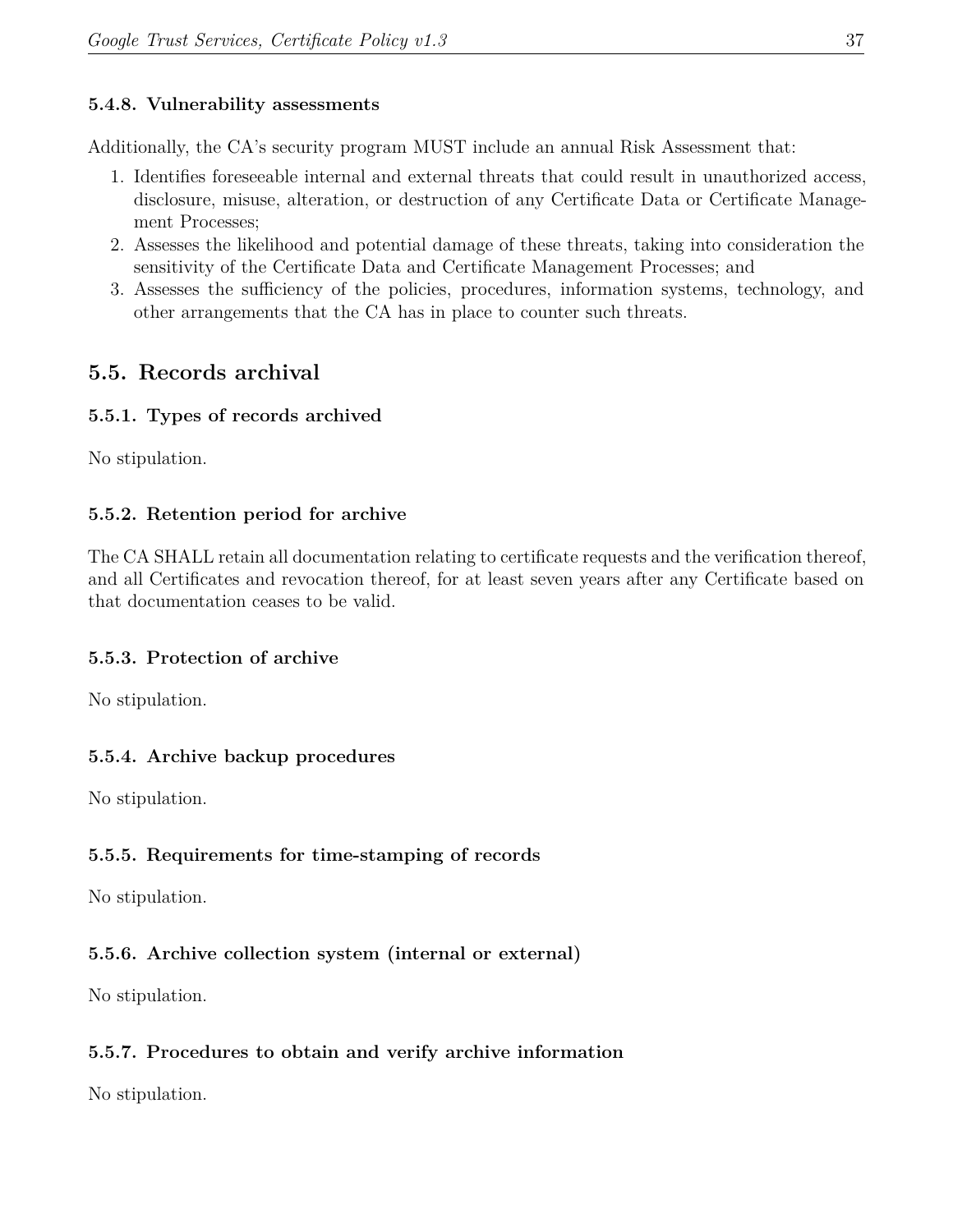## **5.6. Key changeover**

No stipulation.

## **5.7. Compromise and disaster recovery**

#### **5.7.1. Incident and compromise handling procedures**

CA organizations shall have an Incident Response Plan and a Disaster Recovery Plan.

The CA SHALL document a business continuity and disaster recovery procedure designed to notify and reasonably protect Application Software Suppliers, Subscribers, and Relying Parties in the event of a disaster, security compromise, or business failure. The CA is not required to publicly disclose its business continuity plans but SHALL make its business continuity plan and security plans available to the CA's auditors upon request. The CA SHALL annually test, review, and update these procedures.

The business continuity plan MUST include:

- 1. The conditions for activating the plan,
- 2. Emergency procedures,
- 3. Fallback procedures,
- 4. Resumption procedures,
- 5. A maintenance schedule for the plan;
- 6. Awareness and education requirements;
- 7. The responsibilities of the individuals;
- 8. Recovery time objective;
- 9. Regular testing of contingency plans.
- 10. The CA's plan to maintain or restore the CA's business operations in a timely manner following interruption to or failure of critical business processes
- 11. A requirement to store critical cryptographic materials (i.e., secure cryptographic device and activation materials) at an alternate location;
- 12. What constitutes an acceptable system outage and recovery time
- 13. How frequently backup copies of essential business information and software are taken;
- 14. The distance of recovery facilities to the CA's main site; and
- 15. Procedures for securing its facility to the extent possible during the period of time following a disaster and prior to restoring a secure environment either at the original or a remote site.

#### **5.7.2. Recovery procedures if computing resources, software, and/or data are corrupted**

No stipulation.

#### **5.7.3. Recovery procedures after key compromise**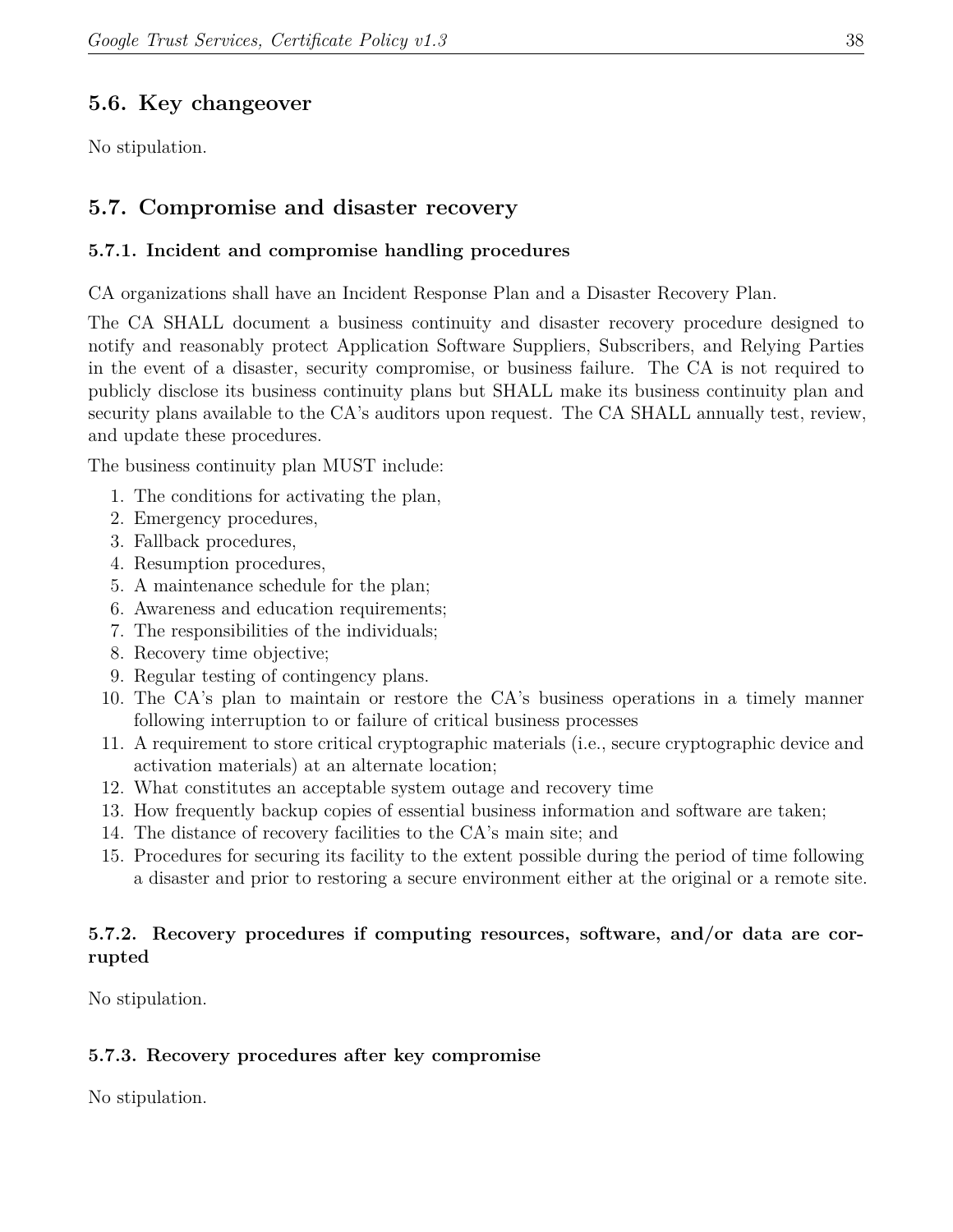## **5.7.4. Business continuity capabilities after a disaster**

No stipulation.

# **5.8. CA or RA termination**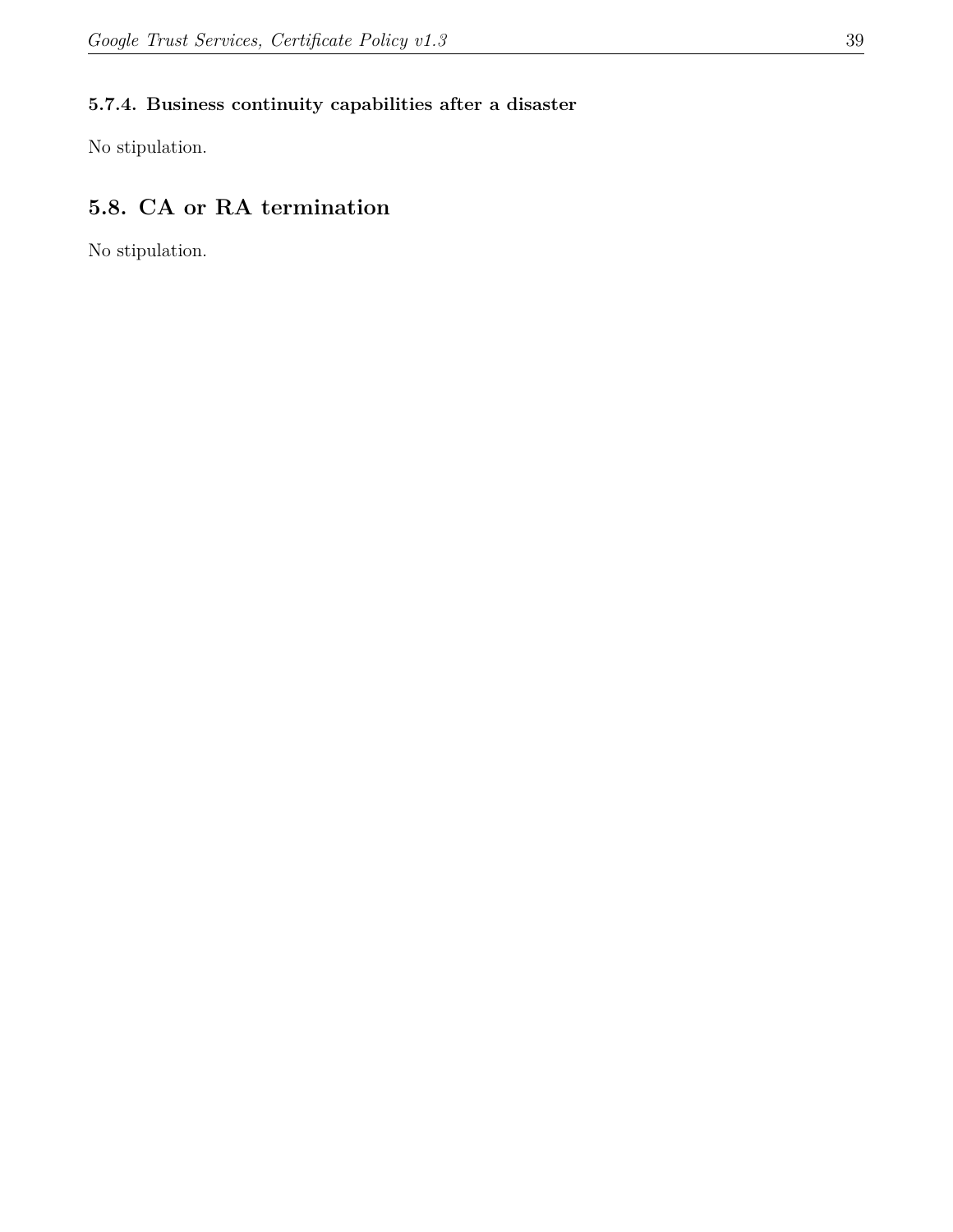# **6. TECHNICAL SECURITY CONTROLS**

# **6.1. Key pair generation and installation**

## **6.1.1. Key pair generation**

## **6.1.1.1. CA Key Pair Generation**

For CA Key Pairs created after the Effective Date that are either (i) used as Root CA Key Pairs or (ii) Key Pairs generated for a subordinate CA that is not the operator of the Root CA or an Affiliate of the Root CA, the CA SHALL:

- 1. prepare and follow a Key Generation Script,
- 2. have a Qualified Auditor witness the CA Key Pair generation process or record a video of the entire CA Key Pair generation process, and
- 3. have a Qualified Auditor issue a report opining that the CA followed its key ceremony during its Key and Certificate generation process and the controls used to ensure the integrity and confidentiality of the Key Pair.

For other CA Key Pairs created after the Effective Date that are for the operator of the Root CA or an Affiliate of the Root CA, the CA SHOULD:

- 1. prepare and follow a Key Generation Script and
- 2. have a Qualified Auditor witness the CA Key Pair generation process or record a video of the entire CA Key Pair generation process.

In all cases, the CA SHALL:

- 1. generate the keys in a physically secured environment as described in the CA's Certification Practice Statement;
- 2. generate the CA keys using personnel in Trusted Roles under the principles of multiple person control and split knowledge;
- 3. generate the CA keys within cryptographic modules meeting the applicable technical and business requirements as disclosed in the CA's Certification Practice Statement;
- 4. log its CA key generation activities; and
- 5. maintain effective controls to provide reasonable assurance that the Private Key was generated and protected in conformance with the procedures described in its Certification Practice Statement and (if applicable) its Key Generation Script.

## **6.1.1.2. RA key pair generation**

No stipulation.

## **6.1.1.3. Subscriber key pair generation**

The CA SHALL reject a certificate request if the requested Public Key does not meet the requirements set forth in Sections 6.1.5 and 6.1.6 or if it has a known weak Private Key.

## **6.1.2. Private key delivery to subscriber**

Parties other than the Subscriber SHALL NOT archive the Subscriber Private Key.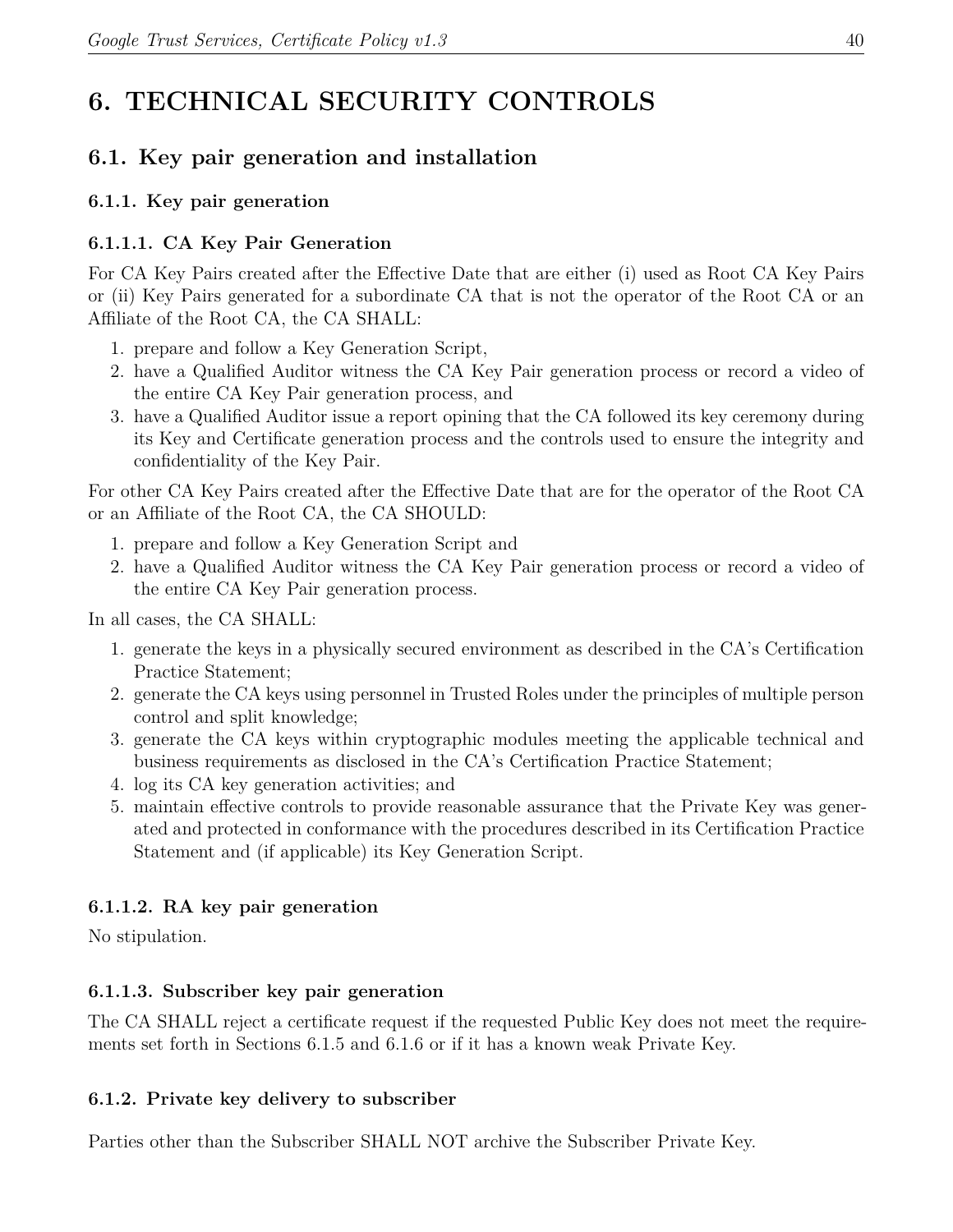If the CA or any of its designated RAs generated the Private Key on behalf of the Subscriber, then the CA SHALL encrypt the Private Key for transport to the Subscriber.

If the CA or any of its designated RAs become aware that a Subscriber's Private Key has been communicated to an unauthorized person or an organization not affiliated with the Subscriber, then the CA SHALL revoke all certificates that include the Public Key corresponding to the communicated Private Key.

#### **6.1.3. Public key delivery to certificate issuer**

No stipulation.

#### **6.1.4. CA public key delivery to relying parties**

No stipulation.

#### **6.1.5. Key sizes**

Certificates MUST meet the following requirements for algorithm type and key size.

Root CA Certificates, Subordinate CA Certificates and Subscriber Certificates will follow the same requirements:

| Type                                        | Permissible values                             |
|---------------------------------------------|------------------------------------------------|
| Digest algorithm                            | SHA-256, SHA-384 or<br><b>SHA-512</b>          |
| Minimum RSA modulus size (bits)             | 2048                                           |
| ECC curve                                   | NIST P-256, P-384, or<br>P-521                 |
| Minimum DSA modulus and divisor size (bits) | L= 2048 N= 224 or L=<br>$2048 \text{ N} = 256$ |

For DSA keys, L and N (the bit lengths of modulus p and divisor q, respectively) are described in the Digital Signature Standard, FIPS 186-3.

#### **6.1.6. Public key parameters generation and quality checking**

RSA: The CA SHALL confirm that the value of the public exponent is an odd number equal to 3 or more. Additionally, the public exponent SHOULD be in the range between  $2^{16} + 1$  and  $2^{256} - 1$ . The modulus SHOULD also have the following characteristics: an odd number, not the power of a prime, and have no factors smaller than 752. [Source: Section 5.3.3, NIST SP 800-89]

DSA: Although FIPS 800-57 says that domain parameters may be made available at some accessible site, compliant DSA certificates MUST include all domain parameters. This is to insure maximum interoperability among relying party software. The CA MUST confirm that the value of the public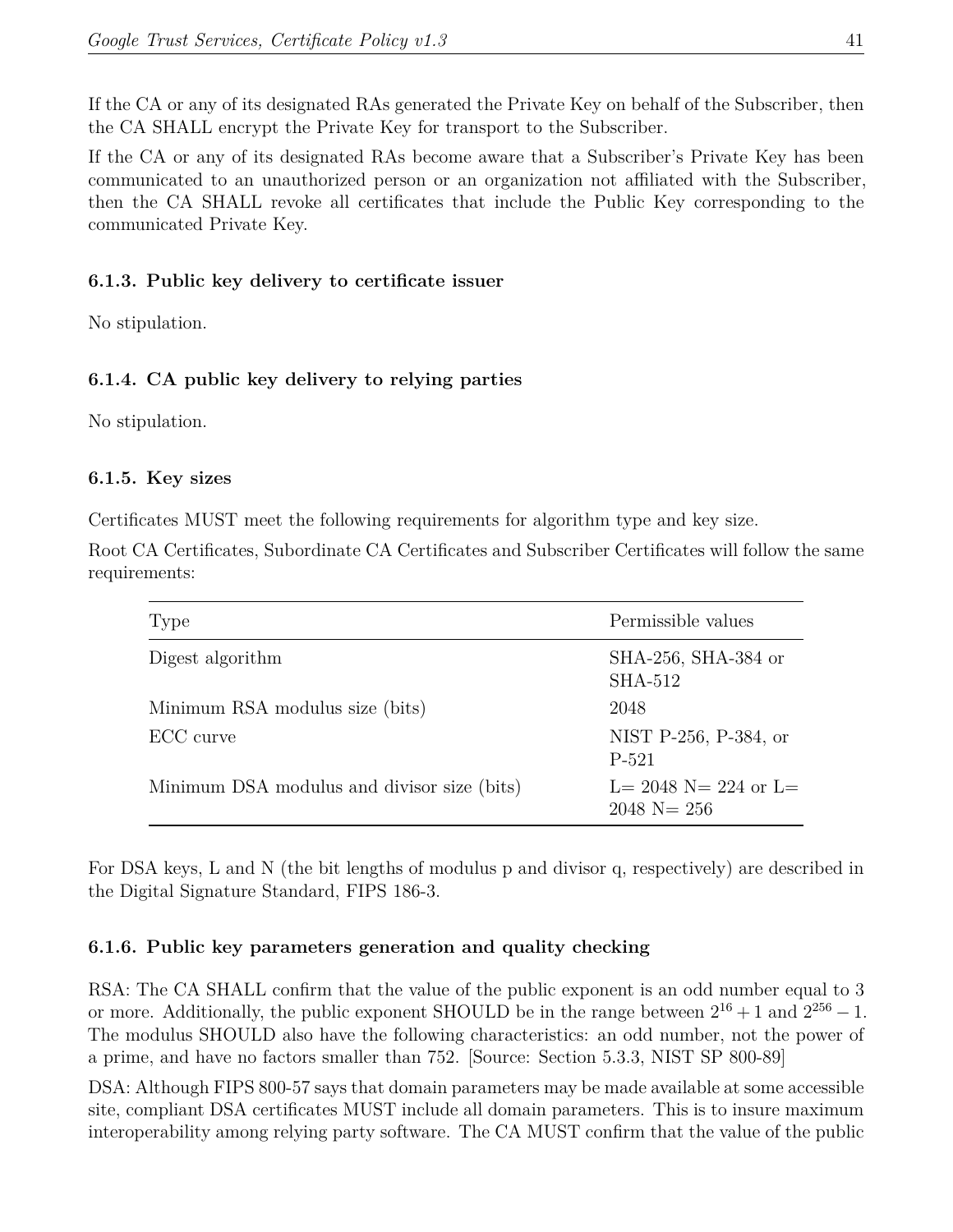key has the unique correct representation and range in the field, and that the key has the correct order in the subgroup. [Source: Section 5.3.1, NIST SP 800-89]

ECC: The CA SHOULD confirm the validity of all keys using either the ECC Full Public Key Validation Routine or the ECC Partial Public Key Validation Routine. [Source: Sections 5.6.2.5 and 5.6.2.6, respectively, NIST SP 800-56A].

#### **6.1.7. Key usage purposes (as per X.509 v3 key usage field)**

Root CA Private Keys MUST NOT be used to sign Certificates except in the following cases:

- 1. Self-signed Certificates to represent the Root CA itself;
- 2. Certificates for Subordinate CAs and Cross Certificates;
- 3. Certificates for infrastructure purposes (e.g. administrative role certificates, internal CA operational device certificates, and OCSP Response verification Certificates); and
- 4. Certificates issued solely for the purpose of testing products with Certificates issued by a Root CA.

# **6.2. Private Key Protection and Cryptographic Module Engineering Controls**

The CA SHALL implement physical and logical safeguards to prevent unauthorized certificate issuance. Protection of the Private Key outside the validated system or device specified above MUST consist of physical security, encryption, or a combination of both, implemented in a manner that prevents disclosure of the Private Key. The CA SHALL encrypt its Private Key with an algorithm and key-length that, according to the state of the art, are capable of withstanding cryptanalytic attacks for the residual life of the encrypted key or key part.

## **6.2.1. Cryptographic module standards and controls**

No stipulation.

## **6.2.2. Private key (n out of m) multi-person control**

No stipulation.

#### **6.2.3. Private key escrow**

No stipulation.

## **6.2.4. Private key backup**

See Section 5.2.2.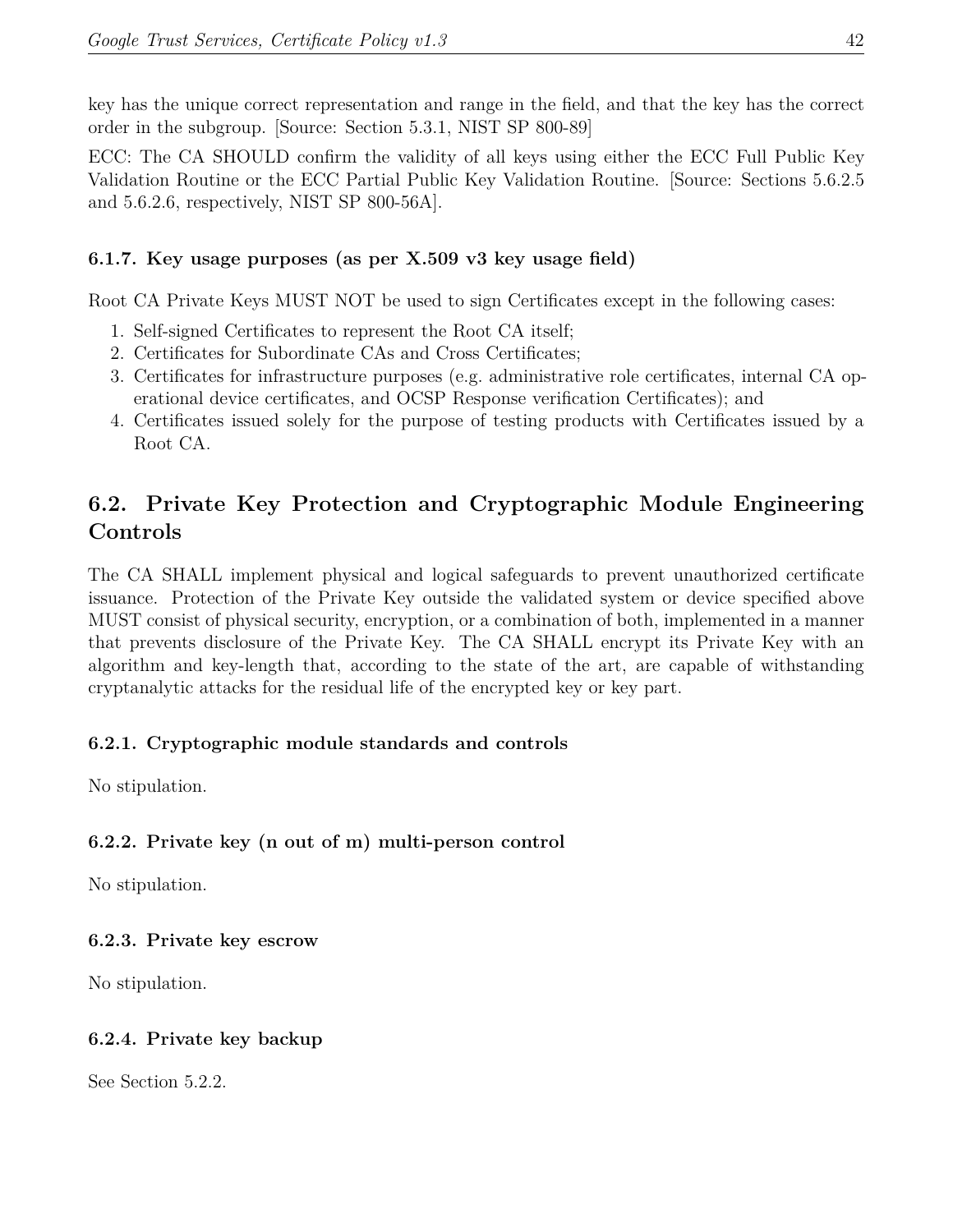## **6.2.5. Private key archival**

Parties other than the Subordinate CA SHALL NOT archive the Subordinate CA Private Keys.

#### **6.2.6. Private key transfer into or from a cryptographic module**

If the Issuing CA generated the Private Key on behalf of the Subordinate CA, then the Issuing CA SHALL encrypt the Private Key for transport to the Subordinate CA. If the Issuing CA becomes aware that a Subordinate CA's Private Key has been communicated to an unauthorized person or an organization not affiliated with the Subordinate CA, then the Issuing CA SHALL revoke all certificates that include the Public Key corresponding to the communicated Private Key.

#### **6.2.7. Private key storage on cryptographic module**

The CA SHALL protect its Private Key in a system or device that has been validated as meeting at least FIPS 140 level 3 or an appropriate Common Criteria Protection Profile or Security Target, EAL 4 (or higher), which includes requirements to protect the Private Key and other assets against known threats.

#### **6.2.8. Method of activating private key**

No stipulation.

## **6.2.9. Method of deactivating private key**

No stipulation.

## **6.2.10. Method of destroying private key**

No stipulation.

## **6.2.11. Cryptographic Module Rating**

No stipulation.

## **6.3. Other aspects of key pair management**

#### **6.3.1. Public key archival**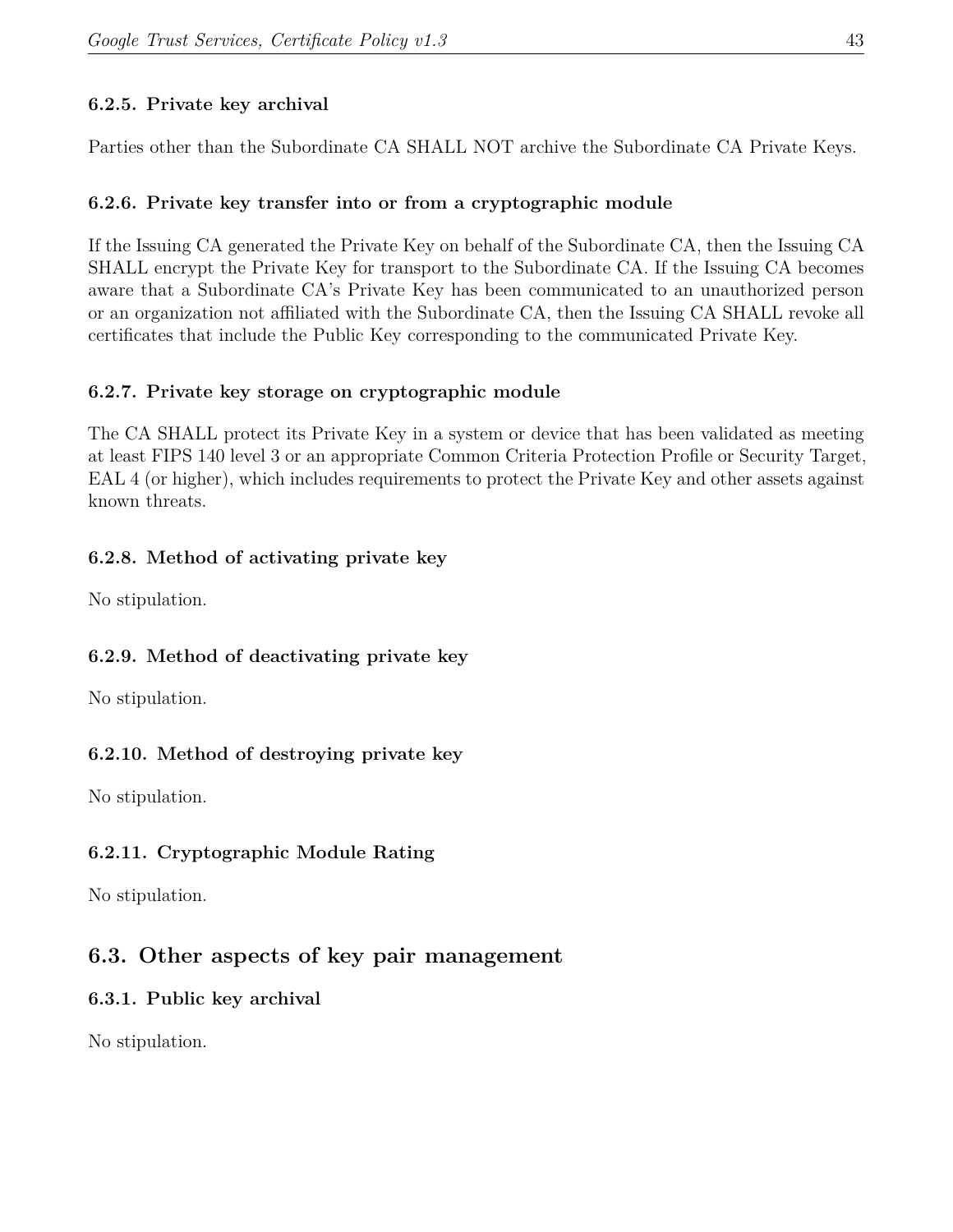## **6.3.2. Certificate operational periods and key pair usage periods**

Subscriber Certificates issued after March 1, 2018 MUST have a Validity Period no greater than 825 days. Subscriber Certificates issued after 1 July 2016 but prior to 1 March 2018 MUST have a Validity Period no greater than thirty-nine (39) months.

## **6.4. Activation data**

## **6.4.1. Activation data generation and installation**

No stipulation.

## **6.4.2. Activation data protection**

No stipulation.

## **6.4.3. Other aspects of activation data**

No stipulation.

# **6.5. Computer security controls**

## **6.5.1. Specific computer security technical requirements**

The CA SHALL enforce multi-factor authentication for all accounts capable of directly causing certificate issuance.

## **6.5.2. Computer security rating**

No stipulation.

# **6.6. Life cycle technical controls**

## **6.6.1. System development controls**

No stipulation.

## **6.6.2. Security management controls**

No stipulation.

## **6.6.3. Life cycle security controls**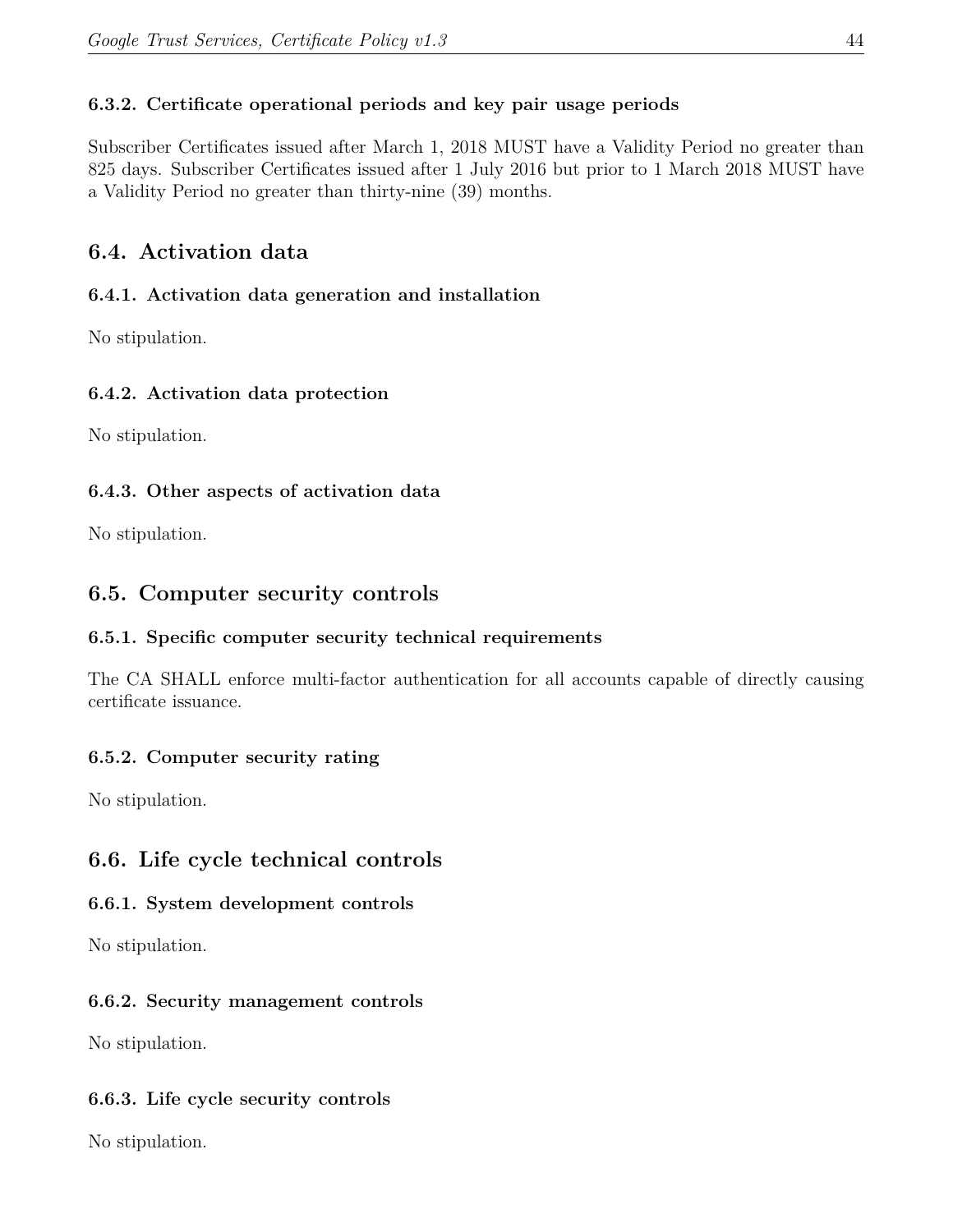# **6.7. Network security controls**

# **6.8. Time-stamping**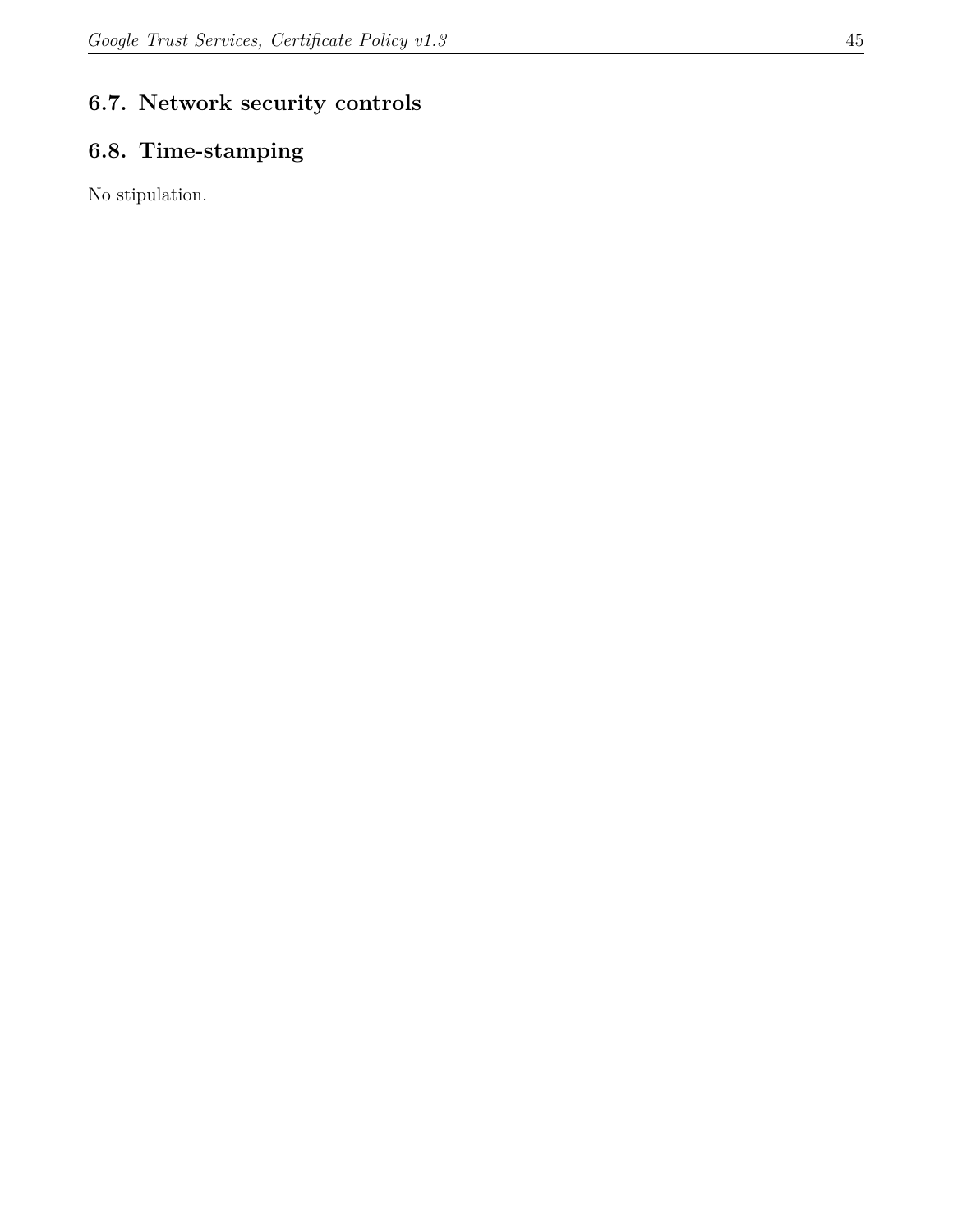# **7. CERTIFICATE, CRL, AND OCSP PROFILES**

# **7.1. CERTIFICATE PROFILE**

The CA SHALL meet the technical requirements set forth in Section 2.2 – Publication of Information, Section 6.1.5 – Key Sizes, and Section 6.1.6 – Public Key Parameters Generation and Quality Checking.

CAs SHALL generate non‐sequential Certificate serial numbers greater than zero (0) containing at least 64 bits of output from a CSPRNG.

## **7.1.1. Version Number(s)**

Certificates MUST be of type X.509 v3.

#### **7.1.2. Certificate Content and Extensions; Application of RFC 5280**

This section specifies the additional requirements for Certificate content and extensions for Certificates generated after the Effective Date.

#### **7.1.2.1. Root CA Certificate**

a. basicConstraints

This extension MUST appear as a critical extension. The cA field MUST be set true. The pathLenConstraint field SHOULD NOT be present.

b. keyUsage

This extension MUST be present and MUST be marked critical. Bit positions for keyCertSign and cRLSign MUST be set. If the Root CA Private Key is used for signing OCSP responses, then the digitalSignature bit MUST be set.

c. certificatePolicies

This extension SHOULD NOT be present.

d. extendedKeyUsage

This extension MUST NOT be present.

#### **7.1.2.2. Subordinate CA Certificate**

a. certificatePolicies

This extension MUST be present and SHOULD NOT be marked critical.

certificatePolicies:policyIdentifier (Required)

The following fields MAY be present if the Subordinate CA is not an Affiliate of the entity that controls the Root CA.

certificatePolicies:policyQualifiers:policyQualifierId (Optional) id‐qt 1 [RFC 5280].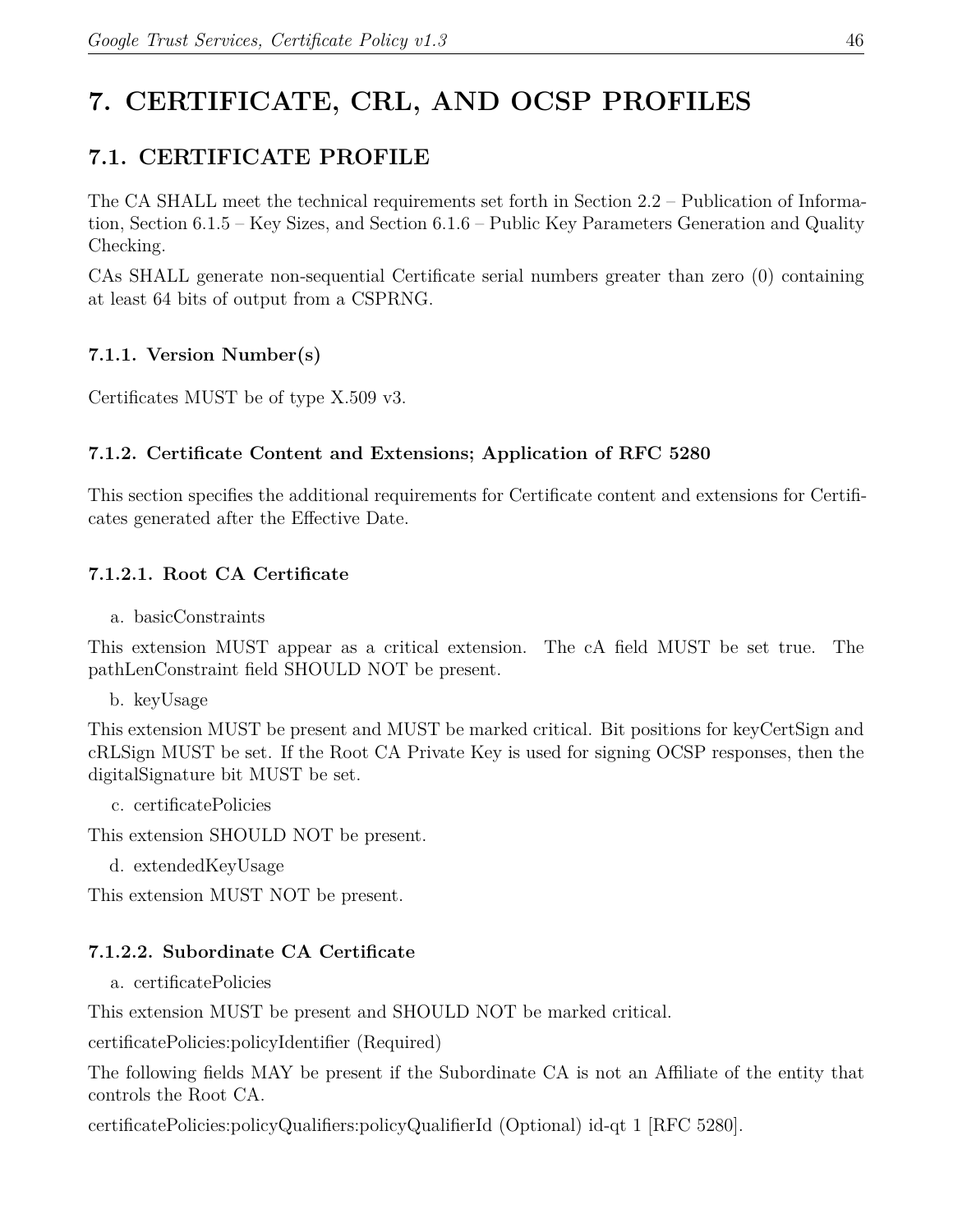certificatePolicies:policyQualifiers:qualifier:cPSuri (Optional)

HTTP URL for the Root CA's Certificate Policies, Certification Practice Statement, Relying Party Agreement, or other pointer to online policy information provided by the CA.

b. cRLDistributionPoints

This extension MUST be present and MUST NOT be marked critical. It MUST contain the HTTP URL of the CA's CRL service.

c. authorityInformationAccess

With the exception of stapling, which is noted below, this extension MUST be present. It MUST NOT be marked critical, and it MUST contain the HTTP URL of the Issuing CA's OCSP responder (accessMethod  $= 1.3.6.1.5.5.7.48.1$ ). It SHOULD also contain the HTTP URL of the Issuing CA's certificate (accessMethod  $= 1.3.6.1.5.5.7.48.2$ ).

The HTTP URL of the Issuing CA's OCSP responder MAY be omitted, provided that the Subscriber "staples" the OCSP response for the Certificate in its TLS handshakes [RFC4366].

d. basicConstraints

This extension MUST be present and MUST be marked critical. The cA field MUST be set true. The pathLenConstraint field MAY be present.

e. keyUsage

This extension MUST be present and MUST be marked critical. Bit positions for keyCertSign and cRLSign MUST be set. If the Subordinate CA Private Key is used for signing OCSP responses, then the digitalSignature bit MUST be set.

f. nameConstraints (optional)

If present, this extension SHOULD be marked critical\*.

- Non-critical Name Constraints are an exception to RFC 5280 (4.2.1.10), however, they MAY be used until the Name Constraints extension is supported by Application Software Suppliers whose software is used by a substantial portion of Relying Parties worldwide.
- g. extkeyUsage (optional)

For Subordinate CA Certificates to be Technically constrained in line with section 7.1.5, then either the value id-kp-serverAuth [RFC5280] or id-kp-clientAuth [RFC5280] or both values MUST be present\*\*.

Other values MAY be present.

If present, this extension SHOULD be marked non‐critical.

\*\* Generally Extended Key Usage will only appear within end entity certificates (as highlighted in RFC 5280 (4.2.1.12)), however, Subordinate CAs MAY include the extension to further protect relying parties until the use of the extension is consistent between Application Software Suppliers whose software is used by a substantial portion of Relying Parties worldwide.

# **7.1.2.3. Subscriber Certificate**

a. certificatePolicies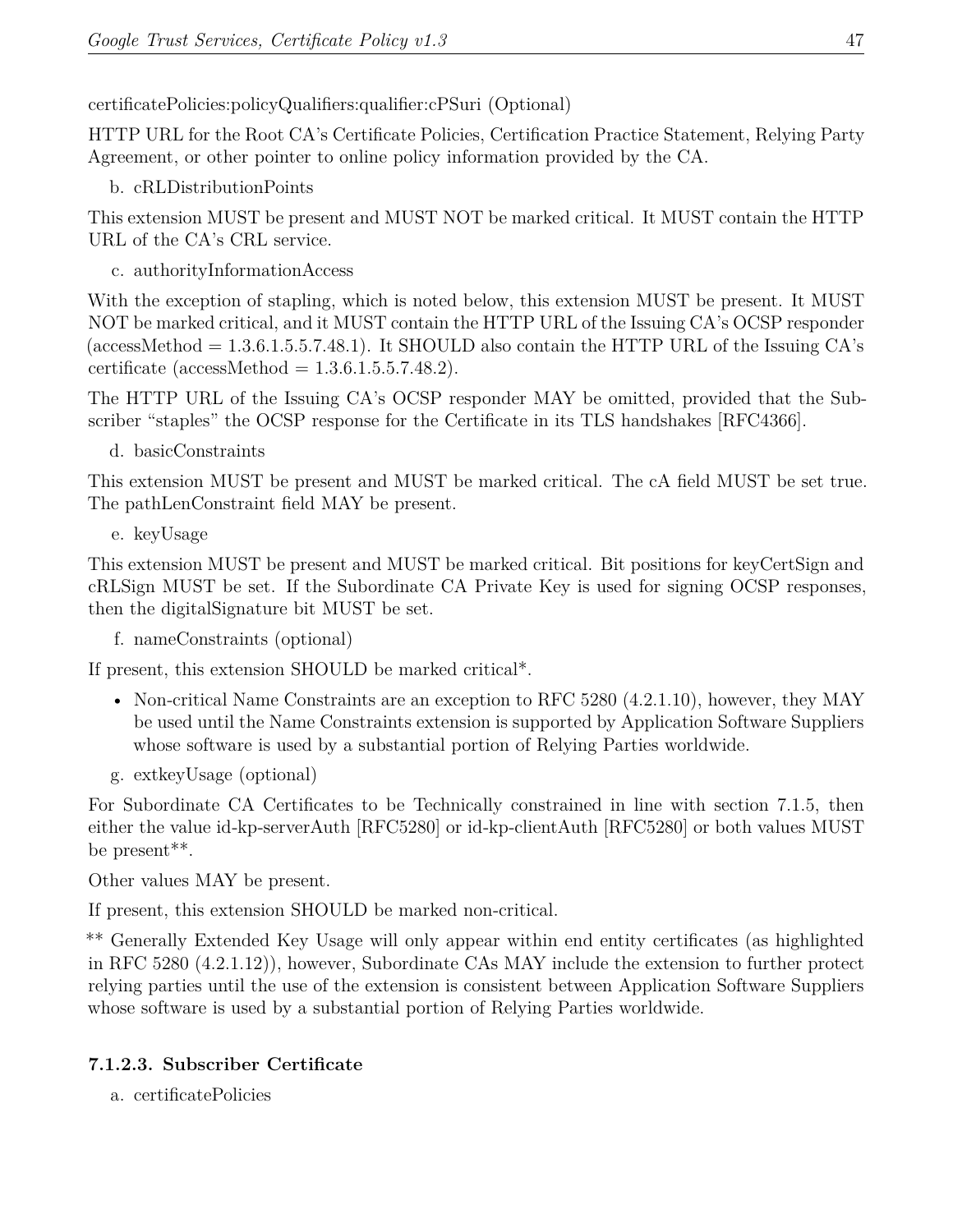This extension MUST be present and SHOULD NOT be marked critical.

certificatePolicies:policyIdentifier (Required)

A Policy Identifier, defined by the issuing CA, that indicates a Certificate Policy asserting the issuing CA's adherence to and compliance with these Requirements.

The following extensions MAY be present: certificatePolicies:policyQualifiers:policyQualifierId (Recommended)

id‐qt 1 [RFC 5280]. certificatePolicies:policyQualifiers:qualifier:cPSuri (Optional)

HTTP URL for the Subordinate CA's Certification Practice Statement, Relying Party Agreement or other pointer to online information provided by the CA.

b. cRLDistributionPoints

This extension MAY be present. If present, it MUST NOT be marked critical, and it MUST contain the HTTP URL of the CA's CRL service.

c. authorityInformationAccess

With the exception of stapling, which is noted below, this extension MUST be present. It MUST NOT be marked critical, and it MUST contain the HTTP URL of the Issuing CA's OCSP responder (accessMethod  $= 1.3.6.1.5.5.7.48.1$ ). It SHOULD also contain the HTTP URL of the Issuing CA's certificate (accessMethod  $= 1.3.6.1.5.5.7.48.2$ ).

The HTTP URL of the Issuing CA's OCSP responder MAY be omitted provided that the Subscriber "staples" OCSP responses for the Certificate in its TLS handshakes [RFC4366].

- d. basicConstraints (optional) The cA field MUST NOT be true.
- e. keyUsage (optional)

If present, bit positions for keyCertSign and cRLSign MUST NOT be set.

f. extKeyUsage (required)

Either the value id‐kp‐serverAuth [RFC5280] or id‐kp‐clientAuth [RFC5280] or both values MUST be present. id-kp-emailProtection [RFC5280] MAY be present. Other values SHOULD NOT be present.

#### **7.1.2.4. All Certificates**

All other fields and extensions MUST be set in accordance with RFC 5280. The CA SHALL NOT issue a Certificate that contains a keyUsage flag, extendedKeyUsage value, Certificate extension, or other data not specified in Section 7.1.2.1, 7.1.2.2, or 7.1.2.3 unless the CA is aware of a reason for including the data in the Certificate.

CAs SHALL NOT issue a Certificate with:

- a) Extensions that do not apply in the context of the public Internet (such as an extendedKeyUsage value for a service that is only valid in the context of a privately managed network), unless: i. such value falls within an OID arc for which the Applicant demonstrates ownership, or ii. the Applicant can otherwise demonstrate the right to assert the data in a public context; or
- b) semantics that, if included, will mislead a Relying Party about the certificate information verified by the CA (such as including extendedKeyUsage value for a smart card, where the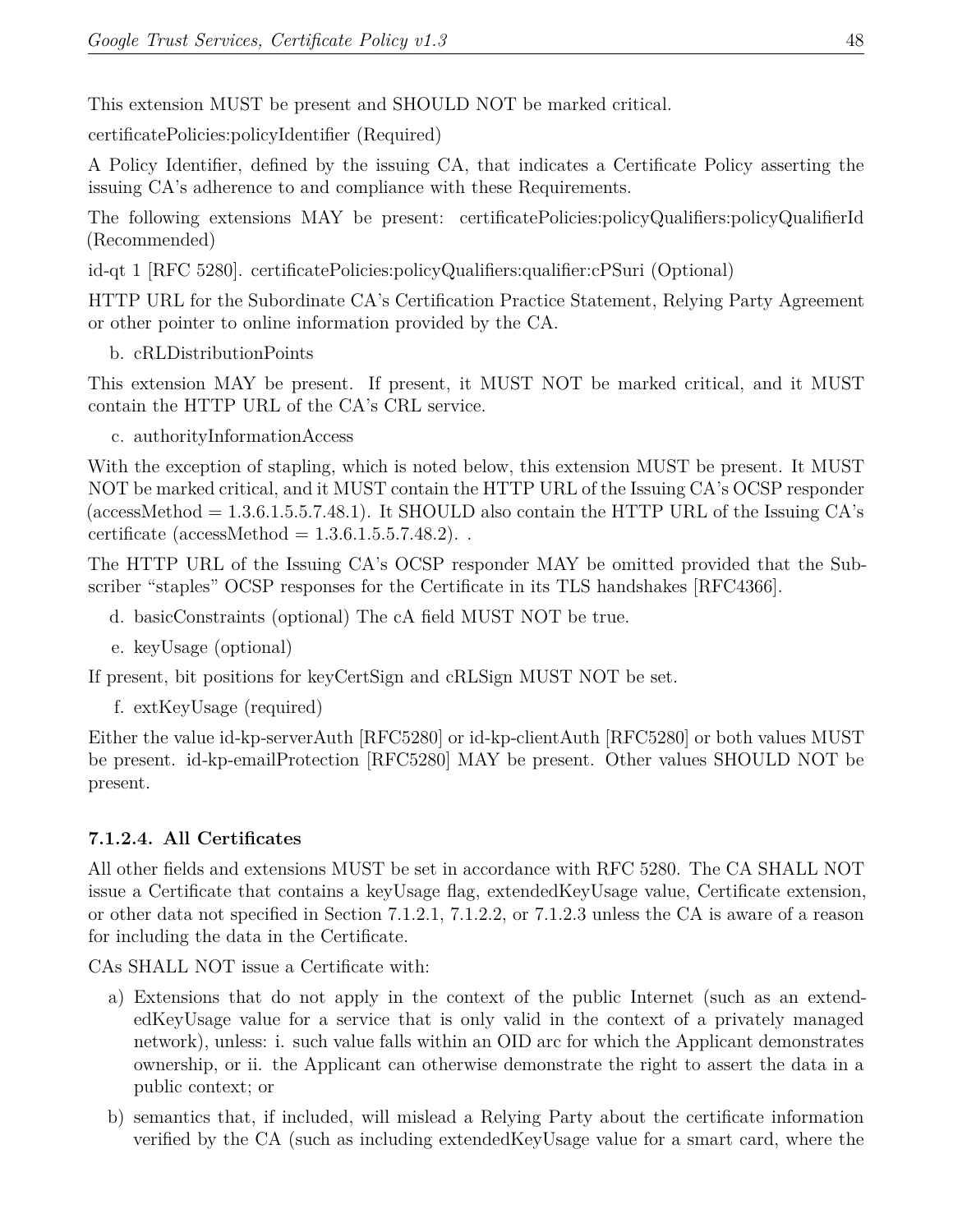CA is not able to verify that the corresponding Private Key is confined to such hardware due to remote issuance).

#### **7.1.2.5. Application of RFC 5280**

For purposes of clarification, a Precertificate, as described in RFC 6962 – Certificate Transparency, shall not be considered to be a "certificate" subject to the requirements of RFC 5280 ‐ Internet X.509 Public Key Infrastructure Certificate and Certificate Revocation List (CRL) Profile under these Baseline Requirements.

#### **7.1.3. Algorithm Object Identifiers**

Effective 1 January 2016, CAs MUST NOT issue any new Subscriber certificates or Subordinate CA certificates using the SHA-1 hash algorithm. CAs MAY continue to sign certificates to verify OCSP responses using SHA1 until 1 January 2017. This Section 7.1.3 does not apply to Root CA or CA cross certificates. CAs MAY continue to use their existing SHA‐1 Root Certificates. SHA‐2 Subscriber certificates SHOULD NOT chain up to a SHA‐1 Subordinate CA Certificate.

CAs SHOULD NOT issue Subscriber Certificates utilizing the SHA‐1 algorithm with an Expiry Date greater than 1 January 2017 because Application Software Providers are in the process of deprecating and/or removing the SHA‐1 algorithm from their software, and they have communicated that CAs and Subscribers using such certificates do so at their own risk.

#### **7.1.4. Name Forms**

#### **7.1.4.1. Issuer Information**

The content of the Certificate Issuer Distinguished Name field MUST match the Subject DN of the Issuing CA to support Name chaining as specified in RFC 5280, Section 4.1.2.4.

#### **7.1.4.2. Subject Information - Subscriber Certificates**

By issuing the Certificate, the CA represents that it followed the procedure set forth in its Certificate Policy and/or Certification Practice Statement to verify that, as of the Certificate's issuance date, all of the Subject Information was accurate. CAs SHALL NOT include a Domain Name or IP Address in a Subject attribute except as specified in Sections 3.2.2.4 or 3.2.2.5.

#### **7.1.4.2.1. Subject Alternative Name Extension**

Certificate Field: extensions:subjectAltName

#### Required/Optional: Required

Contents: This extension MUST contain at least one entry. Each entry MUST be either a dNSName containing the Fully‐Qualified Domain Name or an iPAddress containing the IP address of a server. The CA MUST confirm that the Applicant controls the Fully‐Qualified Domain Name or IP address or has been granted the right to use it by the Domain Name Registrant or IP address assignee, as appropriate.

Wildcard FQDNs are permitted.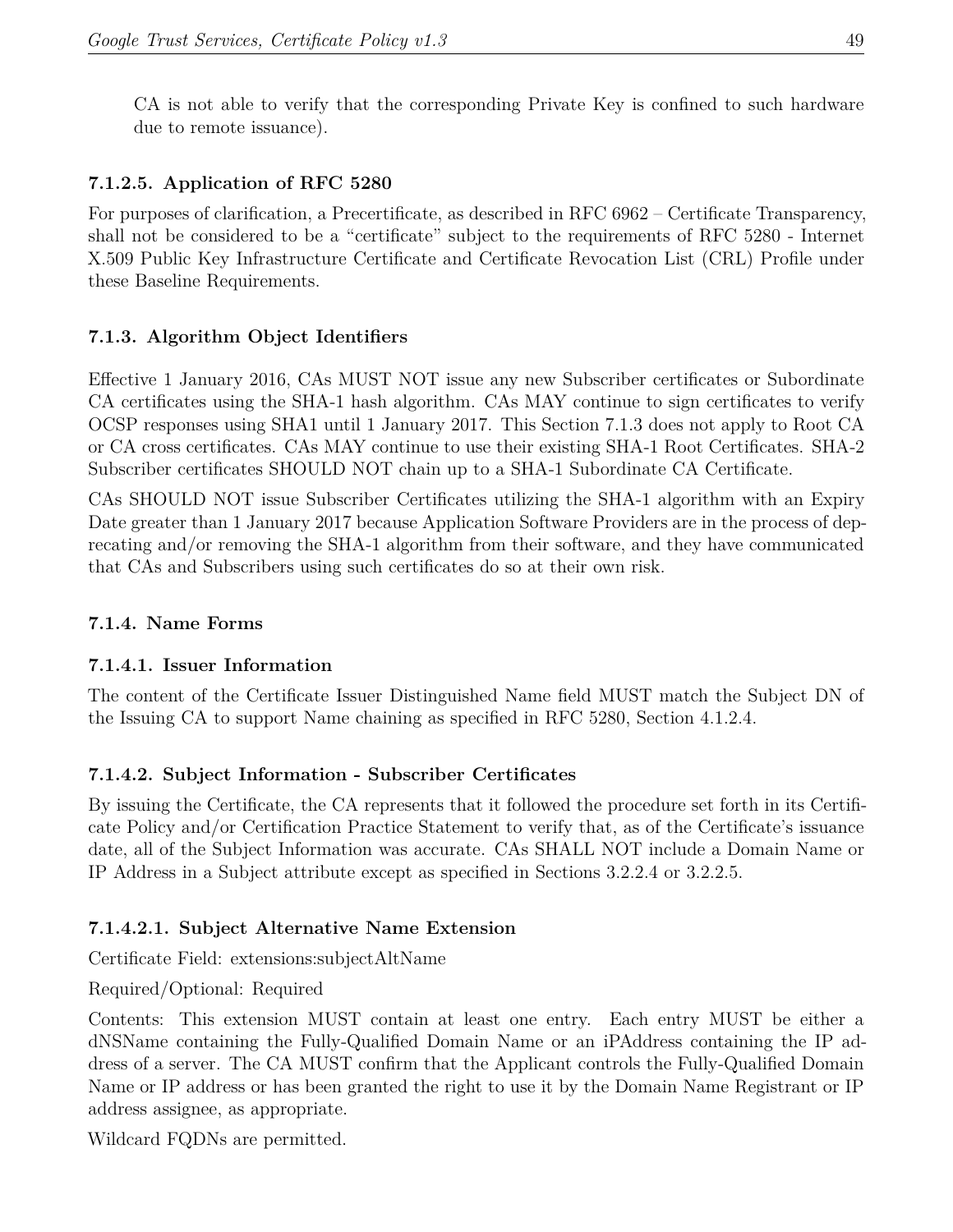As of the Effective Date of these Requirements, prior to the issuance of a Certificate with a subjectAlternativeName extension or Subject commonName field containing a Reserved IP Address or Internal Name, the CA SHALL notify the Applicant that the use of such Certificates has been deprecated by the CA / Browser Forum and that the practice will be eliminated by October 2016. Also as of the Effective Date, the CA SHALL NOT issue a certificate with an Expiry Date later than 1 November 2015 with a subjectAlternativeName extension or Subject commonName field containing a Reserved IP Address or Internal Name. Effective 1 October 2016, CAs SHALL revoke all unexpired Certificates whose subjectAlternativeName extension or Subject commonName field contains a Reserved IP Address or Internal Name. Effective May 1, 2015, each CA SHALL revoke all unexpired Certificates with an Internal Name using onion as the right‐most label in an entry in the subjectAltName Extension or commonName field unless such Certificate was issued in accordance with Appendix F of the EV Guidelines.

#### **7.1.4.2.2. Subject Distinguished Name Fields**

a) Certificate Field: subject:commonName (OID 2.5.4.3)

Required/Optional: Deprecated (Discouraged, but not prohibited)

Contents: If present, this field MUST contain a single IP address or Fully‐Qualified Domain Name that is one of the values contained in the Certificate's subjectAltName extension (see Section 7.1.4.2.1).

b) Certificate Field: subject:organizationName (OID 2.5.4.10) Optional.

Contents: If present, the subject:organizationName field MUST contain either the Subject's name or DBA as verified under Section 3.2.2.2. The CA may include information in this field that differs slightly from the verified name, such as common variations or abbreviations, provided that the CA documents the difference and any abbreviations used are locally accepted abbreviations; e.g., if the official record shows "Company Name Incorporated", the CA MAY use "Company Name Inc." or "Company Name". Because Subject name attributes for individuals (e.g. givenName (2.5.4.42) and surname (2.5.4.4)) are not broadly supported by application software, the CA MAY use the subject:organizationName field to convey a natural person Subject's name or DBA.

c) Certificate Field: subject:givenName (2.5.4.42) and subject:surname (2.5.4.4)

Optional.

Contents: If present, the subject:givenName field and subject:surname field MUST contain an natural person Subject's name as verified under Section 3.2.3. A Certificate containing a subject:givenName field or subject:surname field MUST contain the (2.23.140.1.2.3) Certificate Policy OID.

d) Certificate Field: Number and street: subject:streetAddress (OID: 2.5.4.9)

Optional if the subject:organizationName field, , subject: givenName field, or subject:surname field are present.

Prohibited if the subject:organizationName field, subject:givenName, and subject:surname field are absent.

Contents: If present, the subject:streetAddress field MUST contain the Subject's street address information as verified under Section 3.2.2.1.

e) Certificate Field: subject:localityName (OID: 2.5.4.7)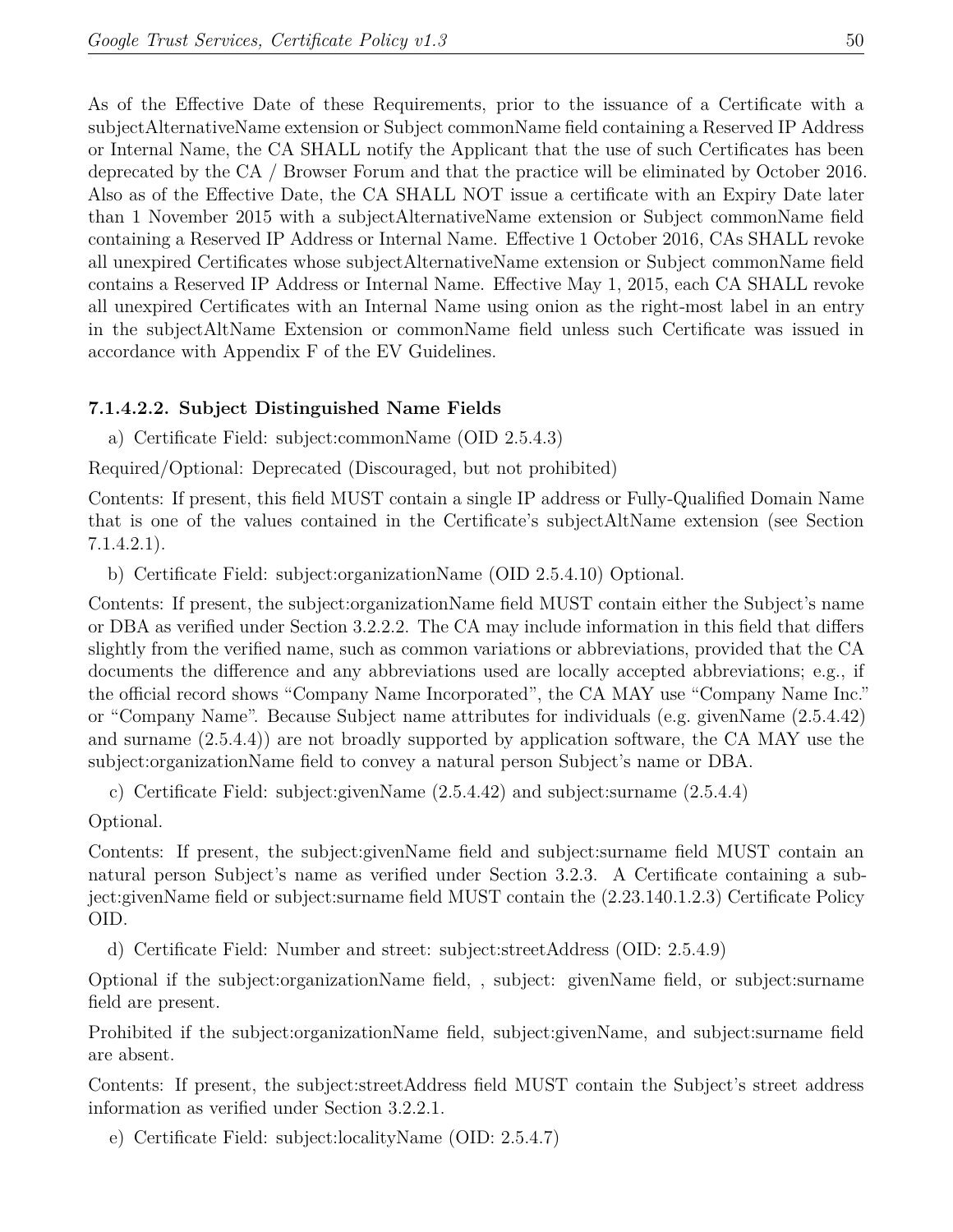Required if the subject:organizationName field, subject:givenName field, or subject:surname field are present and the subject:stateOrProvinceName field is absent.

Optional if the subject:stateOrProvinceName field and the subject:organizationName field, subject:givenName field, or subject:surname field are present.

Prohibited if the subject:organizationName field, subject:givenName, and subject:surname field are absent.

Contents: If present, the subject:localityName field MUST contain the Subject's locality information as verified under Section 3.2.2.1. If the subject:countryName field specifies the ISO 3166‐1 user-assigned code of XX in accordance with Section 7.1.4.2.2(g), the localityName field MAY contain the Subject's locality and/or state or province information as verified under Section 3.2.2.1.

f) Certificate Field: subject:stateOrProvinceName (OID: 2.5.4.8)

Required if the subject:organizationName field, subject:givenName field, or subject:surname field are present and subject:localityName field is absent.

Optional if the subject:localityName field and the subject:organizationName field, and subject:givenName field , or subject:surname field are present.

Prohibited if the subject:organizationName field, subject:givenName field , or subject:surname field are absent.

Contents: If present, the subject:stateOrProvinceName field MUST contain the Subject's state or province information as verified under Section 3.2.2.1. If the subject:countryName field specifies the ISO 3166-1 user-assigned code of XX in accordance with Section 7.1.4.2.2(g), the subject:stateOrProvinceName field MAY contain the full name of the Subject's country information as verified under Section 3.2.2.1.

g) Certificate Field: subject:postalCode (OID: 2.5.4.17)

Optional if the subject:organizationName, subject:givenName field, or subject:surname fields are present.

Prohibited if the subject:organizationName field, subject:givenName field, or subject:surname field are absent.

Contents: If present, the subject:postalCode field MUST contain the Subject's zip or postal information as verified under Section 3.2.2.1.

h) Certificate Field: subject:countryName (OID: 2.5.4.6)

Required if the subject:organizationName field, subject:givenName, or subject:surname field are present.

Optional if the subject:organizationName field, subject:givenName field, and subject:surname field are absent.

Contents: If the subject:organizationName field is present, the subject:countryName MUST contain the two‐letter ISO 3166‐1 country code associated with the location of the Subject verified under Section 3.2.2.1. If the subject:organizationName field is absent, the subject:countryName field MAY contain the two-letter ISO 3166-1 country code associated with the Subject as verified in accordance with Section 3.2.2.3. If a Country is not represented by an official ISO 3166‐1 country code, the CA MAY specify the ISO 3166‐1 user‐assigned code of XX indicating that an official ISO 3166‐1 alpha‐2 code has not been assigned.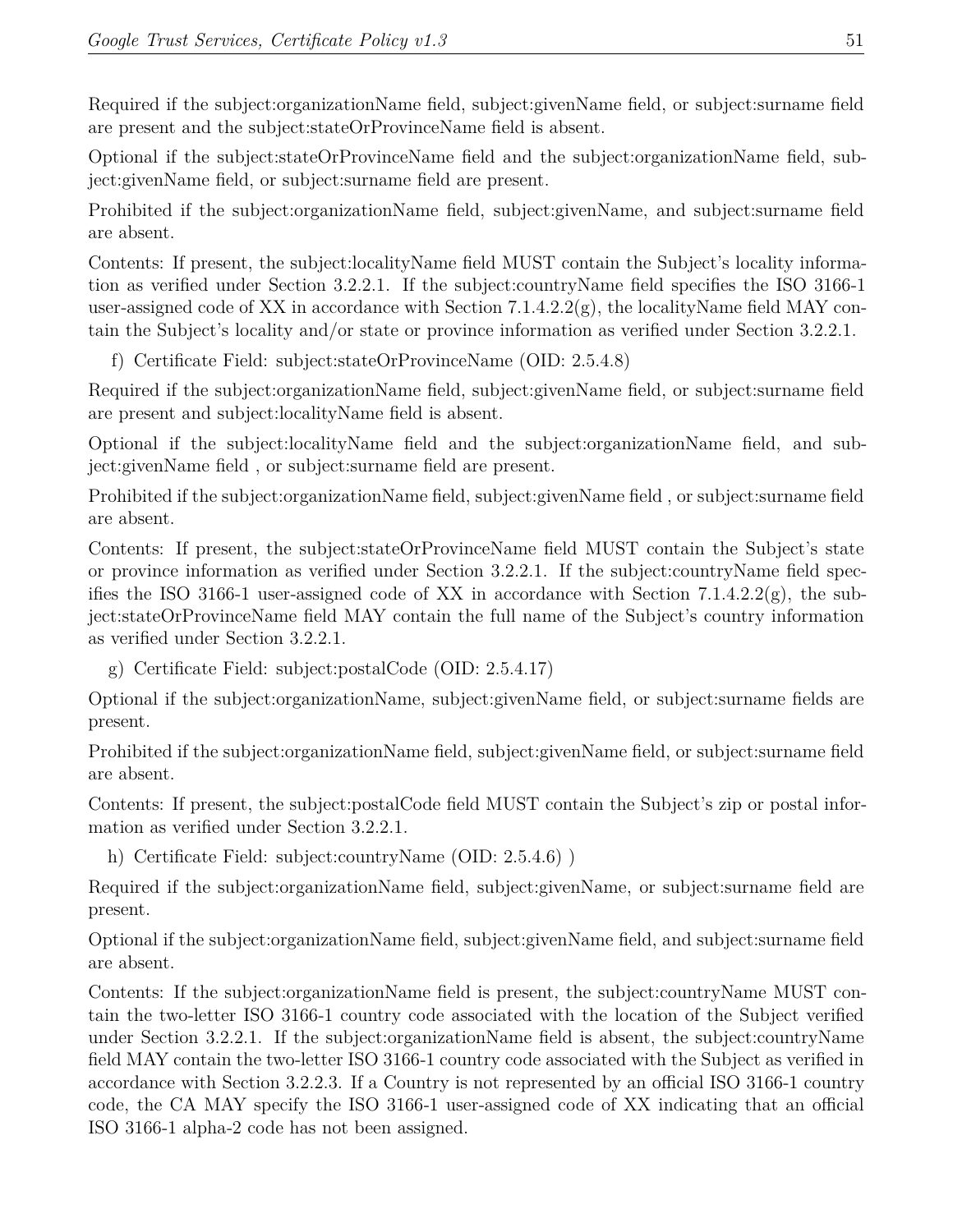i) Certificate Field: subject:organizationalUnitName Optional.

The CA SHALL implement a process that prevents an OU attribute from including a name, DBA, tradename, trademark, address, location, or other text that refers to a specific natural person or Legal Entity unless the CA has verified this information in accordance with Section 3.2 and the Certificate also contains subject:organizationName, , subject:givenName, subject:surname, subject:localityName, and subject:countryName attributes, also verified in accordance with Section 3.2.2.1.

j) Other Subject Attributes

All other optional attributes, when present within the subject field, MUST contain information that has been verified by the CA. Optional attributes MUST NOT contain metadata such as  $\dddot{\cdot}$ , '‐', and ' ' (i.e. space) characters, and/or any other indication that the value is absent, incomplete, or not applicable.

## **7.1.4.3. Subject Information – Root Certificates and Subordinate CA Certificates**

By issuing a Subordinate CA Certificate, the CA represents that it followed the procedure set forth in its Certificate Policy and/or Certification Practice Statement to verify that, as of the Certificate's issuance date, all of the Subject Information was accurate.

#### **7.1.4.3.1. Subject Distinguished Name Fields**

- a. Certificate Field: subject:commonName (OID 2.5.4.3) Required/Optional: Required Contents: This field MUST be present and the contents SHOULD be an identifier for the certificate such that the certificate's Name is unique across all certificates issued by the issuing certificate.
- b. Certificate Field: subject:organizationName (OID 2.5.4.10) Required/Optional: Required

Contents: This field MUST be present and the contents MUST contain either the Subject CA's name or DBA as verified under Section 3.2.2.2. The CA may include information in this field that differs slightly from the verified name, such as common variations or abbreviations, provided that the CA documents the difference and any abbreviations used are locally accepted abbreviations; e.g., if the official record shows "Company Name Incorporated", the CA MAY use "Company Name Inc." or "Company Name".

c. Certificate Field: subject:countryName (OID: 2.5.4.6) Required/Optional: Required Contents: This field MUST contain the two‐letter ISO 3166‐1 country code for the country in which the CA's place of business is located.

#### **7.1.5. Name Constraints**

For a Subordinate CA Certificate to be considered Technically Constrained, the certificate MUST include an Extended Key Usage (EKU) extension specifying all extended key usages that the Subordinate CA Certificate is authorized to issue certificates for. The anyExtendedKeyUsage KeyPurposeId MUST NOT appear within this extension.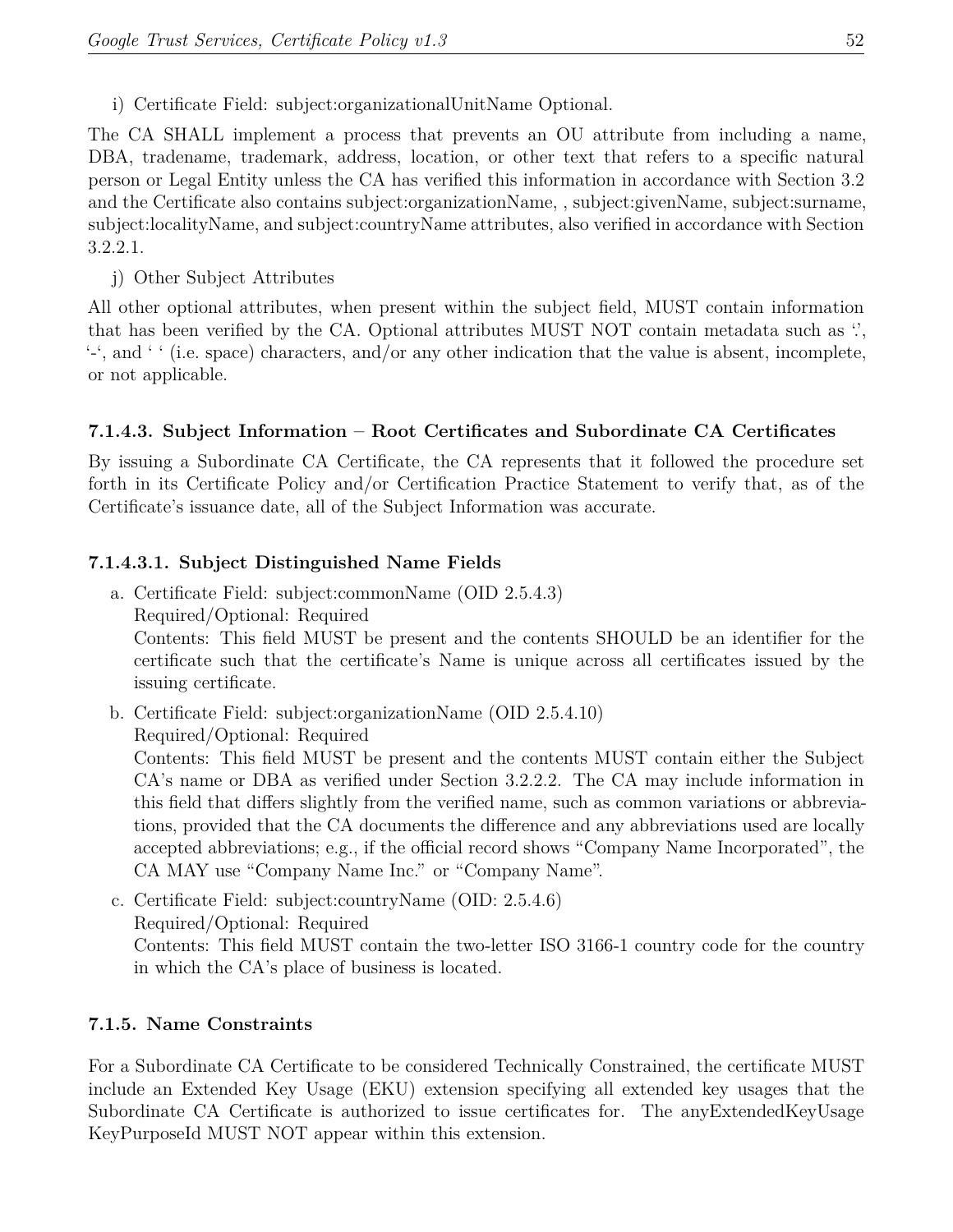If the Subordinate CA Certificate includes the id‐kp‐serverAuth extended key usage, then the Subordinate CA Certificate MUST include the Name Constraints X.509v3 extension with constraints on dNSName, iPAddress and DirectoryName as follows:

- (a) For each dNSName in permittedSubtrees, the CA MUST confirm that the Applicant has registered the dNSName or has been authorized by the domain registrant to act on the registrant's behalf in line with the verification practices of section 3.2.2.4.
- (b) For each iPAddress range in permittedSubtrees, the CA MUST confirm that the Applicant has been assigned the iPAddress range or has been authorized by the assigner to act on the assignee's behalf. (c) For each DirectoryName in permittedSubtrees the CA MUST confirm the Applicant's and/or Subsidiary's Organizational name and location such that end entity certificates issued from the subordinate CA Certificate will be in compliance with Section 7.1.2.4 and 7.1.2.5.

If the Subordinate CA Certificate is not allowed to issue certificates with an iPAddress, then the Subordinate CA Certificate MUST specify the entire IPv4 and IPv6 address ranges in excluded-Subtrees. The Subordinate CA Certificate MUST include within excludedSubtrees an iPAddress GeneralName of 8 zero octets (covering the IPv4 address range of 0.0.0.0/0). The Subordinate CA Certificate MUST also include within excludedSubtrees an iPAddress GeneralName of 32 zero octets (covering the IPv6 address range of  $::0/0$ ). Otherwise, the Subordinate CA Certificate MUST include at least one iPAddress in permittedSubtrees.

A decoded example for issuance to the domain and sub domains of example.com by organization: Example LLC, Boston, Massachusetts, US would be:

```
X509v3 Name Constraints:
Permitted:
            DNS:example.com
            DirName: C=US, ST=MA, L=Boston, O=Example LLC
Excluded:
            IP:0.0.0.0/0.0.0.0
            IP:0:0:0:0:0:0:0:0/0:0:0:0:0:0:0:0
```
If the Subordinate CA is not allowed to issue certificates with dNSNames, then the Subordinate CA Certificate MUST include a zero‐length dNSName in excludedSubtrees. Otherwise, the Subordinate CA Certificate MUST include at least one dNSName in permittedSubtrees.

## **7.1.6. Certificate Policy Object Identifier**

## **7.1.6.1. Reserved Certificate Policy Identifiers**

This section describes the content requirements for the Root CA, Subordinate CA, and Subscriber Certificates, as they relate to the identification of Certificate Policy.

The following Certificate Policy identifiers are reserved for use by CAs as an optional means of asserting compliance with these Requirements as follows:

 ${joint-iso-itu-t(2)}$  international-organizations(23) ca-browser-forum(140) certificate-policies(1) baseline-requirements(2) domain-validated(1) { $(2.23.140.1.2.1)$ , if the Certificate complies with these Requirements but lacks Subject Identity Information that is verified in accordance with Section 3.2.2.1 or Section 3.2.3.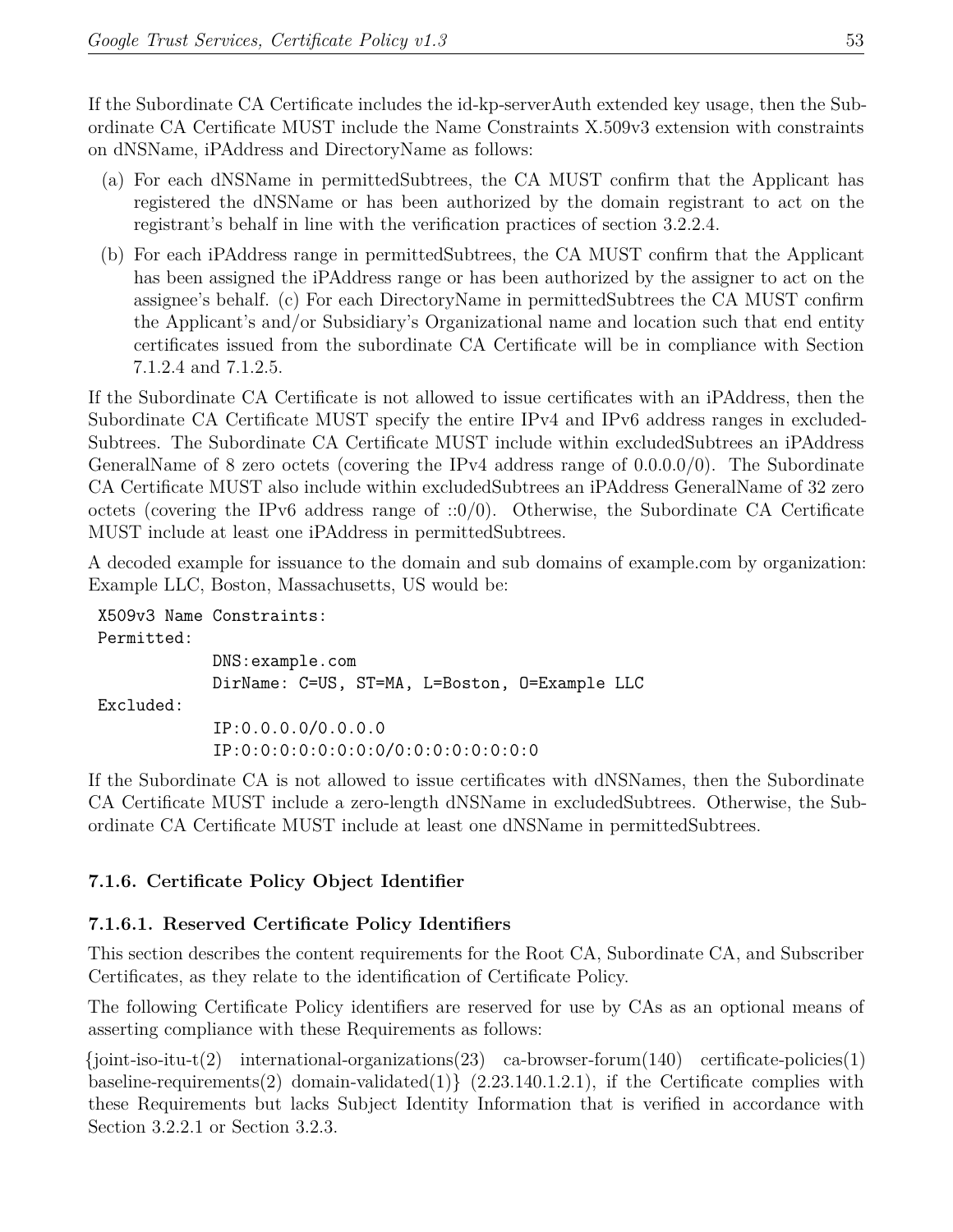If the Certificate asserts the policy identifier of 2.23.140.1.2.1, then it MUST NOT include organizationName, givenName, surname, streetAddress, localityName, stateOrProvinceName, or postal-Code in the Subject field.

 $\{\text{joint-iso-tu-t}(2) \quad \text{internal-organizations}(23) \quad \text{ca-browser-form}(140) \quad \text{certificance-policies}(1)$ baseline-requirements(2) organization-validated(2) { $(2.23.140.1.2.2)$ , if the Certificate complies with these Requirements and includes Subject Identity Information that is verified in accordance with Section 3.2.2.1.

 ${joint-iso-tu-t(2)}$  international-organizations(23) ca-browser-forum(140) certificate-policies(1) baseline-requirements(2) individual-validated(3)  $(2.23.140.1.2.3)$ , if the Certificate complies with these Requirements and includes Subject Identity Information that is verified in accordance with Section 3.2.3.

If the Certificate asserts the policy identifier of 2.23.140.1.2.2, then it MUST also include organizationName, localityName (to the extent such field is required under Section 7.1.4.2.2), stateOr-ProvinceName (to the extent such field is required under Section 7.1.4.2.2), and countryName in the Subject field. If the Certificate asserts the policy identifier of 2.23.140.1.2.3, then it MUST also include (i) either organizationName or givenName and surname, (ii) localityName (to the extent such field is required under Section 7.1.4.2.2), (iii) stateOrProvinceName (to the extent required under Section 7.1.4.2.2), and (iv) countryName in the Subject field.

## **7.1.6.2. Root CA Certificates**

A Root CA Certificate SHOULD NOT contain the certificatePolicies extension.

## **7.1.6.3. Subordinate CA Certificates**

A Certificate issued after the Effective Date to a Subordinate CA that is not an Affiliate of the Issuing CA:

- 1. MUST include one or more explicit policy identifiers that indicates the Subordinate CA's adherence to and compliance with these Requirements (i.e. either the CA/Browser Forum reserved identifiers or identifiers defined by the CA in its Certificate Policy and/or Certification Practice Statement) and
- 2. MUST NOT contain the "anyPolicy" identifier (2.5.29.32.0).

A Certificate issued after the Effective Date to a Subordinate CA that is an affiliate of the Issuing CA:

- 1. MAY include the CA/Browser Forum reserved identifiers or an identifier defined by the CA in its Certificate Policy and/or Certification Practice Statement to indicate the Subordinate CA's compliance with these Requirements and
- 2. MAY contain the "anyPolicy" identifier (2.5.29.32.0) in place of an explicit policy identifier.

A Subordinate CA SHALL represent, in its Certificate Policy and/or Certification Practice Statement, that all Certificates containing a policy identifier indicating compliance with these Requirements are issued and managed in accordance with these Requirements.

## **7.1.6.4. Subscriber Certificates**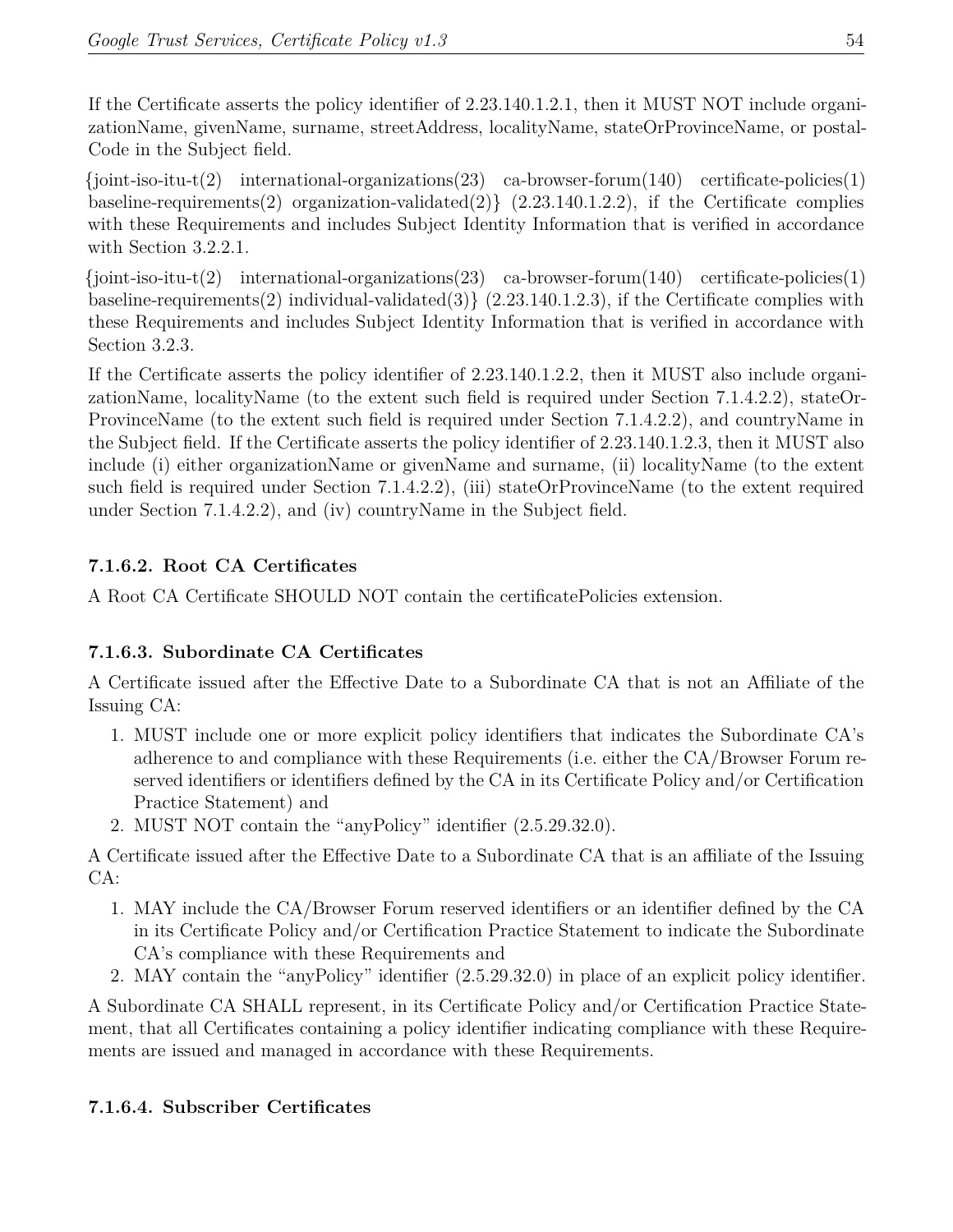A Certificate issued to a Subscriber MUST contain one or more policy identifier(s), defined by the Issuing CA, in the Certificate's certificatePolicies extension that indicates adherence to and compliance with these Requirements. CAs complying with these Requirements MAY also assert one of the reserved policy OIDs in such Certificates.

The issuing CA SHALL document in its Certificate Policy or Certification Practice Statement that the Certificates it issues containing the specified policy identifier(s) are managed in accordance with these Requirements.

## **7.1.7. Usage of Policy Constraints extension**

No stipulation.

## **7.1.8. Policy qualifiers syntax and semantics**

No stipulation.

## **7.1.9. Processing semantics for the critical Certificate Policies extension**

No stipulation.

# **7.2. CRL profile**

## **7.2.1. Version number(s)**

No stipulation.

## **7.2.2. CRL and CRL entry extensions**

No stipulation.

# **7.3. OCSP profile**

## **7.3.1. Version number(s)**

No stipulation.

## **7.3.2. OCSP extensions**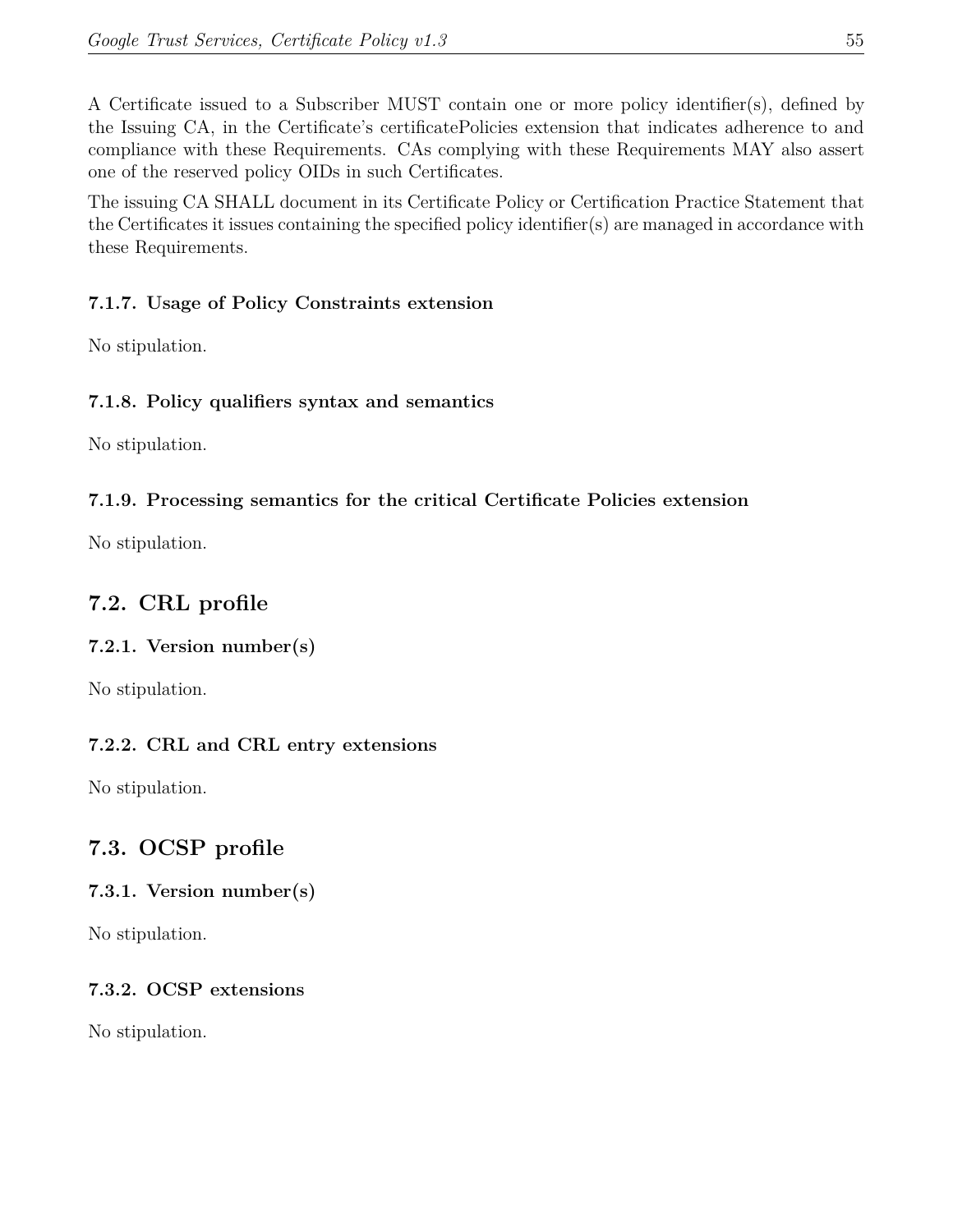# **8. COMPLIANCE AUDIT AND OTHER ASSESSMENTS**

The CA SHALL at all times:

- 1. Issue Certificates and operate its PKI in accordance with all law applicable to its business and the Certificates it issues in every jurisdiction in which it operates;
- 2. Comply with these Requirements;
- 3. Comply with the audit requirements set forth in this section; and
- 4. Be licensed as a CA in each jurisdiction where it operates, if licensing is required by the law of such jurisdiction for the issuance of Certificates.

# **8.1. Frequency or circumstances of assessment**

Certificates that are capable of being used to issue new certificates MUST either be Technically Constrained in line with section 7.1.5 and audited in line with section 8.7 only, or Unconstrained and fully audited in line with all remaining requirements from this section. A Certificate is deemed as capable of being used to issue new certificates if it contains an X.509v3 basicConstraints extension, with the cA boolean set to true and is therefore by definition a Root CA Certificate or a Subordinate CA Certificate.

The period during which the CA issues Certificates SHALL be divided into an unbroken sequence of audit periods. An audit period MUST NOT exceed one year in duration.

If the CA has a currently valid Audit Report indicating compliance with an audit scheme listed in Section 8.1, then no pre-issuance readiness assessment is necessary.

If the CA does not have a currently valid Audit Report indicating compliance with one of the audit schemes listed in Section 8.1, then, before issuing Publicly-Trusted Certificates, the CA SHALL successfully complete a point-in-time readiness assessment performed in accordance with applicable standards under one of the audit schemes listed in Section 8.1. The point-in-time readiness assessment SHALL be completed no earlier than twelve (12) months prior to issuing Publicly-Trusted Certificates and SHALL be followed by a complete audit under such scheme within ninety (90) days of issuing the first Publicly-Trusted Certificate.

# **8.2. Identity/qualifications of assessor**

The CA's audit SHALL be performed by a Qualified Auditor. A Qualified Auditor means a natural person, Legal Entity, or group of natural persons or Legal Entities that collectively possess the following qualifications and skills:

- 1. Independence from the subject of the audit;
- 2. The ability to conduct an audit that addresses the criteria specified in an Eligible Audit Scheme (see Section 8.1);
- 3. Employs individuals who have proficiency in examining Public Key Infrastructure technology, information security tools and techniques, information technology and security auditing, and the third-party attestation function;
- 4. (For audits conducted in accordance with any one of the ETSI standards) accredited in accordance with ETSI TS 119 403, or accredited to conduct such audits under an equivalent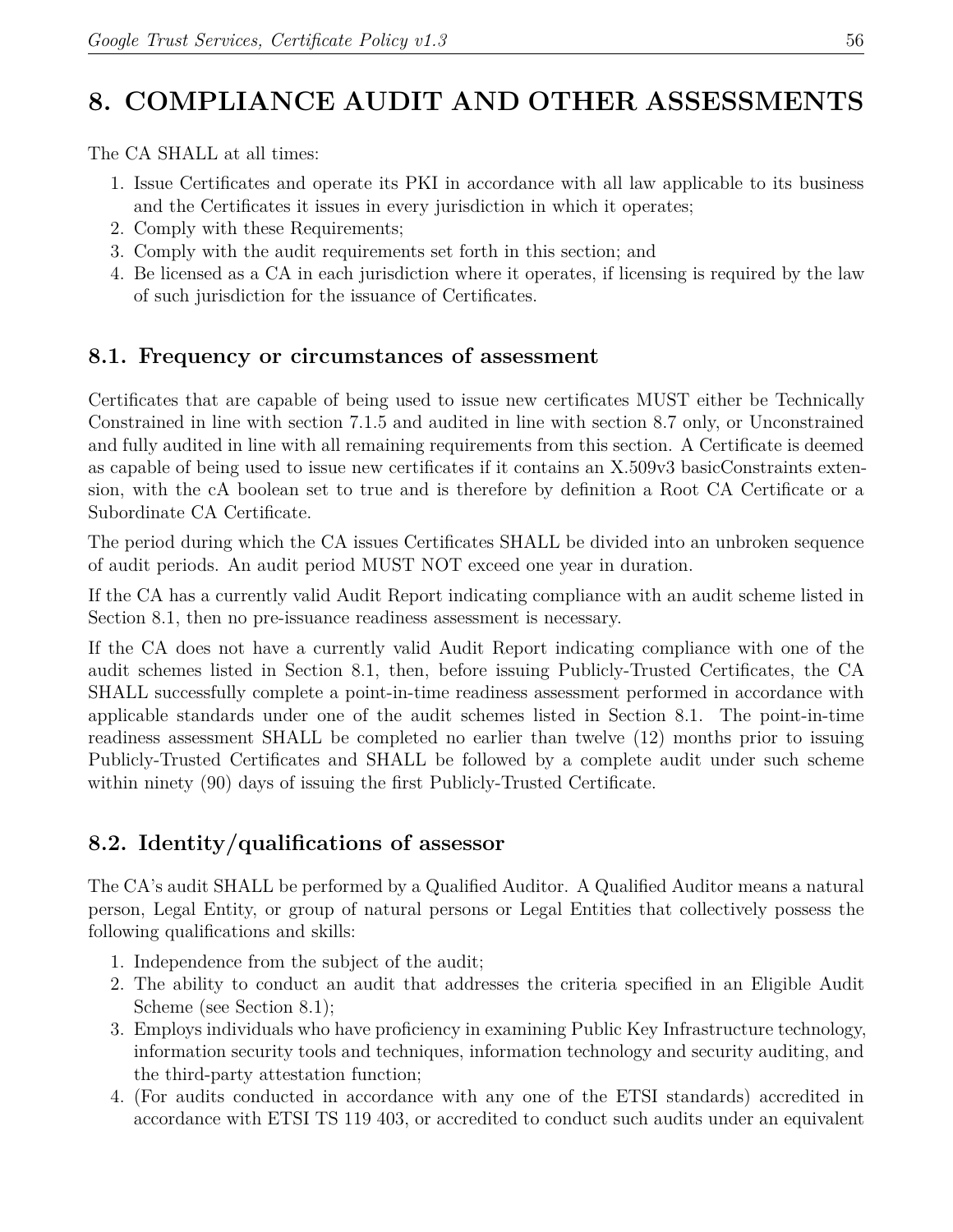national scheme, or accredited by a national accreditation body in line with ISO 27006 to carry out ISO 27001 audits;

- 5. (For audits conducted in accordance with the WebTrust standard) licensed by WebTrust;
- 6. Bound by law, government regulation, or professional code of ethics; and
- 7. Except in the case of an Internal Government Auditing Agency, maintains Professional Liability/Errors & Omissions insurance with policy limits of at least one million US dollars in coverage.

Qualified Auditors must hold omissions insurance with policy limits of at least one million US dollars in coverage.

# **8.3. Assessor's relationship to assessed entity**

No stipulation.

# **8.4. Topics covered by assessment**

The CA SHALL undergo an audit in accordance with one of the following schemes:

- 1. WebTrust for Certification Authorities v2.0;
- 2. A national scheme that audits conformance to ETSI TS 102 042;
- 3. A scheme that audits conformance to ISO 21188:2006; or
- 4. If a Government CA is required by its Certificate Policy to use a different internal audit scheme, it MAY use such scheme provided that the audit either
	- (a) encompasses all requirements of one of the above schemes or (b) consists of comparable criteria that are available for public review.

Whichever scheme is chosen, it MUST incorporate periodic monitoring and/or accountability procedures to ensure that its audits continue to be conducted in accordance with the requirements of the scheme.

The audit MUST be conducted by a Qualified Auditor, as specified in Section 8.3.

For Delegated Third Parties which are not Enterprise RAs, the CA SHALL obtain an audit report, issued under the auditing standards that underlie the accepted audit schemes found in Section 8.1, that provides an opinion whether the Delegated Third Party's performance complies with either the Delegated Third Party's practice statement or the CA's Certificate Policy and/or Certification Practice Statement. If the opinion is that the Delegated Third Party does not comply, then the CA SHALL not allow the Delegated Third Party to continue performing delegated functions.

The audit period for the Delegated Third Party SHALL NOT exceed one year (ideally aligned with the CA's audit). However, if the CA or Delegated Third Party is under the operation, control, or supervision of a Government Entity and the audit scheme is completed over multiple years, then the annual audit MUST cover at least the core controls that are required to be audited annually by such scheme plus that portion of all non-core controls that are allowed to be conducted less frequently, but in no case may any non-core control be audited less often than once every three years.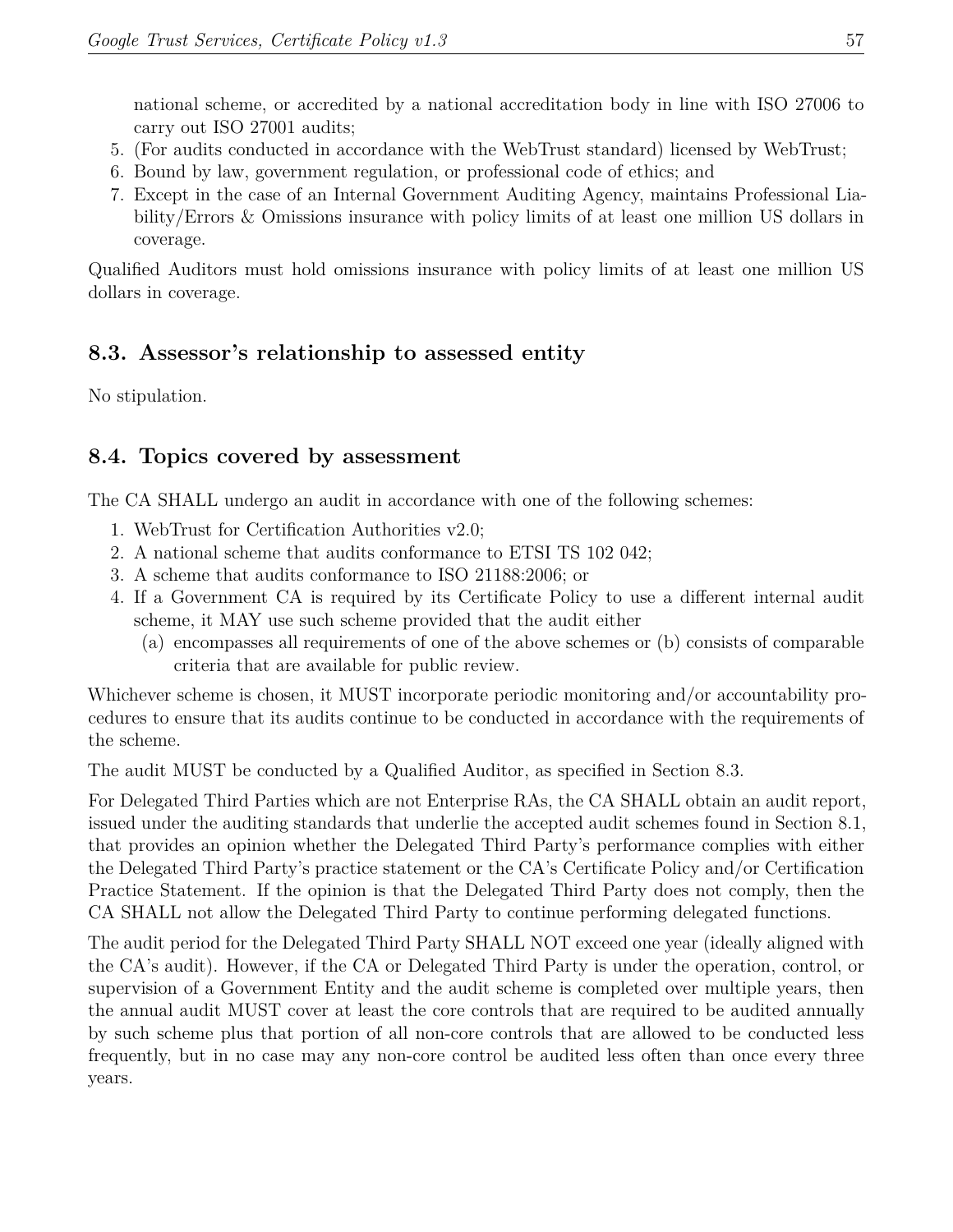## **8.5. Actions taken as a result of deficiency**

No stipulation.

## **8.6. Communication of results**

The Audit Report SHALL state explicitly that it covers the relevant systems and processes used in the issuance of all Certificates that assert one or more of the policy identifiers listed in Section 7.1.6.1. The CA SHALL make the Audit Report publicly available. The CA is not required to make publicly available any general audit findings that do not impact the overall audit opinion. For both government and commercial CAs, the CA SHOULD make its Audit Report publicly available no later than three months after the end of the audit period. In the event of a delay greater than three months, and if so requested by an Application Software Supplier, the CA SHALL provide an explanatory letter signed by the Qualified Auditor.

## **8.7. Self-Audits**

During the period in which the CA issues Certificates, the CA SHALL monitor adherence to its Certificate Policy, Certification Practice Statement and these Requirements and strictly control its service quality by performing self audits on at least a quarterly basis against a randomly selected sample of the greater of one certificate or at least three percent of the Certificates issued by it during the period commencing immediately after the previous self-audit sample was taken. Except for Delegated Third Parties that undergo an annual audit that meets the criteria specified in Section 8.1, the CA SHALL strictly control the service quality of Certificates issued or containing information verified by a Delegated Third Party by having a Validation Specialist employed by the CA perform ongoing quarterly audits against a randomly selected sample of at least the greater of one certificate or three percent of the Certificates verified by the Delegated Third Party in the period beginning immediately after the last sample was taken. The CA SHALL review each Delegated Third Party's practices and procedures to ensure that the Delegated Third Party is in compliance with these Requirements and the relevant Certificate Policy and/or Certification Practice Statement.

The CA SHALL internally audit each Delegated Third Party's compliance with these Requirements on an annual basis.

During the period in which a Technically Constrained Subordinate CA issues Certificates, the CA which signed the Subordinate CA SHALL monitor adherence to the CA's Certificate Policy and the Subordinate CA's Certification Practice Statement. On at least a quarterly basis, against a randomly selected sample of the greater of one certificate or at least three percent of the Certificates issued by the Subordinate CA, during the period commencing immediately after the previous audit sample was taken, the CA SHALL ensure all applicable CP are met.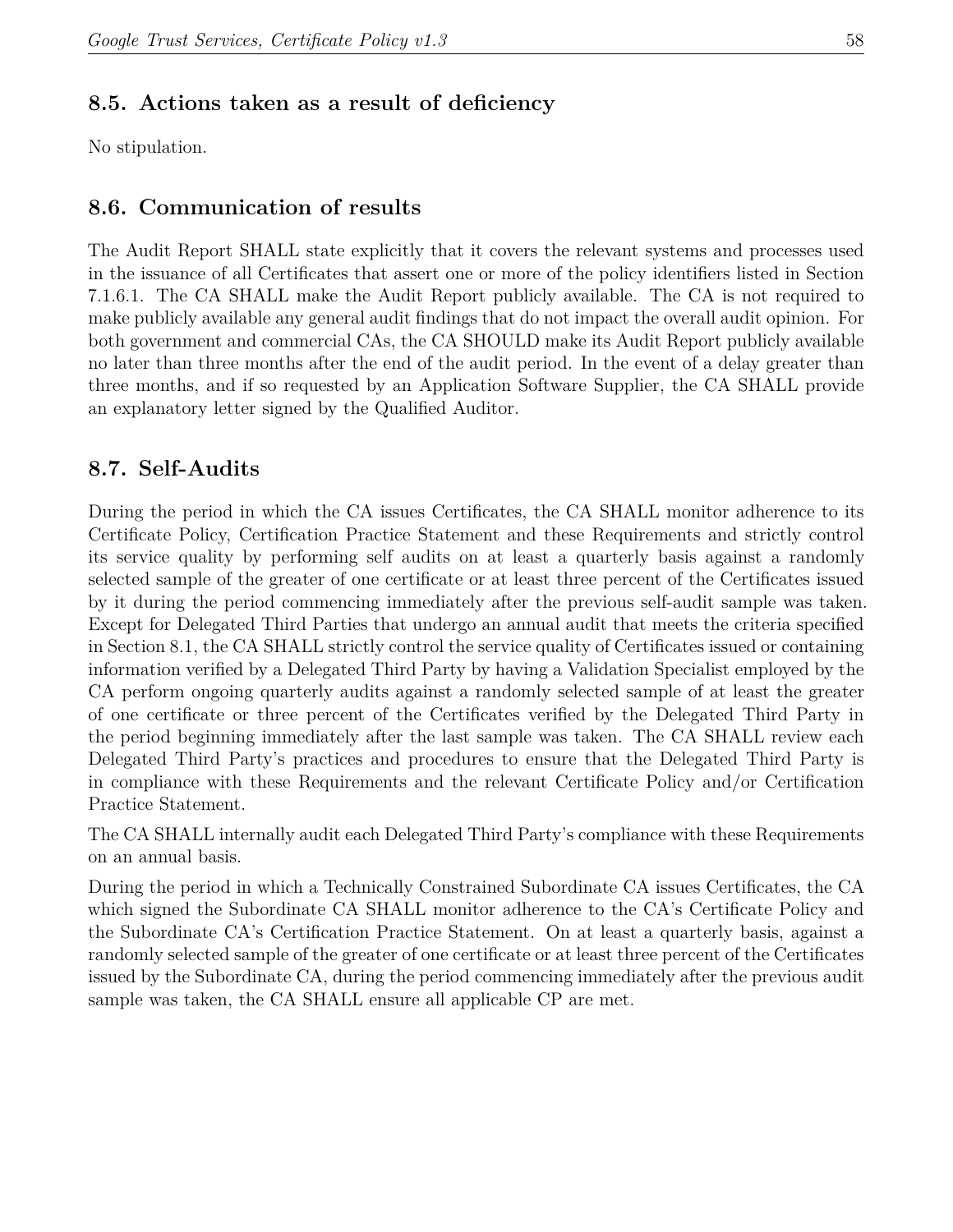# **9. OTHER BUSINESS AND LEGAL MATTERS**

## **9.1. Fees**

#### **9.1.1. Certificate issuance or renewal fees**

No stipulation.

#### **9.1.2. Certificate access fees**

No stipulation.

## **9.1.3. Revocation or status information access fees**

No stipulation.

#### **9.1.4. Fees for other services**

No stipulation.

#### **9.1.5. Refund policy**

No stipulation.

# **9.2. Financial responsibility**

#### **9.2.1. Insurance coverage**

#### **9.2.2. Other assets**

No stipulation.

## **9.2.3. Insurance or warranty coverage for end-entities**

No stipulation.

# **9.3. Confidentiality of business information**

## **9.3.1. Scope of confidential information**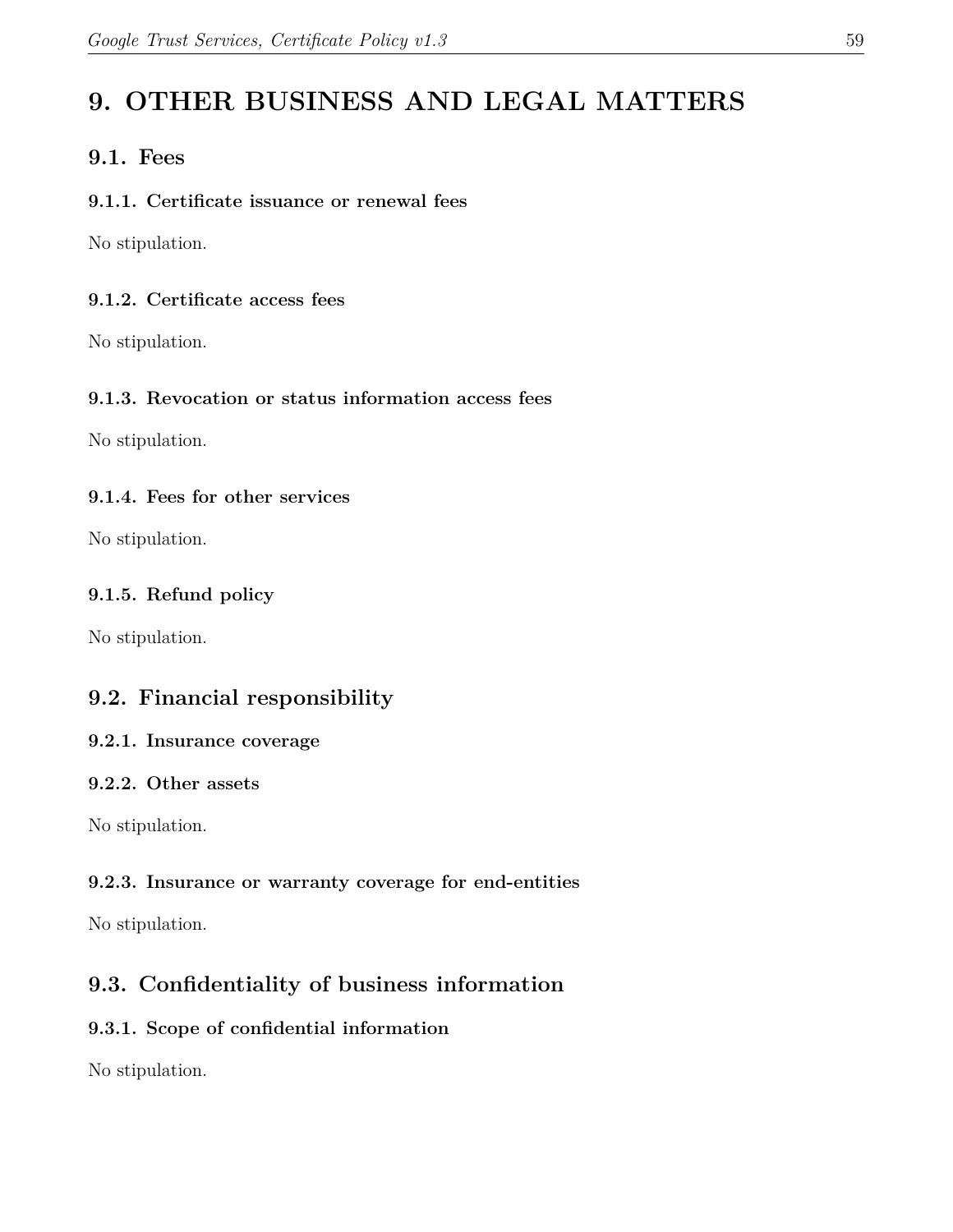#### **9.3.2. Information not within the scope of confidential information**

No stipulation.

#### **9.3.3. Responsibility to protect confidential information**

No stipulation.

## **9.4. Privacy of personal information**

#### **9.4.1. Privacy plan**

No stipulation.

#### **9.4.2. Information treated as private**

No stipulation.

#### **9.4.3. Information not deemed private**

No stipulation.

#### **9.4.4. Responsibility to protect private information**

No stipulation.

#### **9.4.5. Notice and consent to use private information**

No stipulation.

#### **9.4.6. Disclosure pursuant to judicial or administrative process**

No stipulation.

#### **9.4.7. Other information disclosure circumstances**

No stipulation.

# **9.5. Intellectual property rights**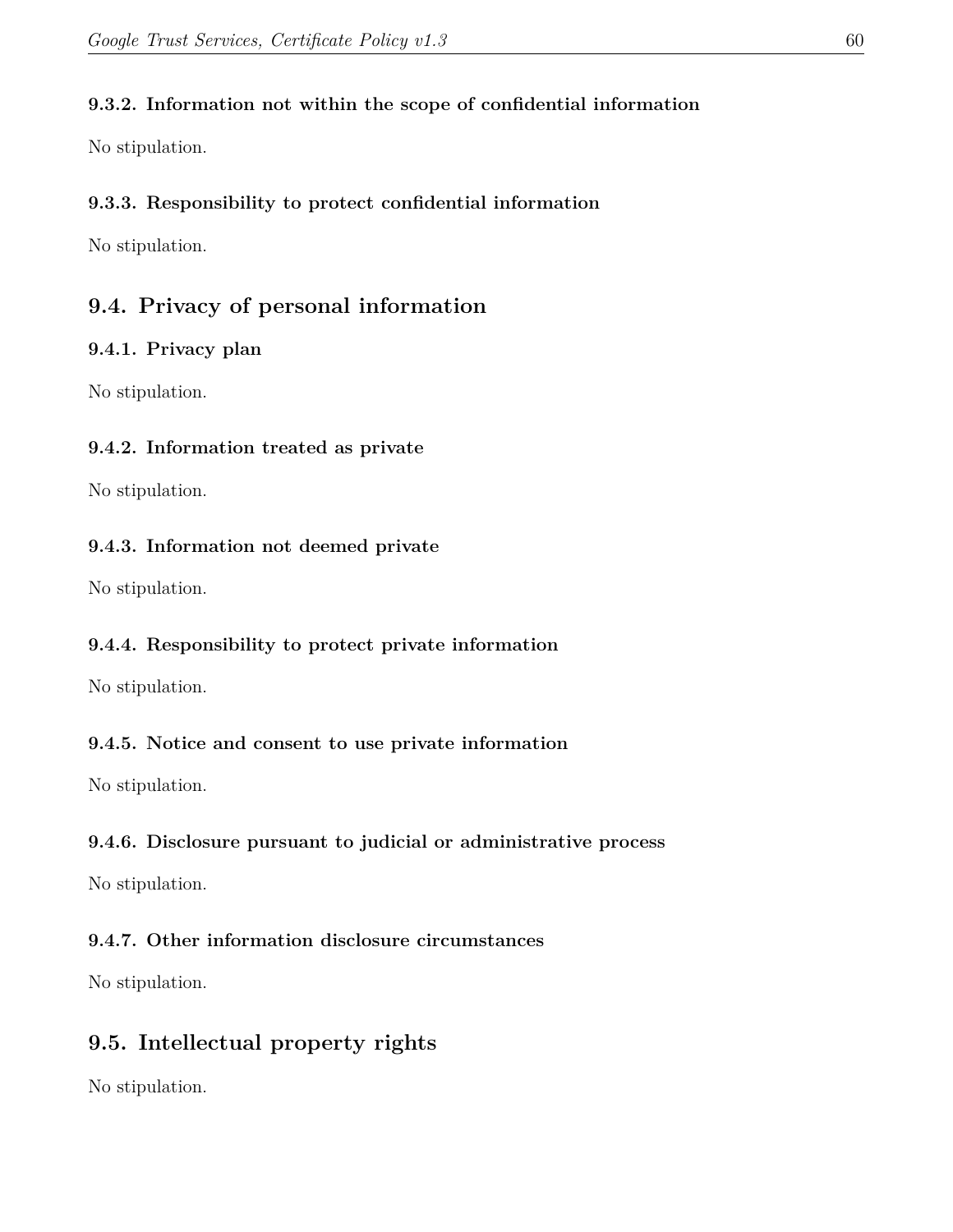## **9.6. Representations and warranties**

#### **9.6.1. CA representations and warranties**

By issuing a Certificate, the CA makes the certificate warranties listed herein to the following Certificate Beneficiaries:

- 1. The Subscriber that is a party to the Subscriber or Terms of Use Agreement for the Certificate;
- 2. All Application Software Suppliers with whom the Root CA has entered into a contract for inclusion of its Root Certificate in software distributed by such Application Software Supplier; and
- 3. All Relying Parties who reasonably rely on a Valid Certificate.

The CA represents and warrants to the Certificate Beneficiaries that, during the period when the Certificate is valid, the CA has complied with these Requirements and its Certificate Policy and/or Certification Practice Statement in issuing and managing the Certificate.

The Certificate Warranties specifically include, but are not limited to, the following:

- 1. **Right to Use Domain Name or IP Address**: That, at the time of issuance, the CA (i) implemented a procedure for verifying that the Applicant either had the right to use, or had control of, the Domain Name(s) and IP address(es) listed in the Certificate's subject field and subjectAltName extension (or, only in the case of Domain Names, was delegated such right or control by someone who had such right to use or control); (ii) followed the procedure when issuing the Certificate; and (iii) accurately described the procedure in the CA's Certificate Policy and/or Certification Practice Statement;
- 2. **Authorization for Certificate**: That, at the time of issuance, the CA (i) implemented a procedure for verifying that the Subject authorized the issuance of the Certificate and that the Applicant Representative is authorized to request the Certificate on behalf of the Subject; (ii) followed the procedure when issuing the Certificate; and (iii) accurately described the procedure in the CA's Certificate Policy and/or Certification Practice Statement;
- 3. **Accuracy of Information**: That, at the time of issuance, the CA (i) implemented a procedure for verifying the accuracy of all of the information contained in the Certificate (with the exception of the subject:organizationalUnitName attribute); (ii) followed the procedure when issuing the Certificate; and (iii) accurately described the procedure in the CA's Certificate Policy and/or Certification Practice Statement;
- 4. **No Misleading Information**: That, at the time of issuance, the CA (i) implemented a procedure for reducing the likelihood that the information contained in the Certificate's subject:organizationalUnitName attribute would be misleading; (ii) followed the procedure when issuing the Certificate; and (iii) accurately described the procedure in the CA's Certificate Policy and/or Certification Practice Statement;
- 5. **Identity of Applicant**: That, if the Certificate contains Subject Identity Information, the CA (i) implemented a procedure to verify the identity of the Applicant in accordance with Sections 3.2 and 11.2; (ii) followed the procedure when issuing the Certificate; and (iii) accurately described the procedure in the CA's Certificate Policy and/or Certification Practice Statement;
- 6. **Subscriber Agreement**: That, if the CA and Subscriber are not Affiliated, the Subscriber and CA are parties to a legally valid and enforceable Subscriber Agreement that satisfies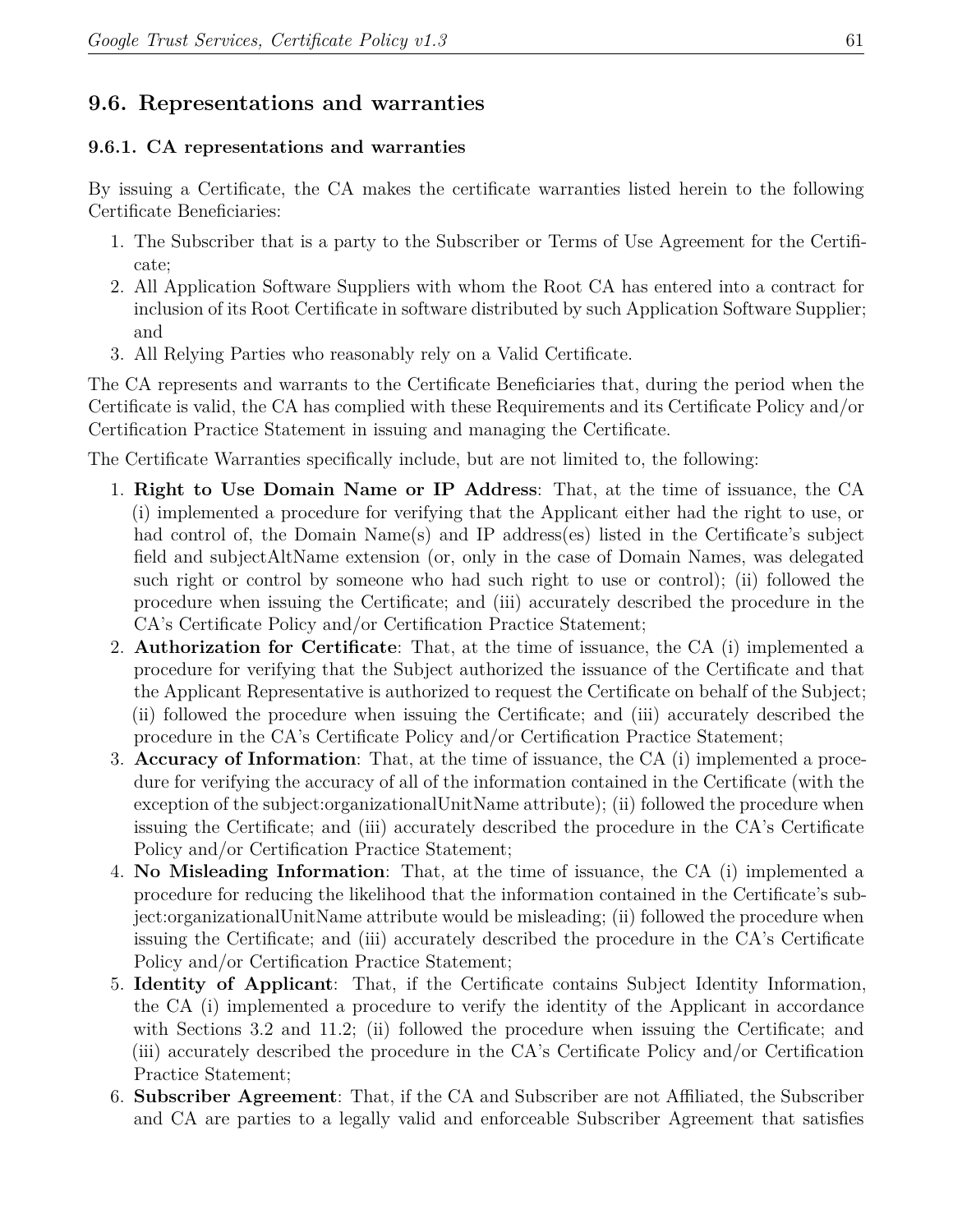these Requirements, or, if the CA and Subscriber are Affiliated, the Applicant Representative acknowledged and accepted the Terms of Use;

- 7. **Status**: That the CA maintains a 24 x 7 publicly-accessible Repository with current information regarding the status (valid or revoked) of all unexpired Certificates; and
- 8. **Revocation**: That the CA will revoke the Certificate for any of the reasons specified in these Requirements. The Root CA SHALL be responsible for the performance and warranties of the Subordinate CA, for the Subordinate CA's compliance with these Requirements, and for all liabilities and indemnification obligations of the Subordinate CA under these Requirements, as if the Root CA were the Subordinate CA issuing the Certificates

#### **9.6.2. RA representations and warranties**

No stipulation.

#### **9.6.3. Subscriber representations and warranties**

The CA SHALL require, as part of the Subscriber or Terms of Use Agreement, that the Applicant make the commitments and warranties in this section for the benefit of the CA and the Certificate Beneficiaries. Prior to the issuance of a Certificate, the CA SHALL obtain, for the express benefit of the CA and the Certificate Beneficiaries, either:

- 1. The Applicant's agreement to the Subscriber Agreement with the CA, or
- 2. The Applicant's agreement to the Terms of Use agreement.

The CA SHALL implement a process to ensure that each Subscriber or Terms of Use Agreement is legally enforceable against the Applicant. In either case, the Agreement MUST apply to the Certificate to be issued pursuant to the certificate request. The CA may use an electronic or "click-through" Agreement provided that the CA has determined that such agreements are legally enforceable. A separate Agreement MAY be used for each certificate request, or a single Agreement MAY be used to cover multiple future certificate requests and the resulting Certificates, so long as each Certificate that the CA issues to the Applicant is clearly covered by that Subscriber or Terms of Use Agreement. The Subscriber or Terms of Use Agreement MUST contain provisions imposing on the Applicant itself (or made by the Applicant on behalf of its principal or agent under a subcontractor or hosting service relationship) the following obligations and warranties:

- 1. **Accuracy of Information**: An obligation and warranty to provide accurate and complete information at all times to the CA, both in the certificate request and as otherwise requested by the CA in connection with the issuance of the Certificate(s) to be supplied by the CA;
- 2. **Protection of Private Key**: An obligation and warranty by the Applicant to take all reasonable measures to maintain sole control of, keep confidential, and properly protect at all times the Private Key that corresponds to the Public Key to be included in the requested Certificate(s) (and any associated activation data or device, e.g. password or token);
- 3. **Acceptance of Certificate**: An obligation and warranty that the Subscriber will review and verify the Certificate contents for accuracy;
- 4. **Use of Certificate**: An obligation and warranty to install the Certificate only on servers that are accessible at the subjectAltName(s) listed in the Certificate, and to use the Certificate solely in compliance with all applicable laws and solely in accordance with the Subscriber or Terms of Use Agreement;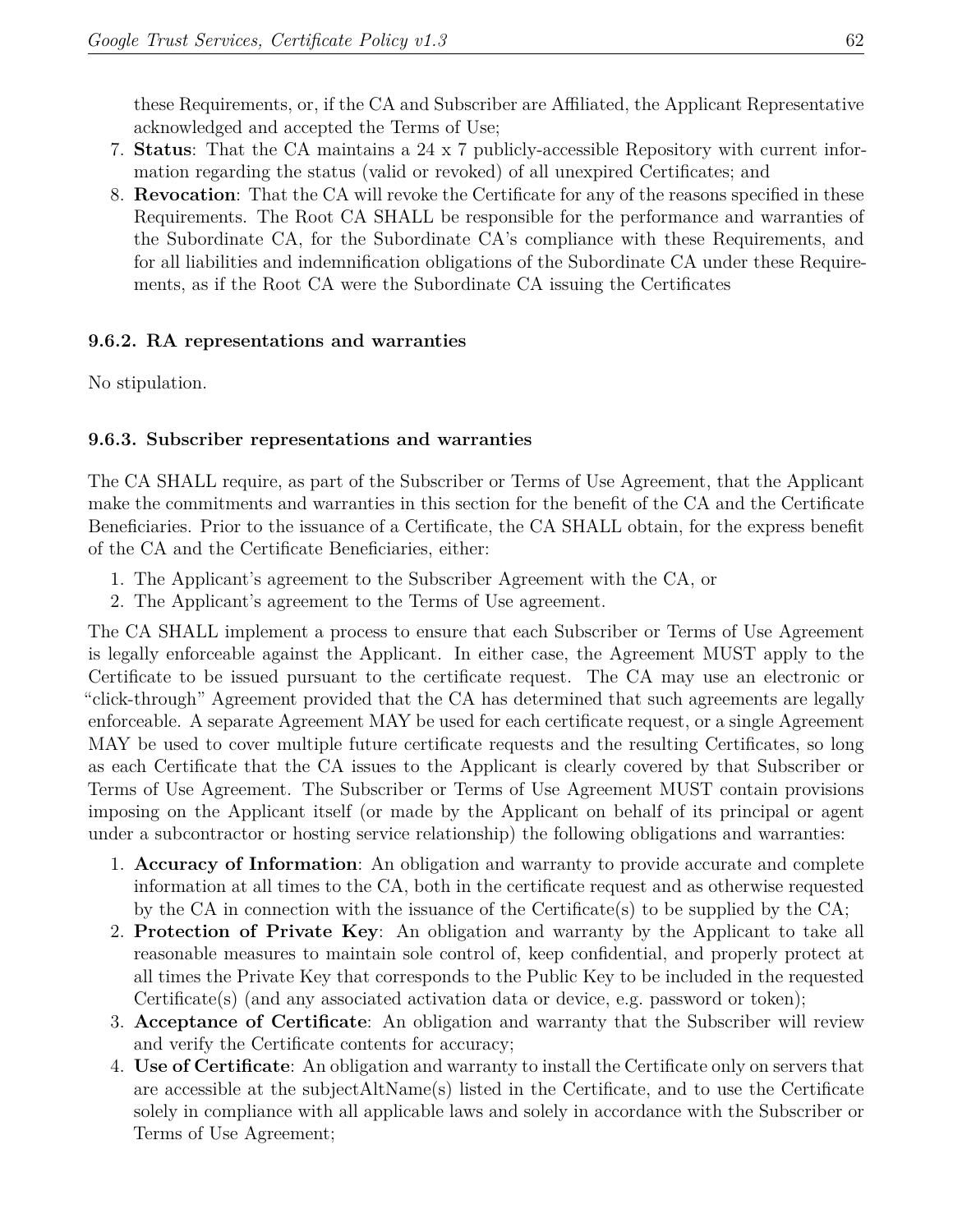- 5. **Reporting and Revocation**: An obligation and warranty to promptly cease using a Certificate and its associated Private Key, and promptly request the CA to revoke the Certificate, in the event that: (a) any information in the Certificate is, or becomes, incorrect or inaccurate, or (b) there is any actual or suspected misuse or compromise of the Subscriber's Private Key associated with the Public Key included in the Certificate;
- 6. **Termination of Use of Certificate**: An obligation and warranty to promptly cease all use of the Private Key corresponding to the Public Key included in the Certificate upon revocation of that Certificate for reasons of Key Compromise.
- 7. **Responsiveness**: An obligation to respond to the CA's instructions concerning Key Compromise or Certificate misuse within a specified time period.
- 8. **Acknowledgment and Acceptance**: An acknowledgment and acceptance that the CA is entitled to revoke the certificate immediately if the Applicant were to violate the terms of the Subscriber or Terms of Use Agreement or if the CA discovers that the Certificate is being used to enable criminal activities such as phishing attacks, fraud, or the distribution of malware.

## **9.6.4. Relying party representations and warranties**

No stipulation.

#### **9.6.5. Representations and warranties of other participants**

No stipulation.

## **9.7. Disclaimers of warranties**

No stipulation.

# **9.8. Limitations of liability**

For delegated tasks, the CA and any Delegated Third Party MAY allocate liability between themselves contractually as they determine, but the CA SHALL remain fully responsible for the performance of all parties in accordance with these Requirements, as if the tasks had not been delegated.

If the CA has issued and managed the Certificate in compliance with these Requirements and its Certificate Policy and/or Certification Practice Statement, the CA may disclaim liability to the Certificate Beneficiaries or any other third parties for any losses suffered as a result of use or reliance on such Certificate beyond those specified in the CA's Certification Practice Statement. If the CA has not issued or managed the Certificate in compliance with applicable requirements and its Certification Practice Statement, the CA may seek to limit its liability to the Subscriber and to Relying Parties, regardless of the cause of action or legal theory involved, for any and all claims, losses or damages suffered as a result of the use or reliance on such Certificate by any appropriate means that the CA desires. If the CA chooses to so limit its liability, then the CA SHALL include the limitations on liability in its Certification Practice Statement.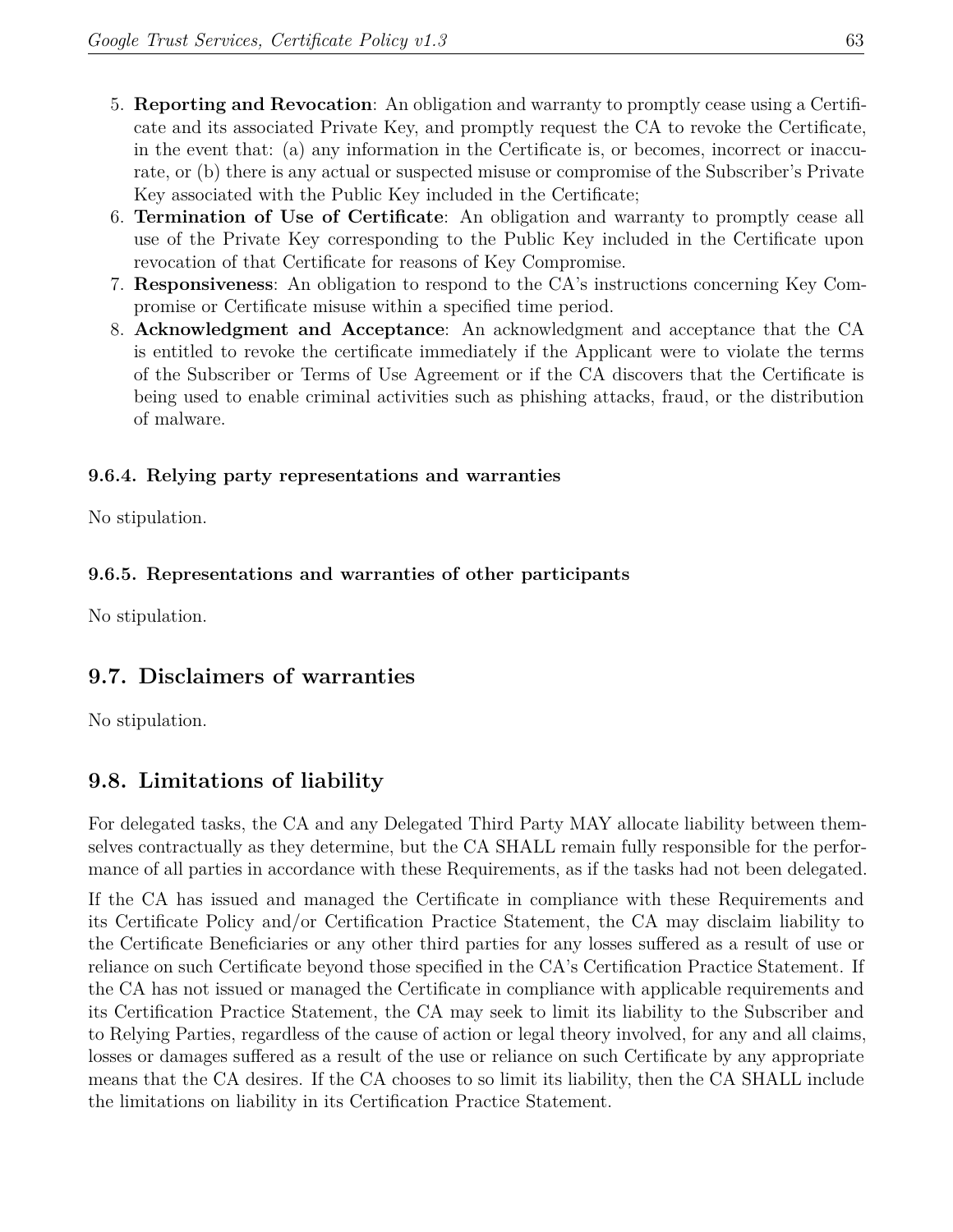# **9.9. Indemnities**

No stipulation.

# **9.10. Term and termination**

#### **9.10.1. Term**

No stipulation.

## **9.10.2. Termination**

No stipulation.

## **9.10.3. Effect of termination and survival**

No stipulation.

# **9.11. Individual notices and communications with participants**

No stipulation.

# **9.12. Amendments**

## **9.12.1. Procedure for amendment**

No stipulation.

## **9.12.2. Notification mechanism and period**

No stipulation.

## **9.12.3. Circumstances under which OID MUST be changed**

No stipulation.

# **9.13. Dispute resolution provisions**

No stipulation.

# **9.14. Governing law**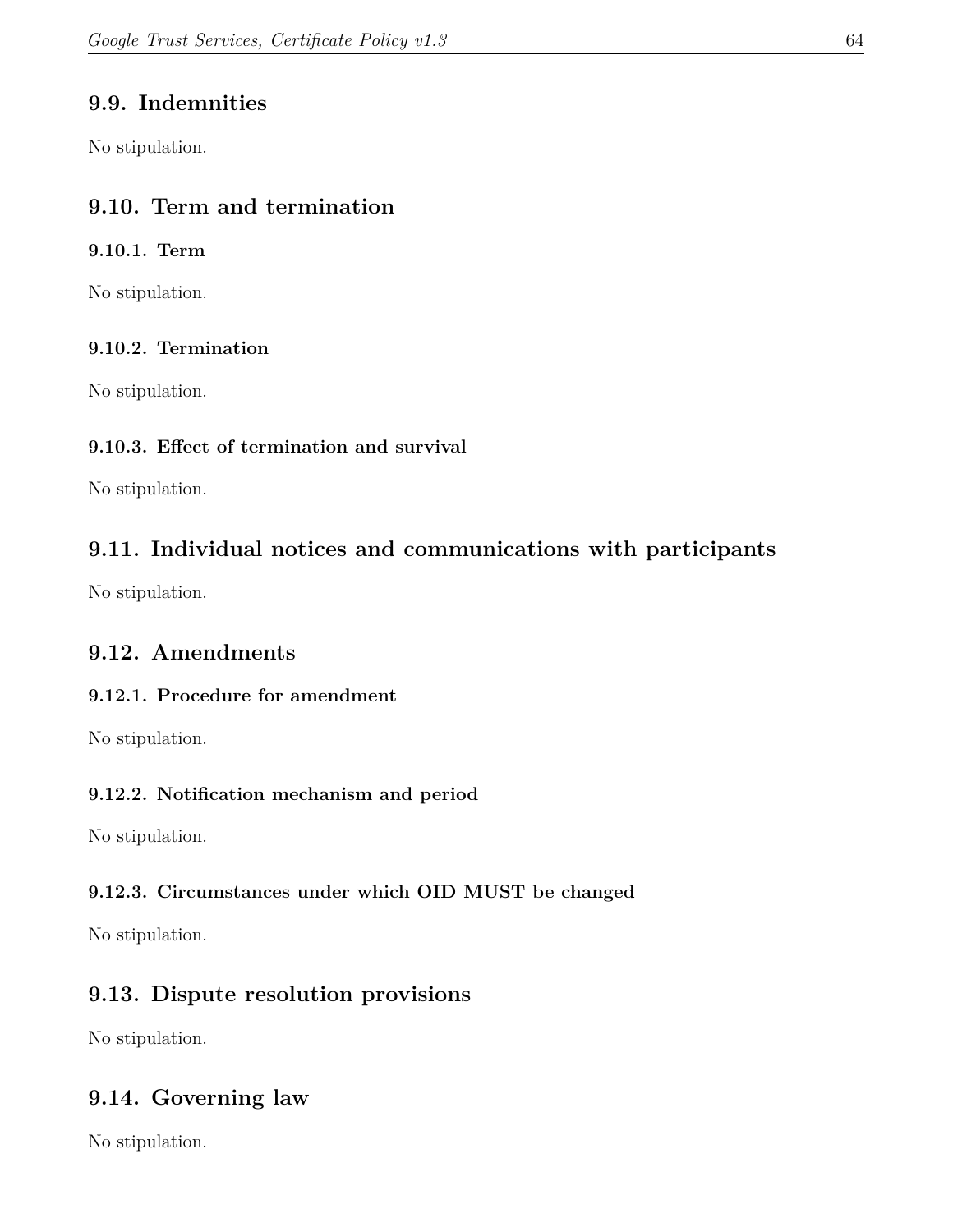# **9.15. Compliance with applicable law**

No stipulation.

## **9.16. Miscellaneous provisions**

#### **9.16.1. Entire agreement**

No stipulation.

## **9.16.2. Assignment**

No stipulation.

#### **9.16.3. Severability**

No stipulation.

## **9.16.4. Enforcement (attorneys' fees and waiver of rights)**

No stipulation.

## **9.16.5. Force Majeure**

No stipulation.

# **9.17. Other provisions**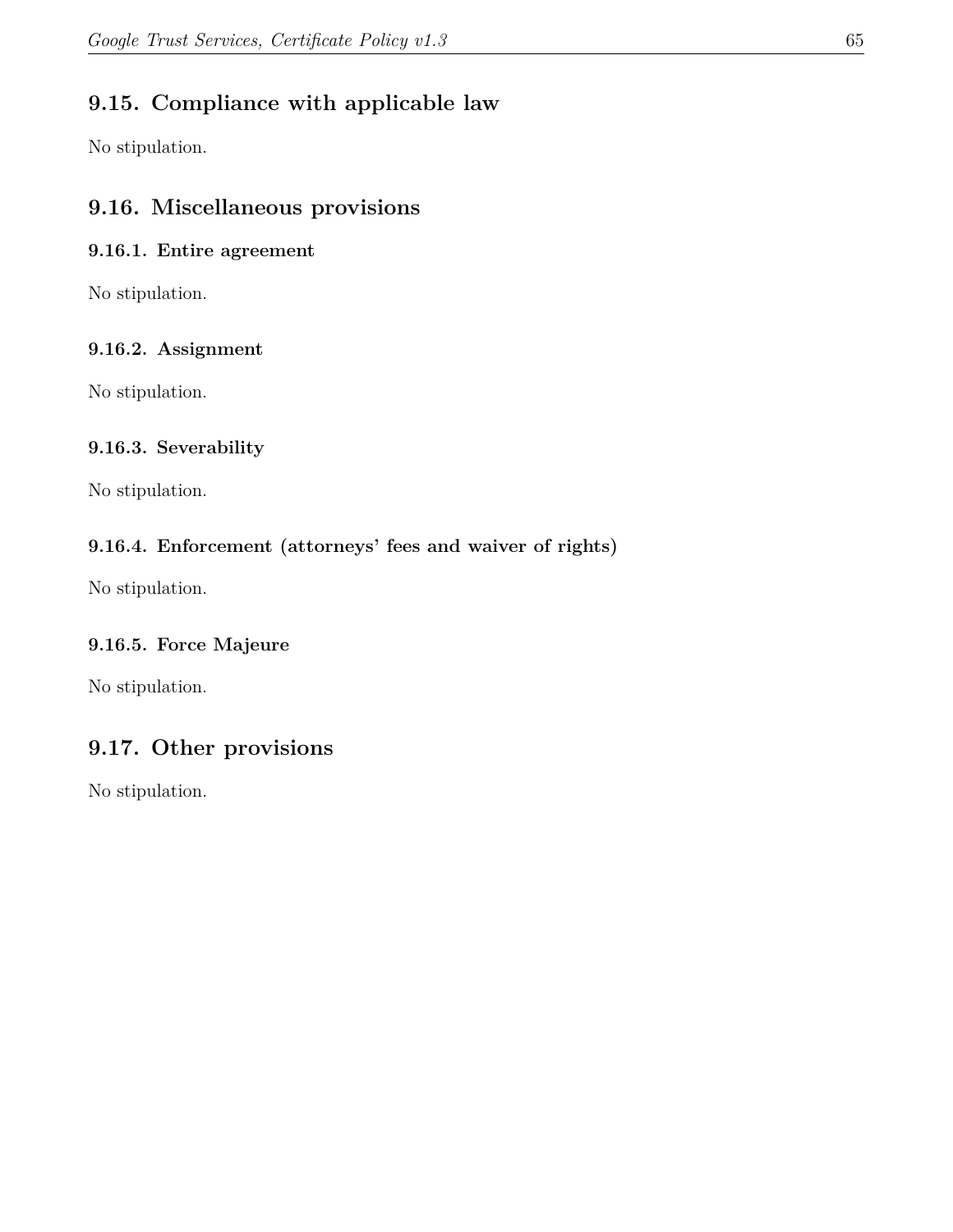# **Appendix A: References**

# **Definitions**

**Affiliate:** A corporation, partnership, joint venture or other entity controlling, controlled by, or under common control with another entity, or an agency, department, political subdivision, or any entity operating under the direct control of a Government Entity.

**Applicant:** The natural person or Legal Entity that applies for (or seeks renewal of) a Certificate. Once the Certificate issues, the Applicant is referred to as the Subscriber. For Certificates issued to devices, the Applicant is the entity that controls or operates the device named in the Certificate, even if the device is sending the actual certificate request.

**Applicant Representative:** A natural person or human sponsor who is either the Applicant, employed by the Applicant, or an authorized agent who has express authority to represent the Applicant: (i) who signs and submits, or approves a certificate request on behalf of the Applicant, and/or (ii) who signs and submits a Subscriber Agreement on behalf of the Applicant, and/or (iii) who acknowledges the Terms of Use on behalf of the Applicant when the Applicant is an Affiliate of the CA or is the CA.

**Application Software Supplier:** A supplier of Internet browser software or other relying‐party application software that displays or uses Certificates and incorporates Root Certificates.

**Attestation Letter:** A letter attesting that Subject Information is correct written by an accountant, lawyer, government official, or other reliable third party customarily relied upon for such information.

**Audit Report:** A report from a Qualified Auditor stating the Qualified Auditor's opinion on whether an entity's processes and controls comply with the mandatory provisions of these Requirements.

**Authorization Domain Name:** The Domain Name used to obtain authorization for certificate issuance for a given FQDN. The CA may use the FQDN returned from a DNS CNAME lookup as the FQDN for the purposes of domain validation. If the FQDN contains a wildcard character, then the CA MUST remove all wildcard labels from the left-most portion of requested FQDN. The CA may prune zero or more labels from left to right until encountering a Base Domain Name and may use any one of the intermediate values for the purpose of domain validation.

**Authorized Port:** One of the following ports: 80 (http), 443 (http), 115 (sftp), 25 (smtp), 22  $(ssh).$ 

**Base Domain Name:** The portion of an applied-for FQDN that is the first domain name node left of a registry‐ controlled or public suffix plus the registry‐controlled or public suffix (e.g. "example.co.uk" or "example.com"). For FQDNs where the right-most domain name node is a gTLD having ICANN Specification 13 in its registry agreement, the gTLD itself may be used as the Base Domain Name.

**CAA:** From RFC 6844 (http:tools.ietf.org/html/rfc6844): "The Certification Authority Authorization (CAA) DNS Resource Record allows a DNS domain name holder to specify the Certification Authorities (CAs) authorized to issue certificates for that domain. Publication of CAA Resource Records allows a public Certification Authority to implement additional controls to reduce the risk of unintended certificate mis‐ issue."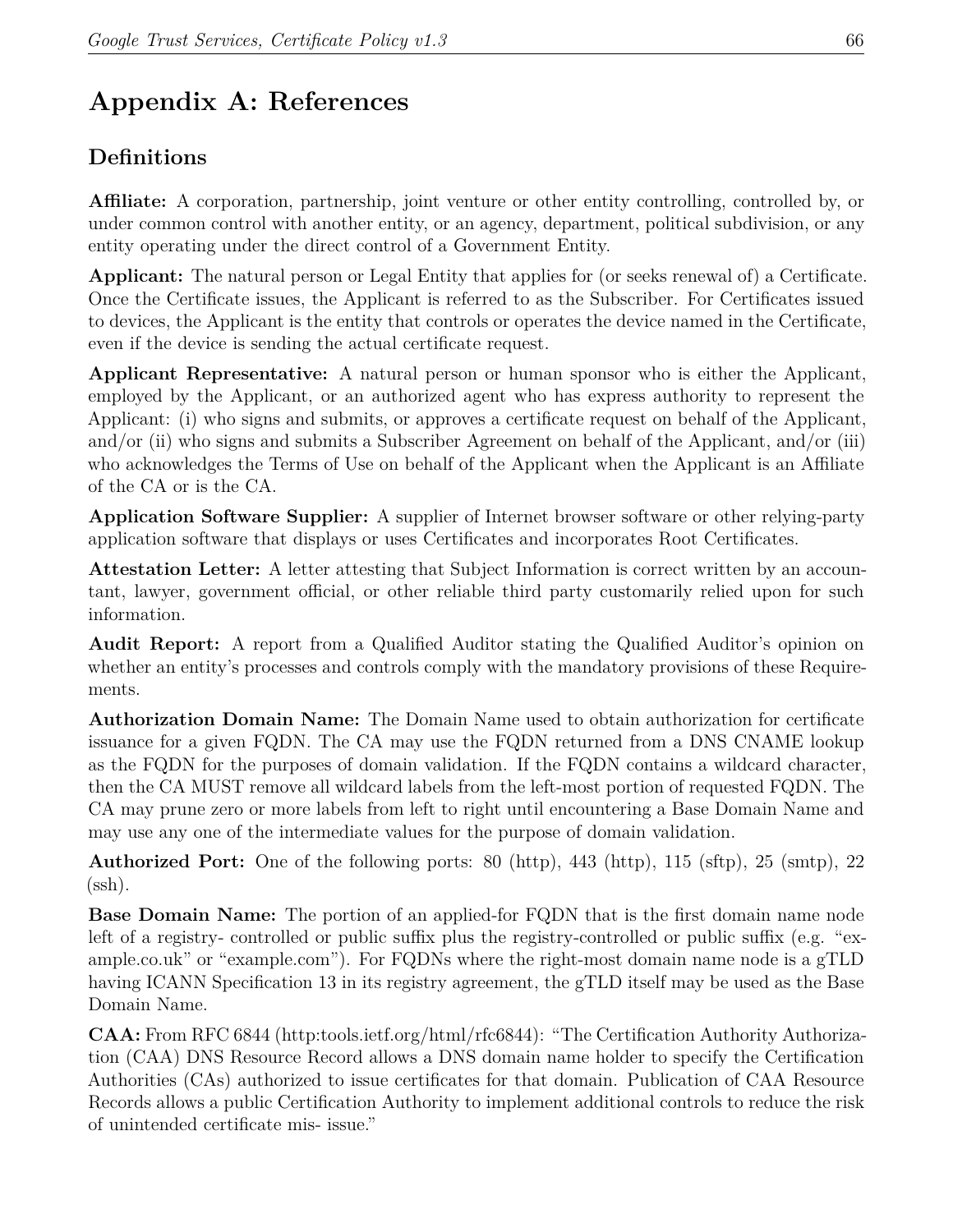**Certificate:** An electronic document that uses a digital signature to bind a public key and an identity. Certificate Data: Certificate requests and data related thereto (whether obtained from the Applicant or otherwise) in the CA's possession or control or to which the CA has access.

**Certificate Management Process:** Processes, practices, and procedures associated with the use of keys, software, and hardware, by which the CA verifies Certificate Data, issues Certificates, maintains a Repository, and revokes Certificates.

**Certificate Policy:** A set of rules that indicates the applicability of a named Certificate to a particular community and/or PKI implementation with common security requirements.

**Certificate Problem Report:** Complaint of suspected Key Compromise, Certificate misuse, or other types of fraud, compromise, misuse, or inappropriate conduct related to Certificates.

**Certificate Revocation List:** A regularly updated time‐stamped list of revoked Certificates that is created and digitally signed by the CA that issued the Certificates.

**Certification Authority:** An organization that is responsible for the creation, issuance, revocation, and management of Certificates. The term applies equally to both Roots CAs and Subordinate CAs.

**Certification Practice Statement:** One of several documents forming the governance framework in which Certificates are created, issued, managed, and used.

**Control:** "Control" (and its correlative meanings, "controlled by" and "under common control with") means possession, directly or indirectly, of the power to: (1) direct the management, personnel, finances, or plans of such entity; (2) control the election of a majority of the directors; or (3) vote that portion of voting shares required for "control" under the law of the entity's Jurisdiction of Incorporation or Registration but in no case less than 10%.

**Country:** Either a member of the United Nations OR a geographic region recognized as a Sovereign State by at least two UN member nations.

**Cross Certificate:** A certificate that is used to establish a trust relationship between two Root CAs. CSPRNG: A random number generator intended for use in cryptographic system.

**Delegated Third Party:** A natural person or Legal Entity that is not the CA, and whose activities are not within the scope of the appropriate CA audits, but is authorized by the CA to assist in the Certificate Management Process by performing or fulfilling one or more of the CA requirements found herein.

**Domain Authorization Document:** Documentation provided by, or a CA's documentation of a communication with, a Domain Name Registrar, the Domain Name Registrant, or the person or entity listed in

WHOIS as the Domain Name Registrant (including any private, anonymous, or proxy registration service) attesting to the authority of an Applicant to request a Certificate for a specific Domain Namespace.

**Domain Contact:** The Domain Name Registrant, technical contact, or administrative contract (or the equivalent under a ccTLD) as listed in the WHOIS record of the Base Domain Name or in a DNS SOA record.

**Domain Name:** The label assigned to a node in the Domain Name System.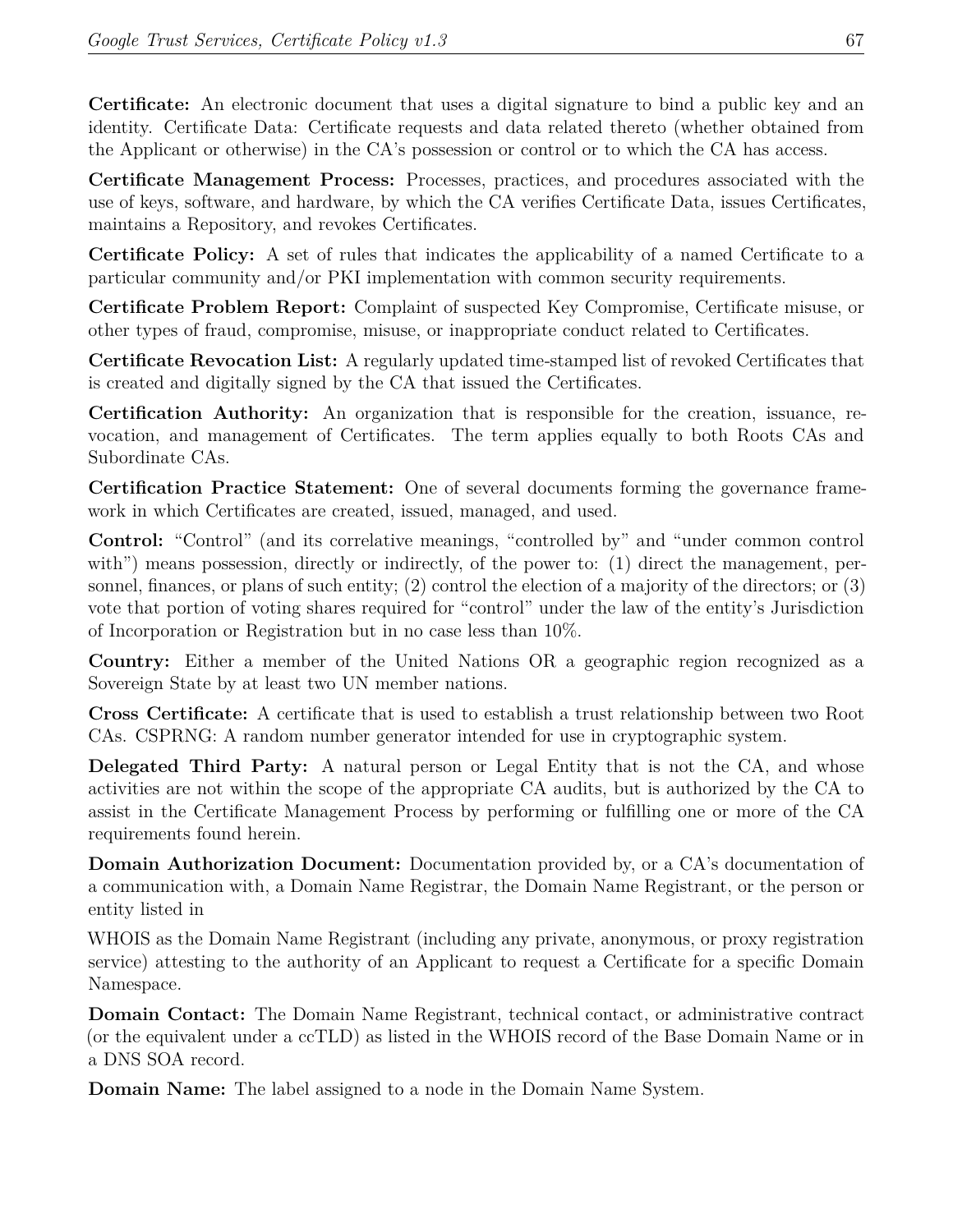**Domain Namespace:** The set of all possible Domain Names that are subordinate to a single node in the Domain Name System.

**Domain Name Registrant:** Sometimes referred to as the "owner" of a Domain Name, but more properly the person(s) or entity(ies) registered with a Domain Name Registrar as having the right to control how a Domain Name is used, such as the natural person or Legal Entity that is listed as the "Registrant" by WHOIS or the Domain Name Registrar.

**Domain Name Registrar:** A person or entity that registers Domain Names under the auspices of or by agreement with: (i) the Internet Corporation for Assigned Names and Numbers (ICANN), (ii) a national Domain Name authority/registry, or (iii) a Network Information Center (including their affiliates, contractors, delegates, successors, or assigns).

**Enterprise RA:** An employee or agent of an organization unaffiliated with the CA who authorizes issuance of Certificates to that organization.

**Expiry Date:** The "Not After" date in a Certificate that defines the end of a Certificate's validity period.

**Fully‐Qualified Domain Name:** A Domain Name that includes the labels of all superior nodes in the Internet Domain Name System.

Government Entity: A government-operated legal entity, agency, department, ministry, branch, or similar element of the government of a country, or political subdivision within such country (such as a state, province, city, county, etc.).

**High Risk Certificate Request:** A Request that the CA flags for additional scrutiny by reference to internal criteria and databases maintained by the CA, which may include names at higher risk for phishing or other fraudulent usage, names contained in previously rejected certificate requests or revoked Certificates, names listed on the Miller Smiles phishing list or the Google Safe Browsing list, or names that the CA identifies using its own risk‐mitigation criteria.

**Internal Name:** A string of characters (not an IP address) in a Common Name or Subject Alternative Name field of a Certificate that cannot be verified as globally unique within the public DNS at the time of certificate issuance because it does not end with a Top Level Domain registered in IANA's Root Zone Database.

**Issuing CA:** In relation to a particular Certificate, the CA that issued the Certificate. This could be either a Root CA or a Subordinate CA.

**Key Compromise:** A Private Key is said to be compromised if its value has been disclosed to an unauthorized person, an unauthorized person has had access to it, or there exists a practical technique by which an unauthorized person may discover its value. A Private Key is also considered compromised if methods have been developed that can easily calculate it based on the Public Key (such as a Debian weak key, see http://wiki.debian.org/SSLkeys) or if there is clear evidence that the specific method used to generate the Private Key was flawed.

**Key Generation Script:** A documented plan of procedures for the generation of a CA Key Pair. Key Pair: The Private Key and its associated Public Key.

Legal Entity: An association, corporation, partnership, proprietorship, trust, government entity or other entity with legal standing in a country's legal system.

**Object Identifier:**A unique alphanumeric or numeric identifier registered under the International Organization for Standardization's applicable standard for a specific object or object class.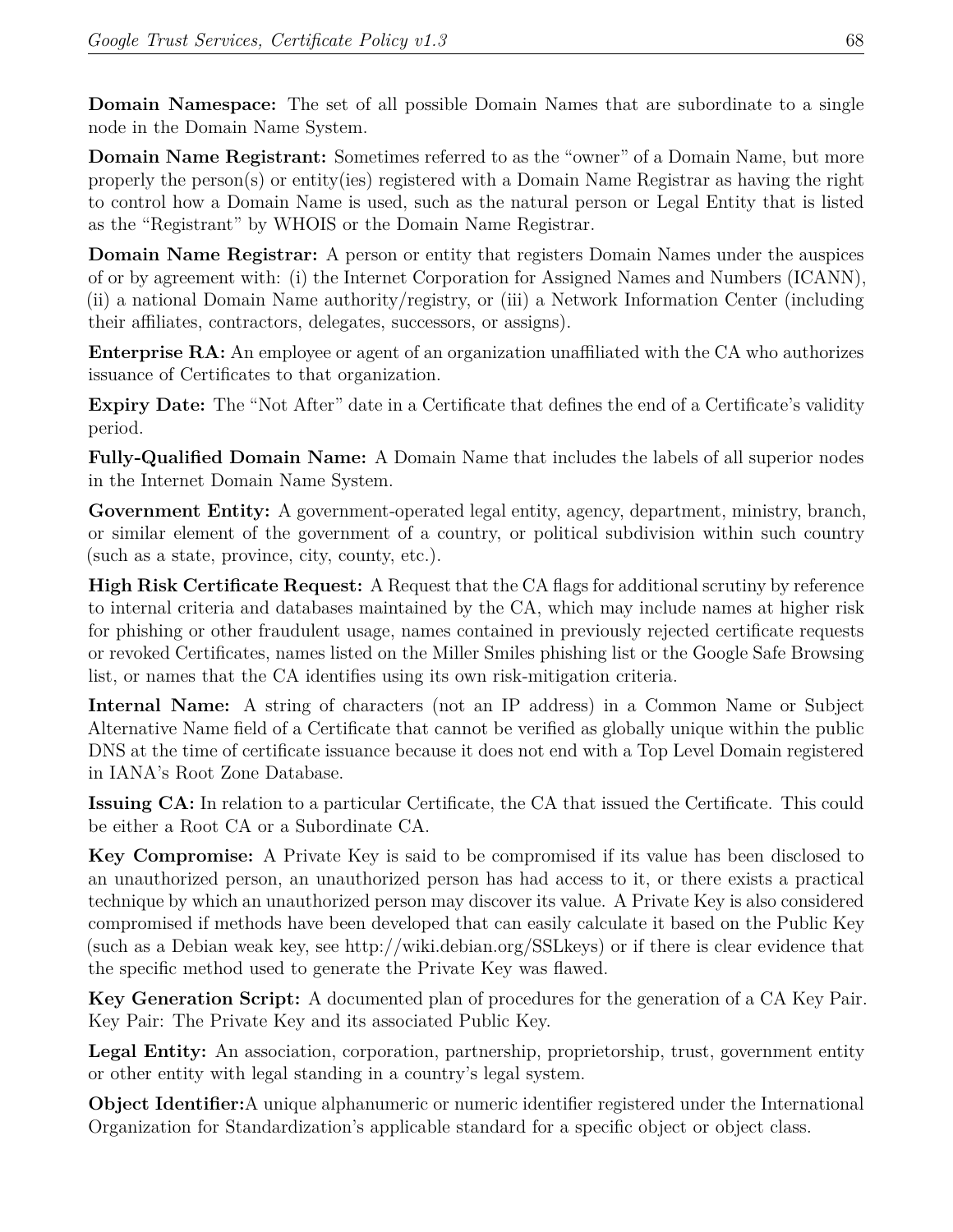**OCSP Responder:** An online server operated under the authority of the CA and connected to its Repository for processing Certificate status requests. See also, Online Certificate Status Protocol.

**Online Certificate Status Protocol:** An online Certificate-checking protocol that enables relying‐party application software to determine the status of an identified Certificate. See also OCSP Responder.

**Parent Company:** A company that Controls a Subsidiary Company.

**Private Key:** The key of a Key Pair that is kept secret by the holder of the Key Pair, and that is used to create Digital Signatures and/or to decrypt electronic records or files that were encrypted with the corresponding Public Key.

**Public Key:** The key of a Key Pair that may be publicly disclosed by the holder of the corresponding Private Key and that is used by a Relying Party to verify Digital Signatures created with the holder's corresponding Private Key and/or to encrypt messages so that they can be decrypted only with the holder's corresponding Private Key.

Public Key Infrastructure: A set of hardware, software, people, procedures, rules, policies, and obligations used to facilitate the trustworthy creation, issuance, management, and use of Certificates and keys based on Public Key Cryptography.

**Publicly‐Trusted Certificate:** A Certificate that is trusted by virtue of the fact that its corresponding Root Certificate is distributed as a trust anchor in widely-available application software.

**Qualified Auditor:** A natural person or Legal Entity that meets the requirements of Section 8.3 (Auditor Qualifications).

**Random Value:** A value specified by a CA to the Applicant that exhibits at least 112 bits of entropy.

**Registered Domain Name:** A Domain Name that has been registered with a Domain Name Registrar.

**Registration Authority (RA):** Any Legal Entity that is responsible for identification and authentication of subjects of Certificates, but is not a CA, and hence does not sign or issue Certificates. An RA may assist in the certificate application process or revocation process or both. When "RA" is used as an adjective to describe a role or function, it does not necessarily imply a separate body, but can be part of the CA.

**Reliable Data Source:** An identification document or source of data used to verify Subject Identity Information that is generally recognized among commercial enterprises and governments as reliable, and which was created by a third party for a purpose other than the Applicant obtaining a Certificate.

**Reliable Method of Communication:** A method of communication, such as a postal/courier delivery address, telephone number, or email address, that was verified using a source other than the Applicant Representative.

**Relying Party:** Any natural person or Legal Entity that relies on a Valid Certificate. An Application Software Supplier is not considered a Relying Party when software distributed by such Supplier merely displays information relating to a Certificate.

**Repository:** An online database containing publicly-disclosed PKI governance documents (such as Certificate Policies and Certification Practice Statements) and Certificate status information, either in the form of a CRL or an OCSP response.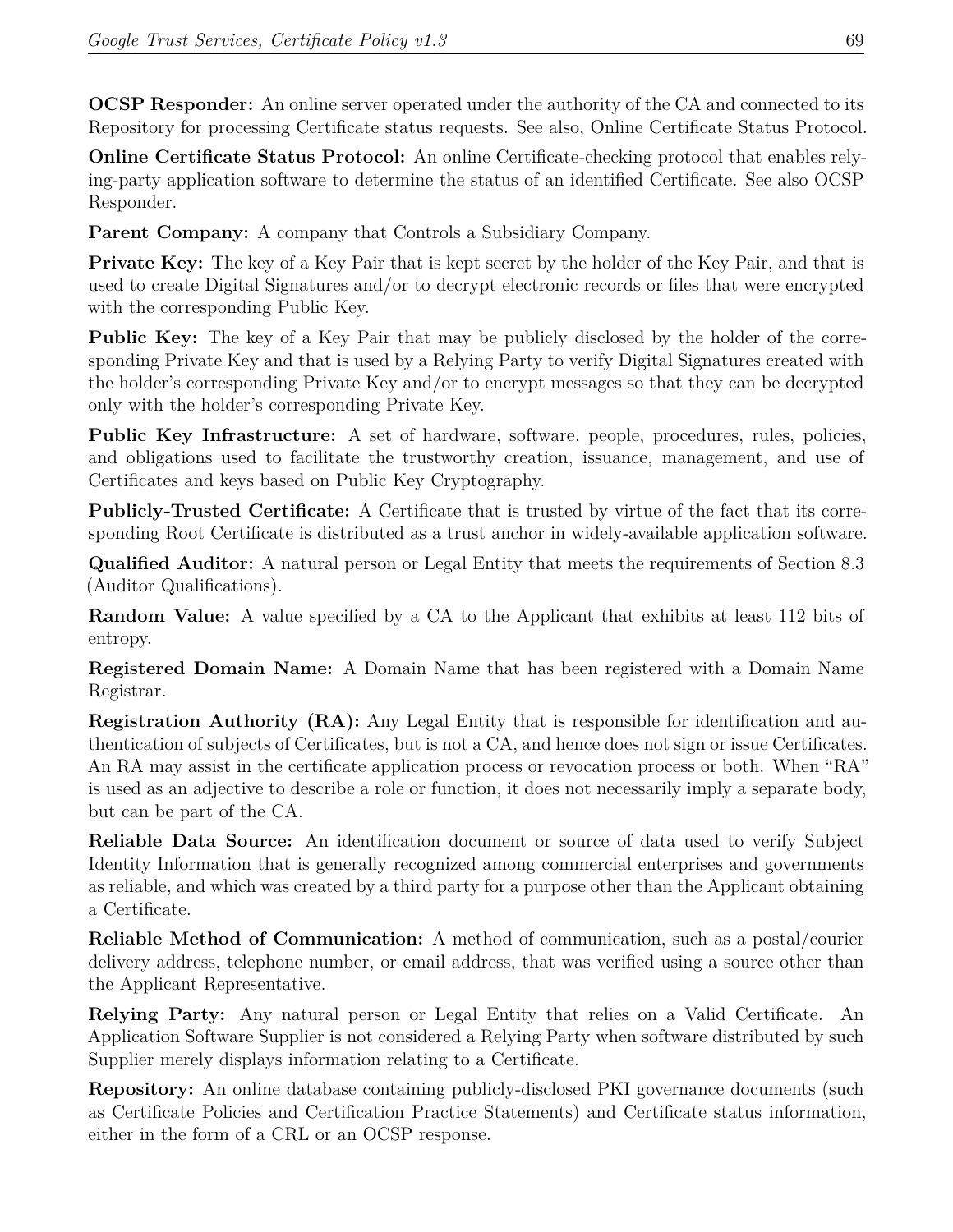**Request Token:** A value derived in a method specified by the CA which binds this demonstration of control to the certificate request.

**Required Website Content:** Either a Random Value or a Request Token, together with additional information that uniquely identifies the Subscriber, as specified by the CA.

**Requirements:** The Baseline Requirements found in this document.

**Reserved IP Address:** An IPv4 or IPv6 address that the IANA has marked as reserved: http://www.iana.org/assignments/ipv4-address-space/ipv4-address-space.xml http://www.iana.org/assignments/ address-space/ipv6-address-space.xml

**Root CA:** The top level Certification Authority whose Root Certificate is distributed by Application Software Suppliers and that issues Subordinate CA Certificates.

**Root Certificate:** The self‐signed Certificate issued by the Root CA to identify itself and to facilitate verification of Certificates issued to its Subordinate CAs.

**Sovereign State:** A state or country that administers its own government, and is not dependent upon, or subject to, another power.

**Subject:** The natural person, device, system, unit, or Legal Entity identified in a Certificate as the Subject. The Subject is either the Subscriber or a device under the control and operation of the Subscriber.

**Subject Identity Information:** Information that identifies the Certificate Subject. Subject Identity Information does not include a domain name listed in the subjectAltName extension or the Subject commonName field.

**Subordinate CA:** A Certification Authority whose Certificate is signed by the Root CA, or another Subordinate CA.

**Subscriber:** A natural person or Legal Entity to whom a Certificate is issued and who is legally bound by a Subscriber Agreement or Terms of Use.

**Subscriber Agreement:** An agreement between the CA and the Applicant/Subscriber that specifies the rights and responsibilities of the parties.

**Subsidiary Company:** A company that is controlled by a Parent Company.

**Technically Constrained Subordinate CA Certificate:** A Subordinate CA certificate which uses a combination of Extended Key Usage settings and Name Constraint settings to limit the scope within which the Subordinate CA Certificate may issue Subscriber or additional Subordinate CA Certificates.

**Terms of Use:** Provisions regarding the safekeeping and acceptable uses of a Certificate issued in accordance with these Requirements when the Applicant/Subscriber is an Affiliate of the CA or is the CA.

**Test Certificate:** A Certificate with a maximum validity period of 30 days and which: (i) includes a critical extension with the specified Test Certificate CABF OID, or (ii) is issued under a CA where there are no certificate paths/chains to a root certificate subject to these Requirements.

**Trustworthy System:** Computer hardware, software, and procedures that are: reasonably secure from intrusion and misuse; provide a reasonable level of availability, reliability, and correct operation; are reasonably suited to performing their intended functions; and enforce the applicable security policy.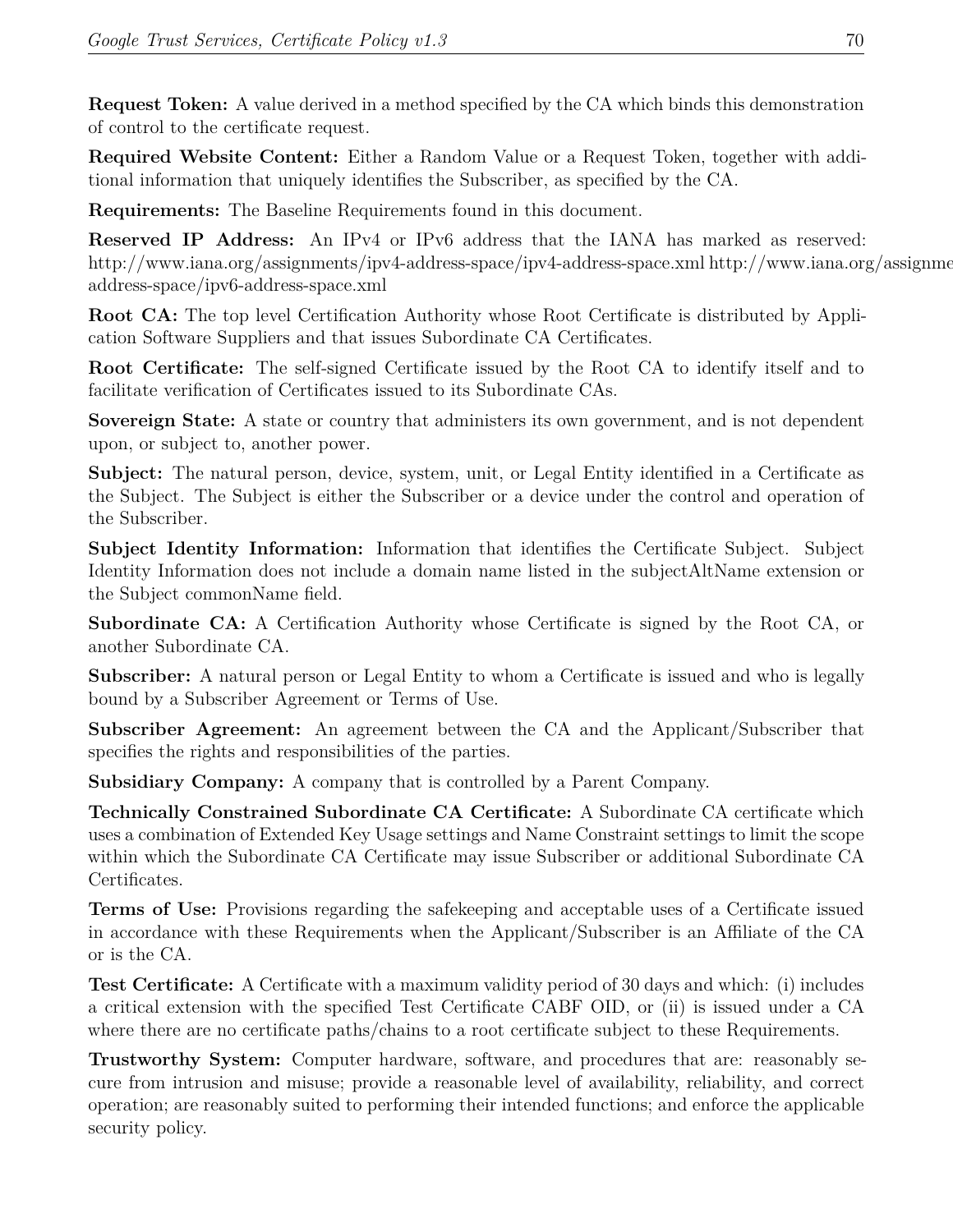**Unregistered Domain Name:** A Domain Name that is not a Registered Domain Name. Valid Certificate: A Certificate that passes the validation procedure specified in RFC 5280.

**Validation Specialists:** Someone who performs the information verification duties specified by these Requirements.

**Validity Period:** The period of time measured from the date when the Certificate is issued until the Expiry Date.

**Wildcard Certificate:** A Certificate containing an asterisk (\*) in the left‐most position of any of the Subject Fully‐Qualified Domain Names contained in the Certificate.

**Certificate Management System:** A system used by a CA or Delegated Third Party to process, approve issuance of, or store certificates or certificate status information, including the database, database server, and storage.

**Certificate Systems:** The system used by a CA or Delegated Third Party in providing identity verification, registration and enrollment, certificate approval, issuance, validity status, support, and other PKI-related services.

**Common Vulnerability Scoring System (CVSS):** A quantitative model used to measure the base level severity of a vulnerability (see http://nvd.nist.gov/home.cfm).

**Critical Security Event:** Detection of an event, a set of circumstances, or anomalous activity that could lead to a circumvention of a Zone's security controls or a compromise of a Certificate System's integrity, including excessive login attempts, attempts to access prohibited resources, DoS/DDoS attacks, attacker reconnaissance, excessive traffic at unusual hours, signs of unauthorized access, system intrusion, or an actual compromise of component integrity.

**Critical Vulnerability:** A system vulnerability that has a CVSS score of 7.0 or higher according to the NVD or an equivalent to such CVSS rating (see http://nvd.nist.gov/home.cfm), or as otherwise designated as a Critical Vulnerability by the CA or the CA/Browser Forum.

**Delegated Third Party:** A natural person or legal entity that is not the CA and that operates any part of a Certificate System.

**Delegated Third Party System:** Any part of a Certificate System used by a Delegated Third Party while performing the functions delegated to it by the CA.

**Front End / Internal Support System:** A system with a public IP address, including a web server, mail server, DNS server, jump host, or authentication server.

**High Security Zone:** A physical location where a CA's or Delegated Third Party's Private Key or cryptographic hardware is located.

**Issuing System:** A system used to sign certificates or validity status information.

**National Vulnerability Database (NVD):** A database that includes the Common Vulnerability Scoring System (CVSS) scores of security-related software flaws, misconfigurations, and vulnerabilities associated with systems (see http://nvd.nist.gov/home.cfm).

**OWASP Top Ten:** A list of application vulnerabilities published by the Open Web Application Security Project (see https://www.owasp.org/index.php/Category:OWASP\_Top\_Ten\_Project).

**Penetration Test:** A process that identifies and attempts to exploit openings and vulnerabilities on systems through the active use of known attack techniques, including the combination of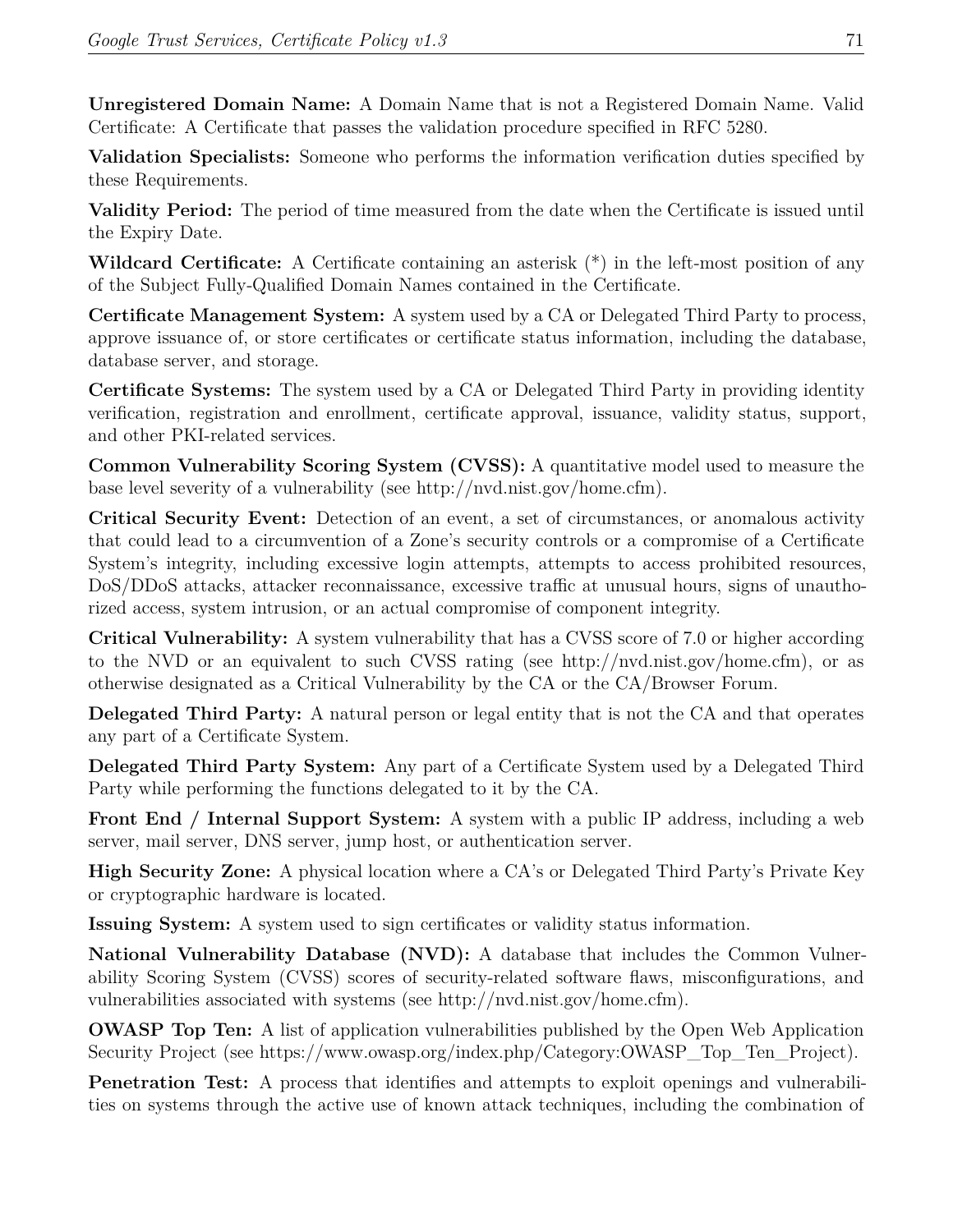different types of exploits, with a goal of breaking through layers of defenses and reporting on unpatched vulnerabilities and system weaknesses.

**Root CA System:** A system used to create a Root Certificate or to generate, store, or sign with the Private Key associated with a Root Certificate.

**SANS Top 25:** A list created with input from the SANS Institute and the Common Weakness Enumeration (CWE) that identifies the Top 25 Most Dangerous Software Errors that lead to exploitable vulnerabilities (see http://www.sans.org/top25-software-errors/).

**Secure Zone:** An area (physical or logical) protected by physical and logical controls that appropriately protect the confidentiality, integrity, and availability of Certificate Systems.

**Security Support System:** A system used to provide security support functions, such as authentication, network boundary control, audit logging, audit log reduction and analysis, vulnerability scanning, and anti-virus.

**System:** One or more pieces of equipment or software that stores, transforms, or communicates data.

**Trusted Role:** An employee or contractor of a CA or Delegated Third Party who has authorized access to or control over a Secure Zone or High Security Zone.

**Vulnerability Scan:** A process that uses manual or automated tools to probe internal and external systems to check and report on the status of operating systems, services, and devices exposed to the network and the presence of vulnerabilities listed in the NVD, OWASP Top Ten, or SANS Top 25.

**Zone:** A subset of Certificate Systems created by the logical or physical partitioning of systems from other Certificate Systems.

## **Acronyms**

AICPA, American Institute of Certified Public Accountants CA, Certificate Authority CAA, Certificate Authority Authorization ccTLD, Country Code Top‐Level Domain CICA, Canadian Institute of Chartered Accountants CP, Certificate Policy CPS, Certification Practice Statement CRL, Certificate Revocation List DBA, Doing Business As DNS, Domain Name System FIPS, (US Government) Federal Information Processing Standard FQDN, Fully Qualified Domain Name IM, Instant Messaging IANA, Internet Assigned Numbers Authority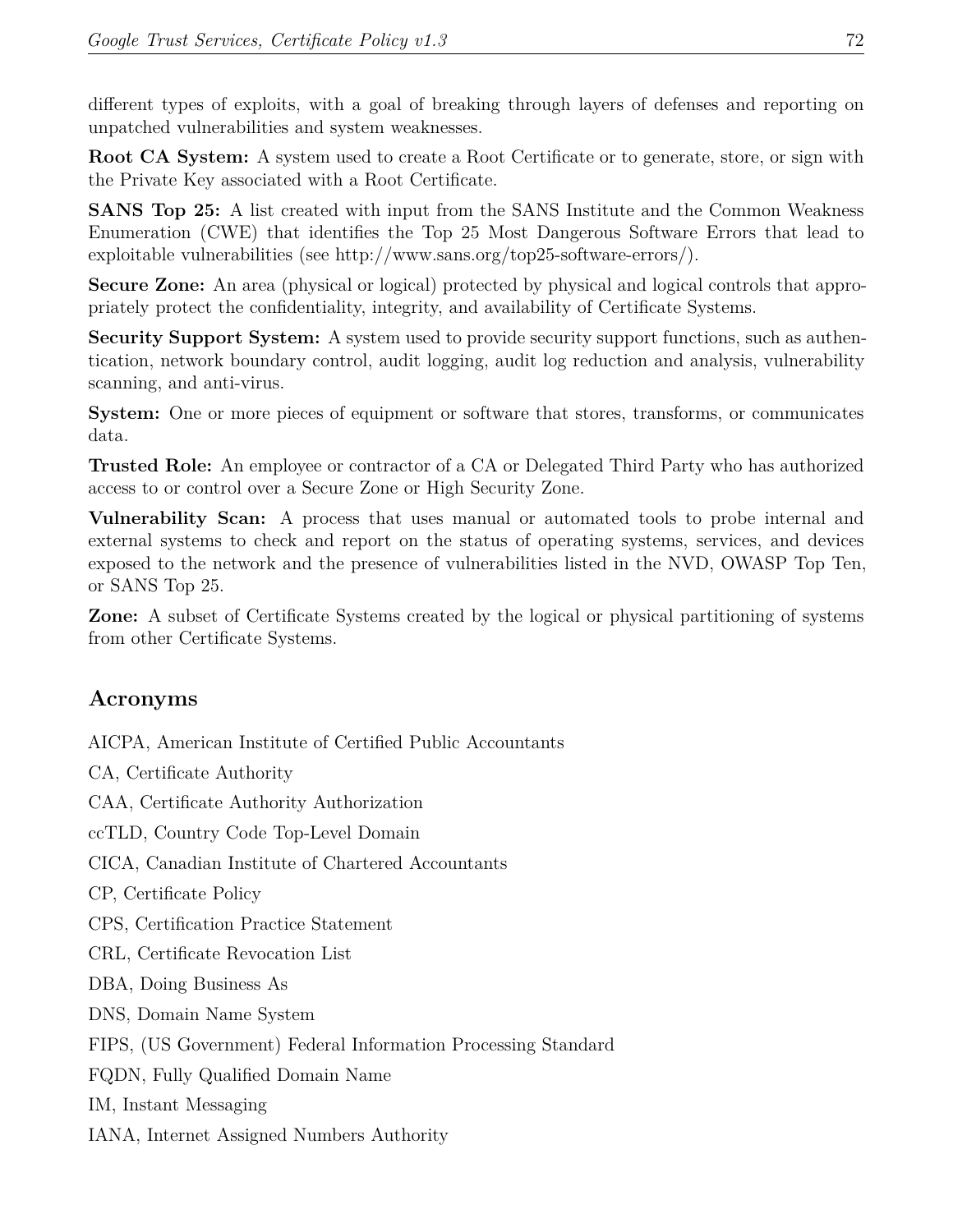ICANN, Internet Corporation for Assigned Names and Numbers ISO, International Organization for Standardization NIST, (US Government) National Institute of Standards and Technology OCSP, Online Certificate Status Protocol OID, Object Identifier PKI, Public Key Infrastructure RA, Registration Authority S/MIME, Secure MIME (Multipurpose Internet Mail Extensions) SSL Secure Sockets Layer TLD, Top‐Level Domain TLS, Transport Layer Security VOIP, Voice Over Internet Protocol

## **References**

ETSI EN 319 403, Electronic Signatures and Infrastructures (ESI); Trust Service Provider Conformity Assessment ‐ Requirements for conformity assessment bodies assessing Trust Service Providers.

ETSI EN 319 411-1, Electronic Signatures and Infrastructures (ESI); Policy and security requirements for Trust Service Providers issuing certificates; Part 1: General requirements.

ETSI TS 102 042, Electronic Signatures and Infrastructures (ESI); Policy requirements for certification authorities issuing public key certificates.

FIPS 140‐2, Federal Information Processing Standards Publication ‐ Security Requirements For Cryptographic Modules, Information Technology Laboratory, National Institute of Standards and Technology, May 25, 2001.

ISO 21188:2006, Public key infrastructure for financial services ‐‐ Practices and policy framework. Network and Certificate System Security Requirements, v.1.0, 1/1/2013.

NIST SP 800‐89, Recommendation for Obtaining Assurances for Digital Signature Applications, http://csrc.nist.gov/publications/nistpubs/800‐89/SP‐800‐89\_November2006.pdf.

RFC2119, Request for Comments: 2119, Key words for use in RFCs to Indicate Requirement Levels, Bradner, March 1997.

RFC2527, Request for Comments: 2527, Internet X.509 Public Key Infrastructure: Certificate Policy and Certification Practices Framework, Chokhani, et al, March 1999.

RFC3647, Request for Comments: 3647, Internet X.509 Public Key Infrastructure: Certificate Policy and Certification Practices Framework, Chokhani, et al, November 2003.

RFC4366, Request for Comments: 4366, Transport Layer Security (TLS) Extensions, Blake‐Wilson, et al, April 2006.

RFC5019, Request for Comments: 5019, The Lightweight Online Certificate Status Protocol (OCSP) Profile for High‐Volume Environments, A. Deacon, et al, September 2007.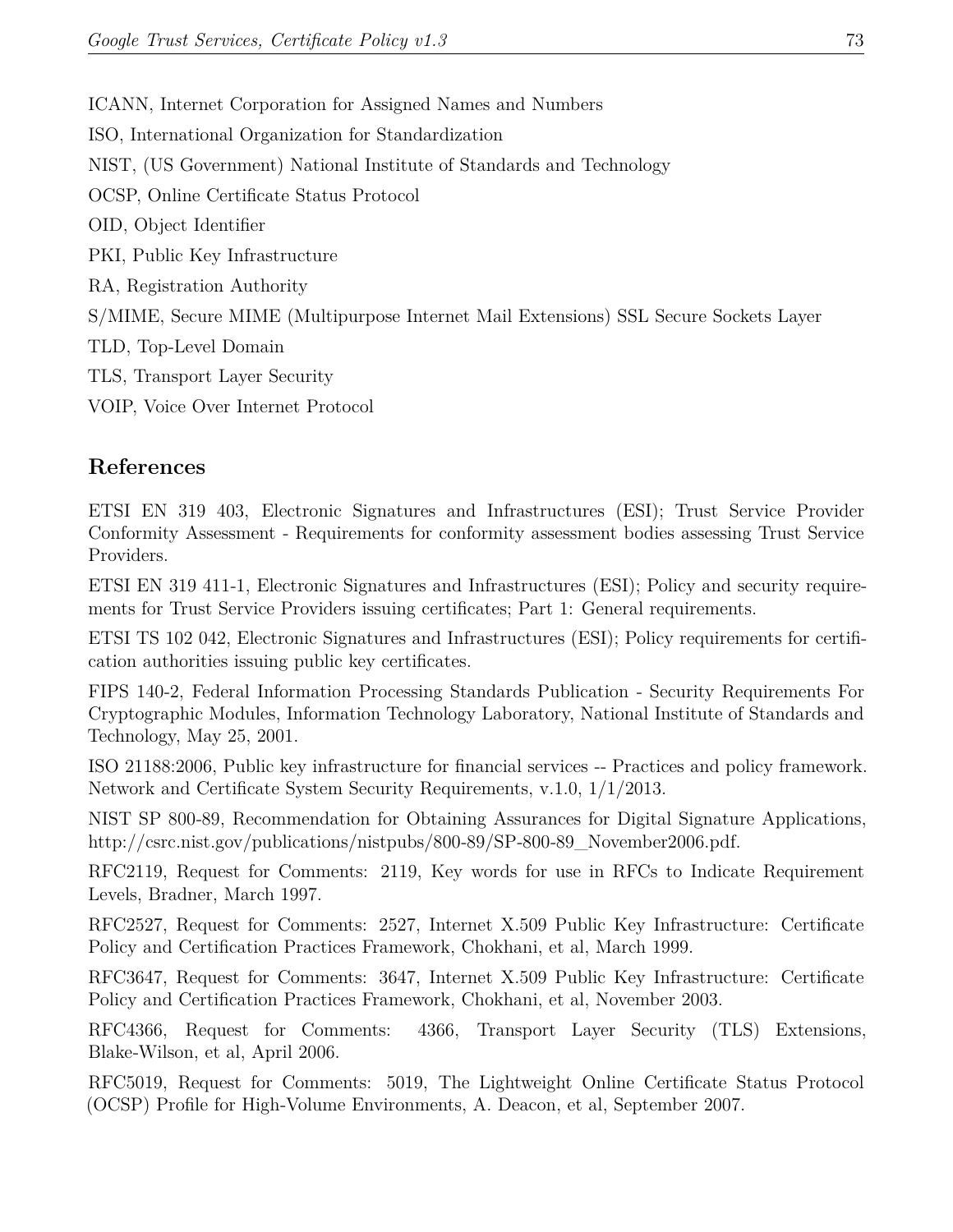RFC5280, Request for Comments: 5280, Internet X.509 Public Key Infrastructure: Certificate and Certificate Revocation List (CRL) Profile, Cooper et al, May 2008.

RFC6844, Request for Comments: 6844, DNS Certification Authority Authorization (CAA) Resource Record, Hallam‐Baker, Stradling, January 2013.

RFC6960, Request for Comments: 6960, X.509 Internet Public Key Infrastructure Online Certificate Status Protocol ‐ OCSP. Santesson, Myers, Ankney, Malpani, Galperin, Adams, June 2013.

WebTrust for Certification Authorities , SSL Baseline with Network Security, Version 2.0, available at http://www.webtrust.org/homepage‐documents/item79806.pdf.

X.509, Recommendation ITU‐T X.509 (10/2012) | ISO/IEC 9594‐8:2014 (E), Information technology – Open Systems Interconnection – The Directory: Public‐key and attribute certificate frameworks